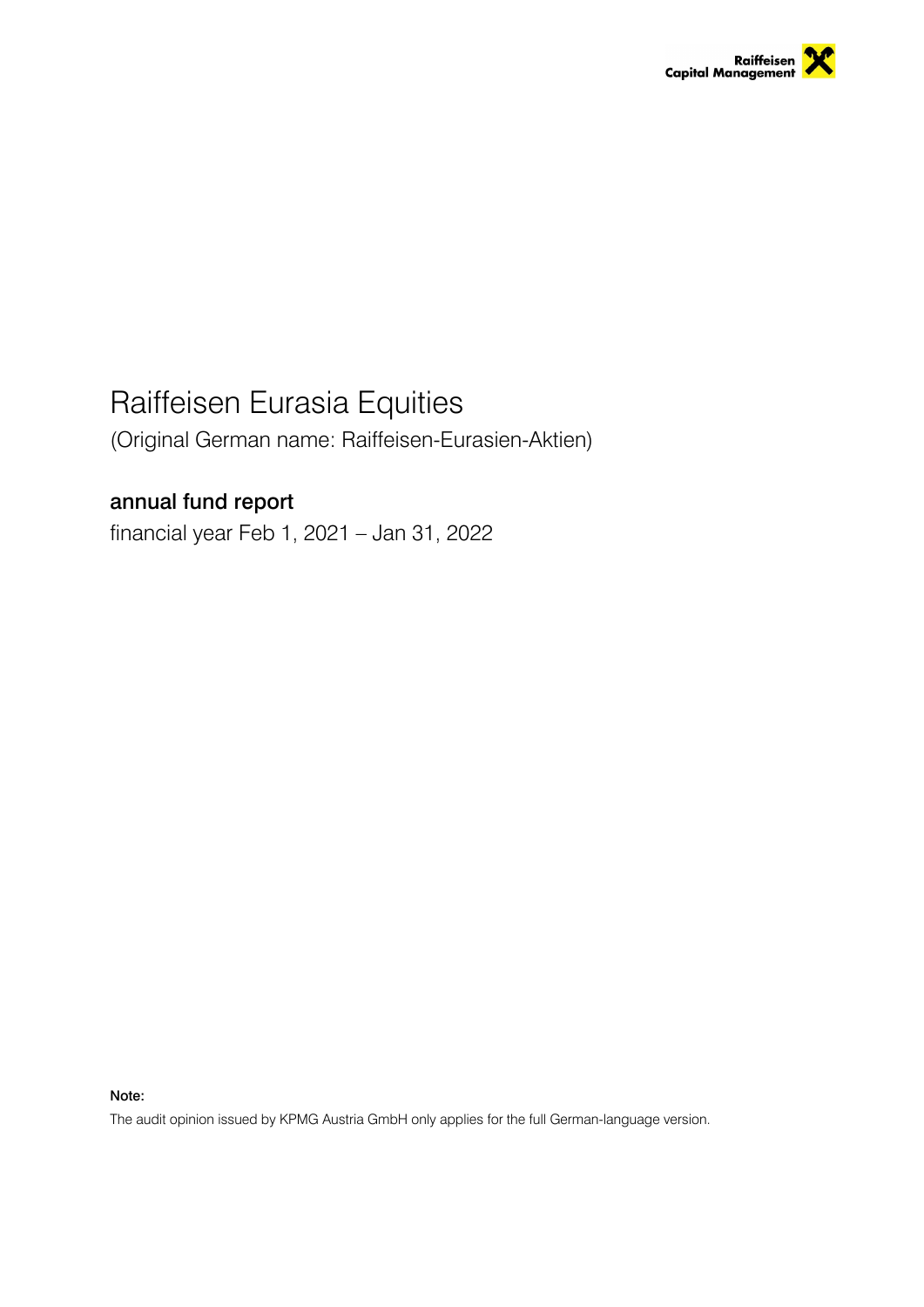## Table of contents

| Remuneration paid to the employees of Raiffeisen Kapitalanlage-Gesellschaft m.b.H. in EUR |  |
|-------------------------------------------------------------------------------------------|--|
|                                                                                           |  |
|                                                                                           |  |
|                                                                                           |  |
|                                                                                           |  |
|                                                                                           |  |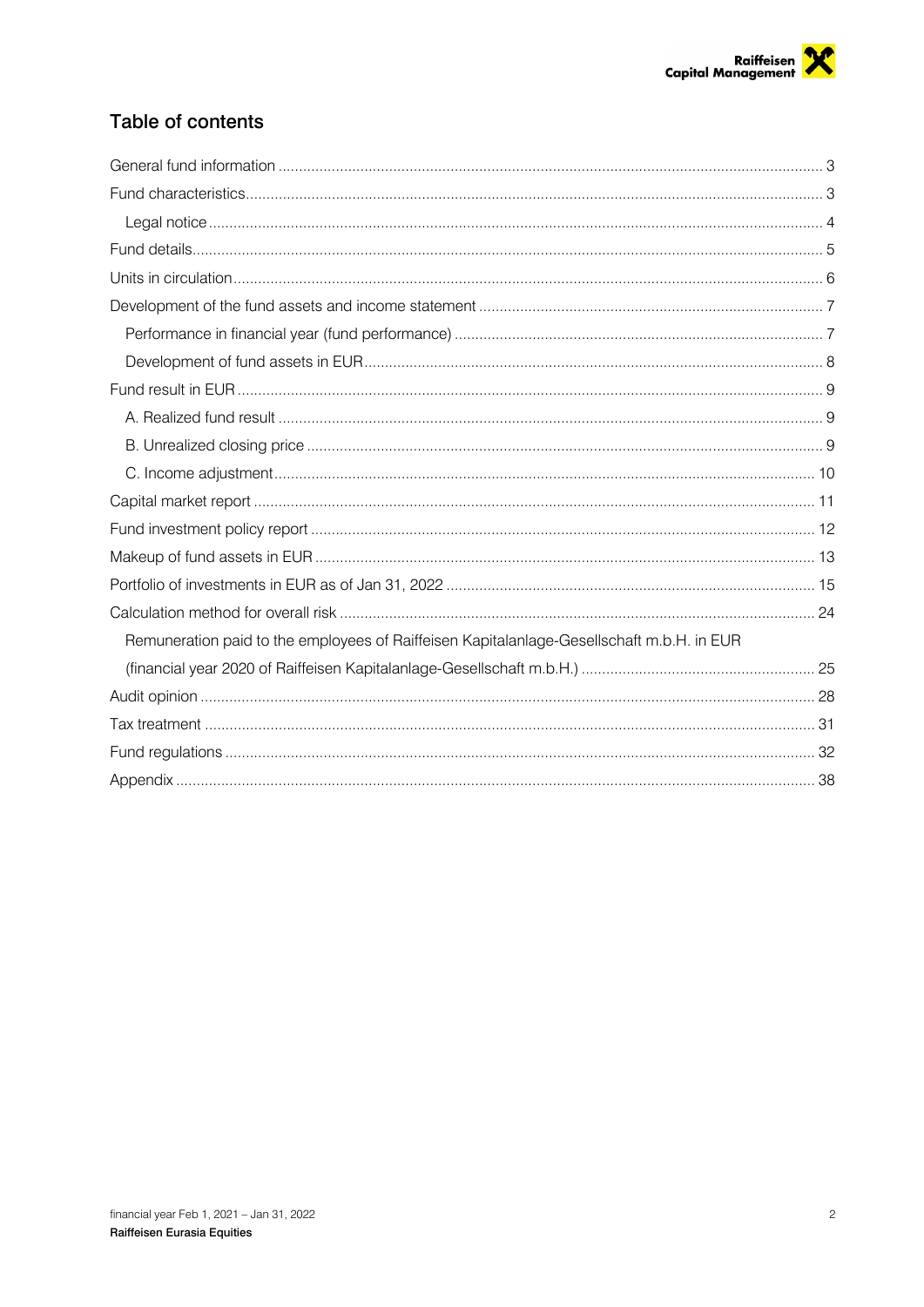

# Report for the financial year from Feb 1, 2021 to Jan 31, 2022

## General fund information

| <b>ISIN</b>  | Tranche                              | Income class                            | Currency   | Launch date  |
|--------------|--------------------------------------|-----------------------------------------|------------|--------------|
| AT0000745856 | Raiffeisen Eurasia Equities (R) A    | income-distributing                     | <b>EUR</b> | May 2, 2000  |
| AT0000A1TVW8 | Raiffeisen Eurasia Equities (RZ) A   | income-distributing                     | <b>EUR</b> | Apr 3, 2017  |
| AT0000745864 | Raiffeisen Eurasia Equities (R) T    | income-retaining                        | <b>EUR</b> | May 2, 2000  |
| AT0000A1TVV0 | Raiffeisen Eurasia Equities (RZ) T   | income-retaining                        | <b>EUR</b> | Apr 3, 2017  |
| AT0000A0EYC8 | Raiffeisen Eurasia Equities (I) VTA  | full income-retaining (outside Austria) | <b>EUR</b> | Jan 4, 2010  |
| AT0000745872 | Raiffeisen Eurasia Equities (R) VTA  | full income-retaining (outside Austria) | <b>EUR</b> | May 15, 2000 |
| AT0000A1TVX6 | Raiffeisen Eurasia Equities (RZ) VTA | full income-retaining (outside Austria) | <b>EUR</b> | Apr 3, 2017  |

## Fund characteristics

| Fund currency                          | <b>EUR</b>                                                                         |
|----------------------------------------|------------------------------------------------------------------------------------|
| Financial year                         | Feb $1 -$ Jan 31                                                                   |
| Distribution/payment/reinvestment date | Apr 15                                                                             |
| Type of fund                           | Investment fund pursuant to § 2 of the Austrian Investment Fund Act, InvFG (UCITS) |
| Effective management fee for the fund  | I-Tranche (EUR): 0.900 %                                                           |
|                                        | R-Tranche (EUR): 2.000 %                                                           |
|                                        | RZ-Tranche (EUR): 0.900 %                                                          |
| Max. management fee for subfunds       | 2.000 % (excluding any performance-related fee)                                    |
| Custodian bank                         | Raiffeisen Bank International AG                                                   |
| Management company                     | Raiffeisen Kapitalanlage-Gesellschaft m.b.H.                                       |
| Mooslackengasse 12, A-1190 Vienna      |                                                                                    |
|                                        | Tel. +43 1 71170-0                                                                 |
|                                        | Fax +43 1 71170-761092                                                             |
|                                        | www.rcm.at                                                                         |
|                                        | Companies register number: 83517 w                                                 |
| Fund management                        | Raiffeisen Kapitalanlage-Gesellschaft m.b.H.                                       |
| Auditor                                | <b>KPMG Austria GmbH</b>                                                           |

The fund is actively managed without reference to a benchmark.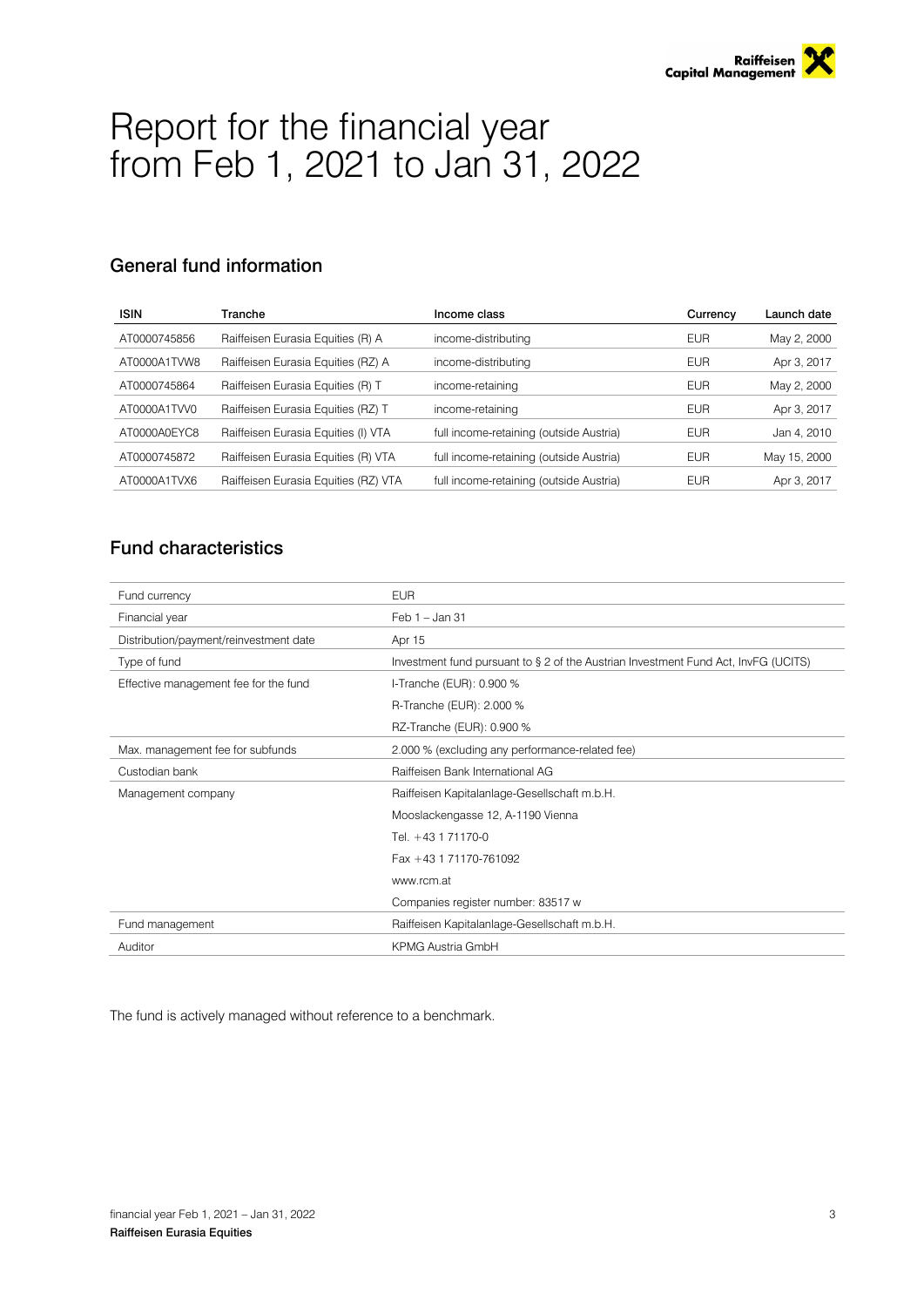

### Legal notice

The software used performs calculations on the basis of more than the two decimal places displayed. Minor discrepancies cannot be ruled out due to further calculations using published results.

The value of a unit is calculated by dividing the entire value of the investment fund inclusive of its income by the number of units. The total value of the investment fund is calculated on the basis of the current market prices of the securities, money market instruments and subscription rights in the fund plus the value of the fund's financial investments, cash holdings, credit balances, receivables and other rights net of its payables. That value will be calculated by the custodian bank.

The net assets are calculated in accordance with the following principles:

- a) The value of assets quoted or traded on a stock exchange or other regulated market shall be determined, in principle, on the basis of the most recently available price.
- b) Where an asset is not quoted or traded on a stock market or another regulated market or where the price for an asset quoted or traded on a stock market or another regulated market does not appropriately reflect its actual market value, the prices provided by reliable data providers or, alternatively, market prices for equivalent securities or other recognized market valuation methods shall be used.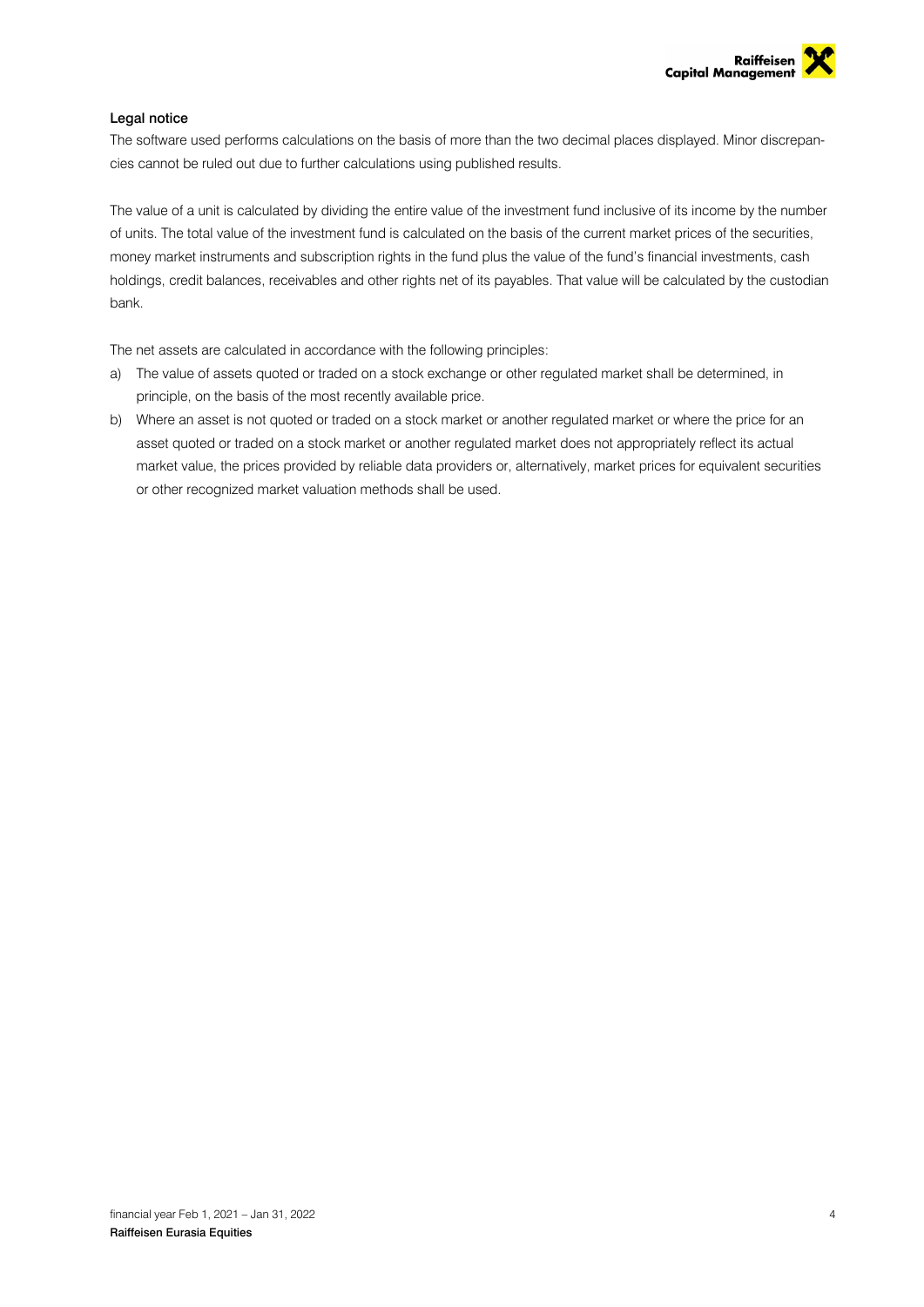### Dear unitholder,

Raiffeisen Kapitalanlage-Gesellschaft m.b.H. is pleased to present its annual fund report for Raiffeisen Eurasia Equities for the financial year from Feb 1, 2021 to Jan 31, 2022. The accounting is based on the price calculation as of Jan 31, 2022.

## Fund details

|                                                                   | Jan 31, 2020   | Jan 31, 2021   | Jan 31, 2022   |
|-------------------------------------------------------------------|----------------|----------------|----------------|
| Total fund assets in EUR                                          | 473,052,827.66 | 447,660,279.51 | 452,484,812.28 |
| Net asset value/distributing units (R) (AT0000745856) in EUR      | 203.00         | 191.81         | 198.31         |
| Issue price/distributing units (R) (AT0000745856) in EUR          | 213.15         | 201.40         | 198.31         |
| Net asset value/distributing units (RZ) (AT0000A1TVW8) in EUR     | 115.35         | 110.22         | 115.00         |
| Issue price/distributing units (RZ) (AT0000A1TVW8) in EUR         | 115.35         | 110.22         | 115.00         |
| Net asset value/reinvested units (R) (AT0000745864) in EUR        | 255.99         | 249.72         | 261.01         |
| Issue price/reinvested units (R) (AT0000745864) in EUR            | 268.79         | 262.21         | 261.01         |
| Net asset value/reinvested units (RZ) (AT0000A1TVV0) in EUR       | 119.22         | 117.27         | 123.70         |
| Issue price/reinvested units (RZ) (AT0000A1TVV0) in EUR           | 119.22         | 117.27         | 123.70         |
| Net asset value/fully reinvestet units (I) (AT0000A0EYC8) in EUR  | 307.52         | 306.94         | 325.34         |
| Issue price/fully reinvested units (I) (AT0000A0EYC8) in EUR      | 322.90         | 322.29         | 325.34         |
| Net asset value/fully reinvestet units (R) (AT0000745872) in EUR  | 275.22         | 271.66         | 284.79         |
| Issue price/fully reinvested units (R) (AT0000745872) in EUR      | 288.98         | 285.24         | 284.79         |
| Net asset value/fully reinvestet units (RZ) (AT0000A1TVX6) in EUR | 122.80         | 122.57         | 129.91         |
| Issue price/fully reinvested units (RZ) (AT0000A1TVX6) in EUR     | 122.80         | 122.57         | 129.91         |
|                                                                   |                |                |                |

| Apr 15, 2021                               | Apr 19, 2022 |
|--------------------------------------------|--------------|
| 2.6000<br>Distribution/unit (R) (A) EUR    | 5.2500       |
| Distribution/unit (RZ) (A) EUR<br>1.7000   | 3.2500       |
| 0.7397<br>Outpayment/unit (R) (T) EUR      | 2.9258       |
| 0.5673<br>Outpayment/unit (RZ) (T) EUR     | 1.6686       |
| Reinvestment/unit (R) (T) EUR<br>2.5802    | 14.0564      |
| Reinvestment/unit (RZ) (T) EUR<br>2.1463   | 7.7035       |
| 7.1211<br>Reinvestment/unit (I) (VTA) EUR  | 24.6368      |
| Reinvestment/unit (R) (VTA) EUR<br>3.6318  | 18.5244      |
| Reinvestment/unit (RZ) (VTA) EUR<br>2.8420 | 9.8400       |

The distribution will occur free-of-charge at the fund's paying agents. Payment will be made by the custodian banks.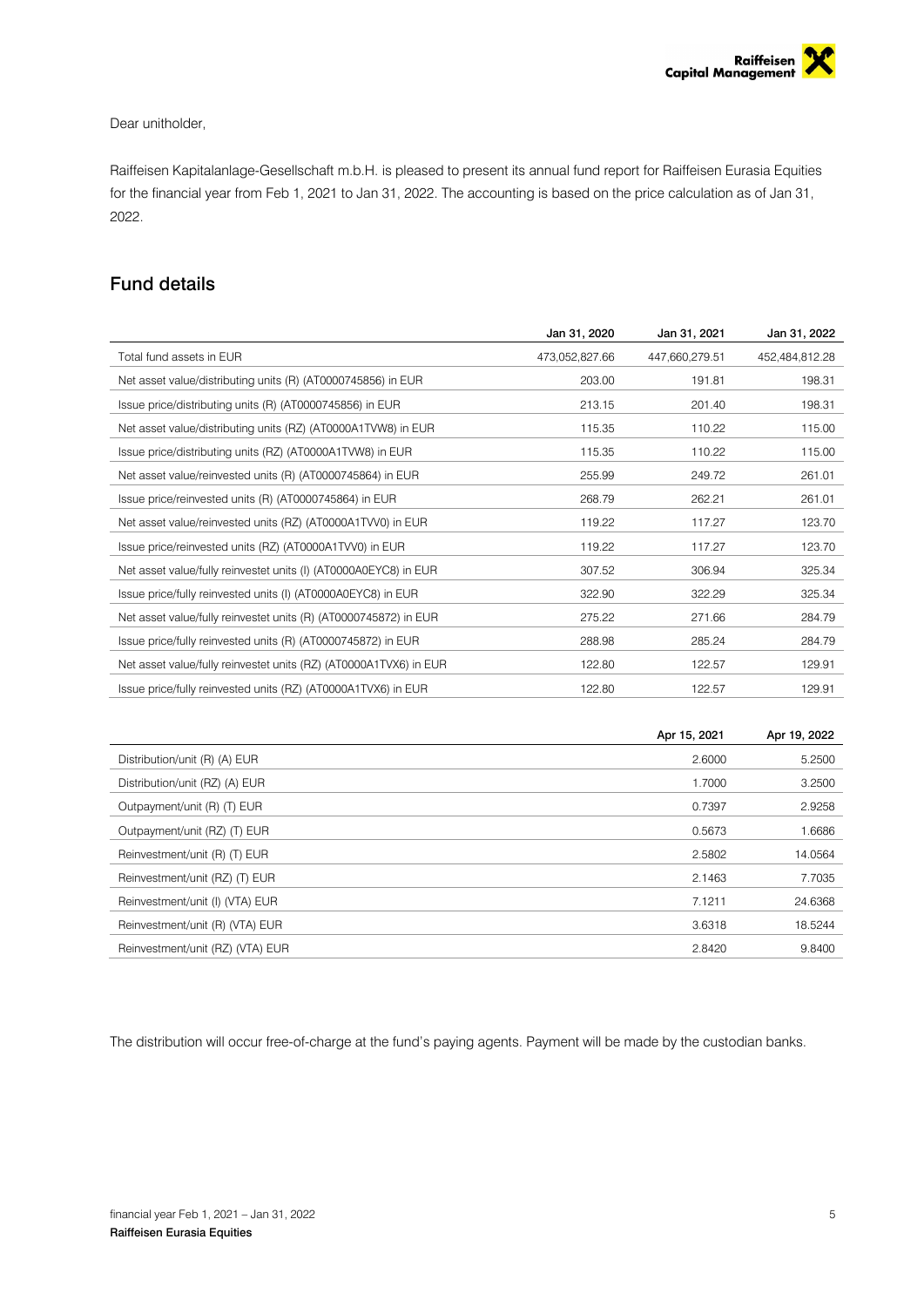

## Units in circulation

|                            | Units in circulation on | Sales       | Repurchases   | Units in circulation on |
|----------------------------|-------------------------|-------------|---------------|-------------------------|
|                            | Jan 31, 2021            |             |               | Jan 31, 2022            |
| AT0000745856 (R) A         | 166,126.870             | 20,723.191  | $-37,159.718$ | 149.690.343             |
| AT0000A1TVW8 (RZ) A        | 5.134.791               | 1.614.636   | -715.394      | 6.034.033               |
| AT0000745864 (R) T         | 1,172,247.450           | 119,924.281 | -145.891.801  | 1,146,279.930           |
| AT0000A1TVV0 (RZ) T        | 159.302.986             | 40.128.922  | $-22.582.081$ | 176.849.827             |
| AT0000A0EYC8 (I) VTA       | 1.213.721               | 0.000       | $-3.202$      | 1.210.519               |
| AT0000745872 (R) VTA       | 380,723.827             | 49.967.869  | -77.314.482   | 353,377.214             |
| AT0000A1TVX6 (RZ) VTA      | 10.000                  | 8.000       | 0.000         | 18,000                  |
| Total units in circulation |                         |             |               | 1.833.459.866           |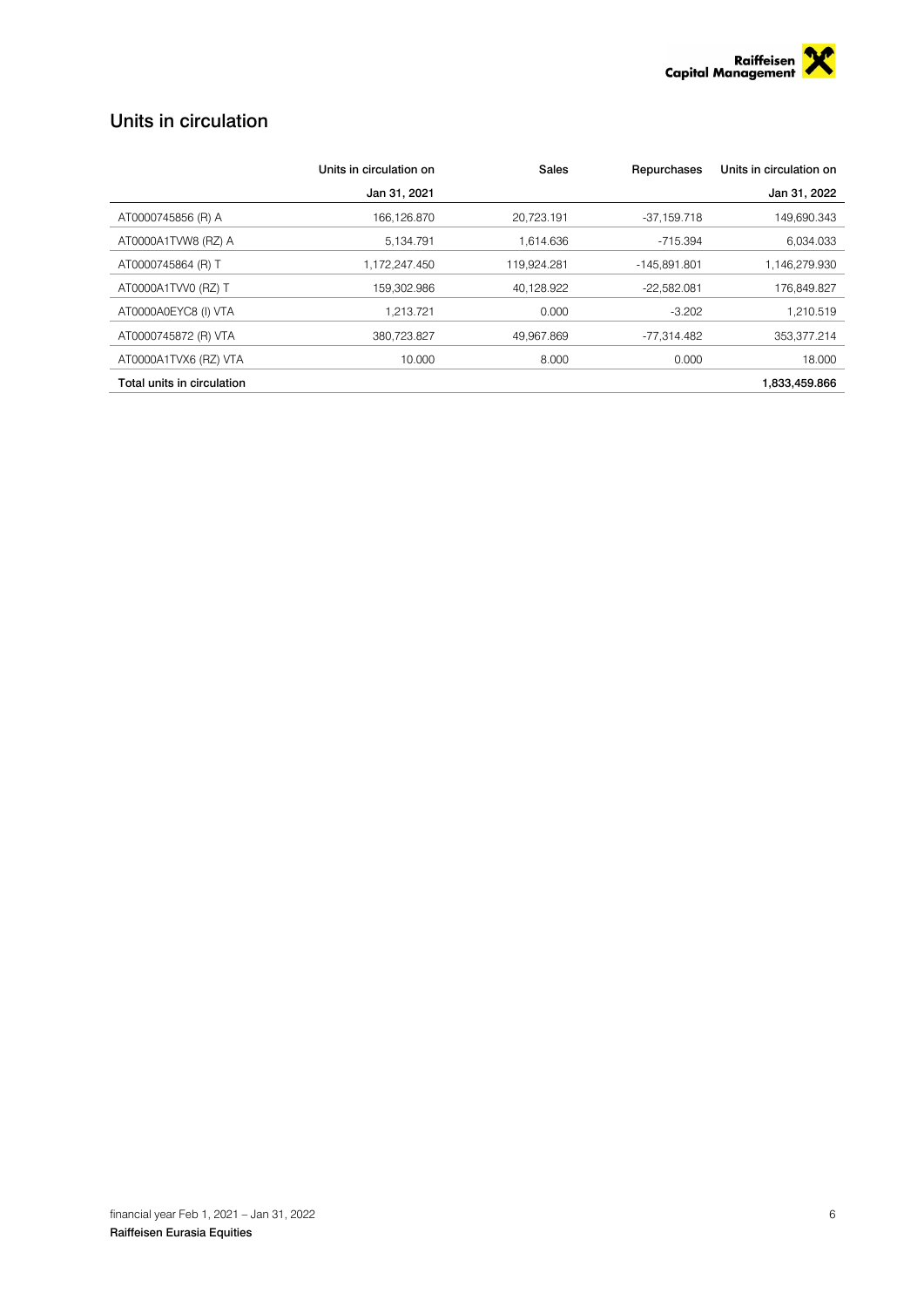## Development of the fund assets and income statement

### Performance in financial year (fund performance)

| Distributing units (R) (AT0000745856)                                                                   |        |
|---------------------------------------------------------------------------------------------------------|--------|
| Net asset value per unit at start of financial year in EUR                                              | 191.81 |
| Distribution on Apr 15, 2021 (net asset value: EUR 188.23) of EUR 2.6000, corresponds to 0.013813 units |        |
| Net asset value per unit at end of financial year in EUR                                                | 198.31 |
| Total value incl. units purchased through distribution (1.013813 x 198.31)                              | 201.05 |
| Net income/net reduction per unit                                                                       | 9.24   |
|                                                                                                         |        |
| Performance of one unit during the financial year in %                                                  | 4.82   |
|                                                                                                         |        |
| Distributing units (RZ) (AT0000A1TVW8)                                                                  |        |
| Net asset value per unit at start of financial year in EUR                                              | 110.22 |
| Distribution on Apr 15, 2021 (net asset value: EUR 108.20) of EUR 1.7000, corresponds to 0.015712 units |        |
| Net asset value per unit at end of financial year in EUR                                                | 115.00 |
| Total value incl. units purchased through distribution (1.015712 x 115.00)                              | 116.81 |
| Net income/net reduction per unit                                                                       | 6.59   |
|                                                                                                         |        |
| Performance of one unit during the financial year in %                                                  | 5.98   |
|                                                                                                         |        |
| Reinvested units (R) (AT0000745864)                                                                     |        |
| Net asset value per unit at start of financial year in EUR                                              | 249.72 |
| Outpayment on Apr 15, 2021 (net asset value: EUR 247.74) of EUR 0.7397, corresponds to 0.002986 units   |        |
| Net asset value per unit at end of financial year in EUR                                                | 261.01 |
| Total value incl. units purchased through outpayment (1.002986 x 261.01)                                | 261.79 |
| Net income/net reduction per unit                                                                       | 12.07  |
|                                                                                                         |        |
| Performance of one unit during the financial year in %                                                  | 4.83   |
|                                                                                                         |        |
| Reinvested units (RZ) (AT0000A1TVV0)                                                                    |        |
| Net asset value per unit at start of financial year in EUR                                              | 117.27 |
| Outpayment on Apr 15, 2021 (net asset value: EUR 116.38) of EUR 0.5673, corresponds to 0.004875 units   |        |
| Net asset value per unit at end of financial year in EUR                                                | 123.70 |
| Total value incl. units purchased through outpayment (1.004875 x 123.70)                                | 124.30 |
| Net income/net reduction per unit                                                                       | 7.03   |
|                                                                                                         |        |
| Performance of one unit during the financial year in %                                                  | 6.00   |
|                                                                                                         |        |
| Fully reinvested units (I) (AT0000A0EYC8)                                                               |        |
| Net asset value per unit at start of financial year in EUR                                              | 306.94 |
| Net asset value per unit at end of financial year in EUR                                                | 325.34 |
| Net income/net reduction per unit                                                                       | 18.40  |
|                                                                                                         |        |
| Performance of one unit during the financial year in %                                                  | 5.99   |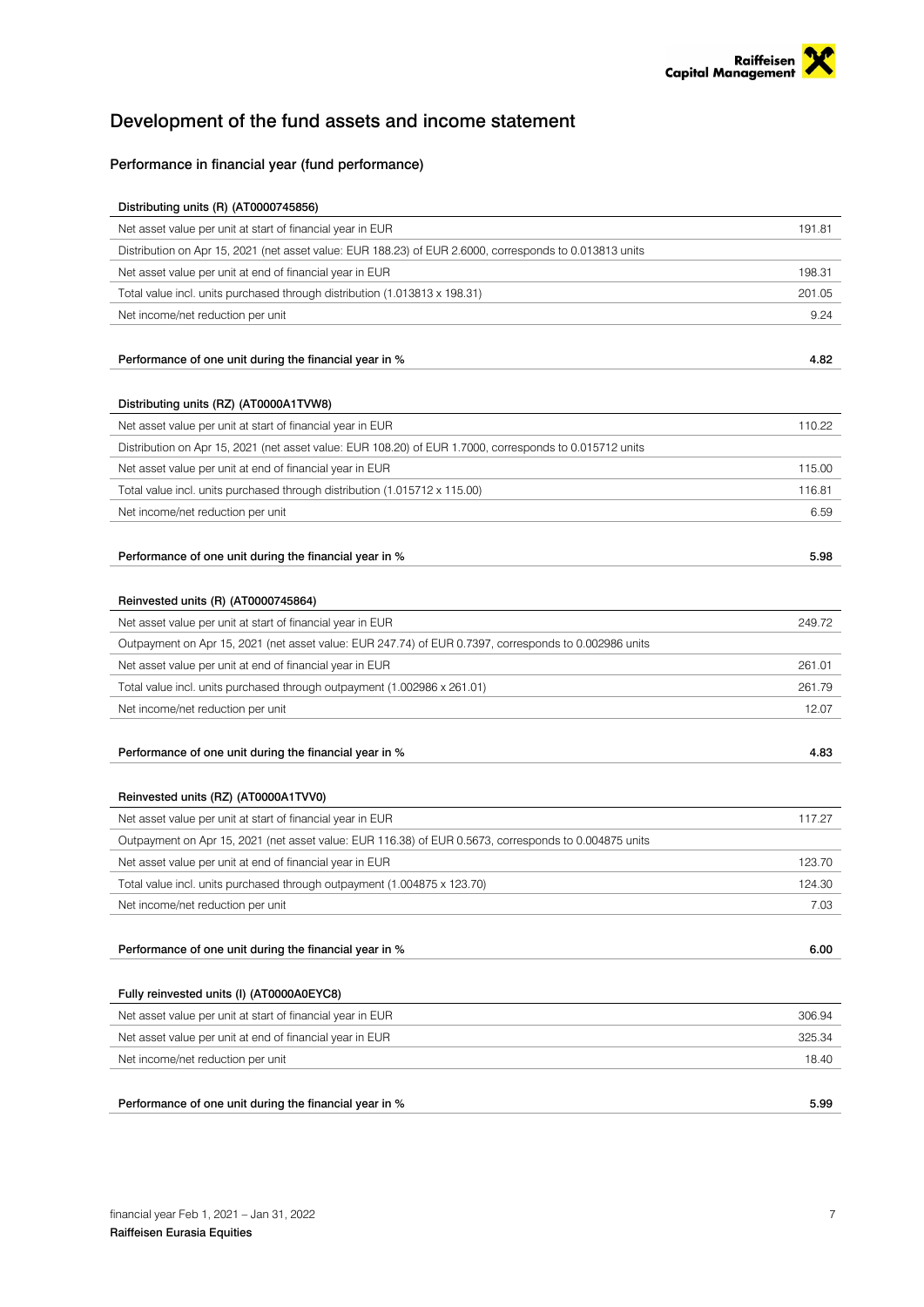

| Fully reinvested units (R) (AT0000745872)                  |        |
|------------------------------------------------------------|--------|
| Net asset value per unit at start of financial year in EUR | 271.66 |
| Net asset value per unit at end of financial year in EUR   | 284.79 |
| Net income/net reduction per unit                          | 13.13  |
|                                                            |        |
| Performance of one unit during the financial year in %     | 4.83   |
|                                                            |        |
| Fully reinvested units (RZ) (AT0000A1TVX6)                 |        |
| Net asset value per unit at start of financial year in EUR | 122.57 |
| Net asset value per unit at end of financial year in EUR   | 129.91 |
| Net income/net reduction per unit                          | 7.34   |
|                                                            |        |
| Performance of one unit during the financial year in %     | 5.99   |

The performance is calculated assuming wholesale reinvestment of distributed/paid-out amounts at their net asset value on the distribution/payment date.

The Depobank calculates the unit value separately for each unit certificate class. Discrepancies may arise in the annual performance figures for individual unit certificate classes.

Raiffeisen KAG calculates performance based on the published fund price, using the OeKB methodology. Individual costs – such as transaction fees, the subscription fee (not exceeding 0.00 %), the redemption fee (not exceeding 0.00 %) or custody charges of the investor – and taxes are not included in the performance calculation. These would reduce the performance if they were included. Past value is not a reliable indicator of the fund's future performance.

### Development of fund assets in EUR

| Fund assets on Jan 31, 2021 (1,884,759.645 units)                                              |                | 447,660,279.51   |
|------------------------------------------------------------------------------------------------|----------------|------------------|
| Distribution on Apr 15, 2021 (EUR 2.6000 x 162, 707.064 distributing units (R) (AT0000745856)) |                | -423.038.37      |
| Distribution on Apr 15, 2021 (EUR 1.7000 x 5, 123.265 distributing units (RZ) (AT0000A1TVW8))  |                | $-8.709.55$      |
| Outpayment on Apr 15, 2021 (EUR 0.7397 x 1, 165, 442.899 reinvested units (R) (AT0000745864))  |                | -862.078.11      |
| Outpayment on Apr 15, 2021 (EUR 0.5673 x 163,904.120 reinvested units (RZ) (AT0000A1TVV0))     |                | -92.982.81       |
| Issuance of units                                                                              | 54.620.205.23  |                  |
| Redemption of units                                                                            | -70,431,543.75 |                  |
| Pro rata income adjustment                                                                     | 287.735.91     | $-15,523,602.61$ |
| Overall fund result                                                                            |                | 21,734,944.22    |
| Fund assets on Jan 31, 2022 (1,833,459.866 units)                                              |                | 452,484,812.28   |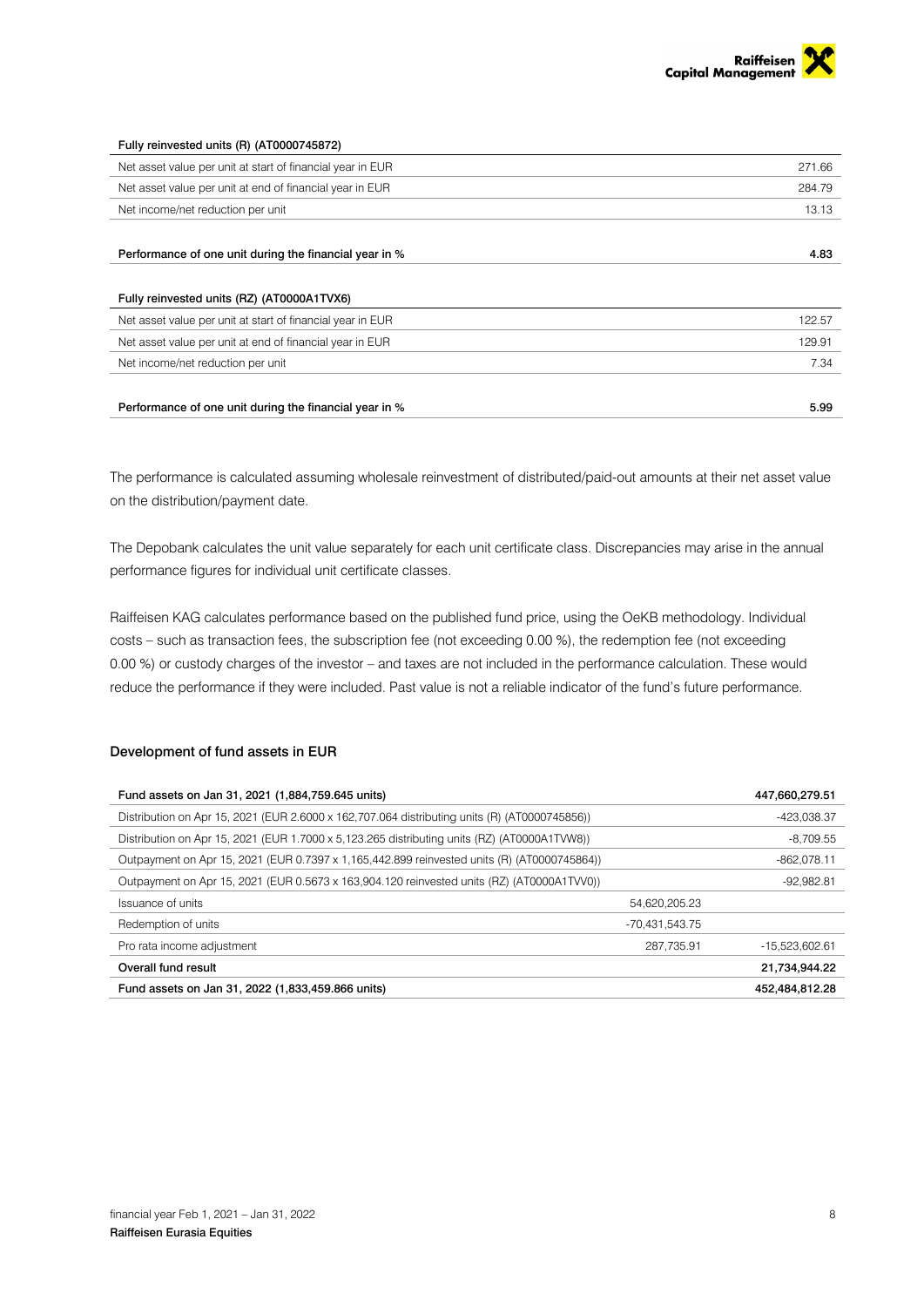

## Fund result in EUR

### A. Realized fund result

| Ordinary fund result                                  |                  |               |
|-------------------------------------------------------|------------------|---------------|
| Income (excl. closing price)                          |                  |               |
| Interest income                                       | 149.46           |               |
| Income from securities lending transactions           | 124,504.88       |               |
| Interest expenses (incl. negative credit interest)    | $-3,660.75$      |               |
| Net Income from subfunds (incl. actual distributions) | 2,153.75         |               |
| Net dividend income from subfunds                     | 491,140.58       |               |
| Dividend income (incl. dividend equivalent)           | 16, 155, 247. 37 |               |
| <b>Tax Reclaim</b>                                    | 127,171.95       |               |
|                                                       |                  | 16,896,707.24 |

### Expenses

| Management fees                                | $-8,775,154.69$ |                 |
|------------------------------------------------|-----------------|-----------------|
| Custodian bank fees / Custodian's fees         | -416,185.84     |                 |
| Auditing costs                                 | $-10,294.82$    |                 |
| Expenses for tax advice / tax representation   | $-10,477.84$    |                 |
| Custody charge                                 | $-344,952.37$   |                 |
| Publicity costs, regulatory fees               | $-61,498.59$    |                 |
| Costs associated with foreign sales            | $-632.80$       |                 |
| Cost of advisers and other service providers   | $-35,746.61$    |                 |
| Research expenses                              | $-210,404.48$   |                 |
|                                                |                 | $-9,865,348.04$ |
| Ordinary fund result (excl. income adjustment) |                 | 7,031,359.20    |

### Realized closing price

| Distribution-equivalent                          | 1.603.628.80       |  |
|--------------------------------------------------|--------------------|--|
| Profits realized from securities                 | 36.450.944.91      |  |
| Losses realized from securities                  | $-15, 111, 585.71$ |  |
| Realized closing price (excl. income adjustment) | 22,942,988.00      |  |
| Realized fund result (excl. income adjustment)   | 29,974,347.20      |  |

### B. Unrealized closing price

| Change in unrealized closing price | -8.109.254.03 |
|------------------------------------|---------------|
| Change in dividends receivable     | 157.586.96    |
|                                    | -7,951,667.07 |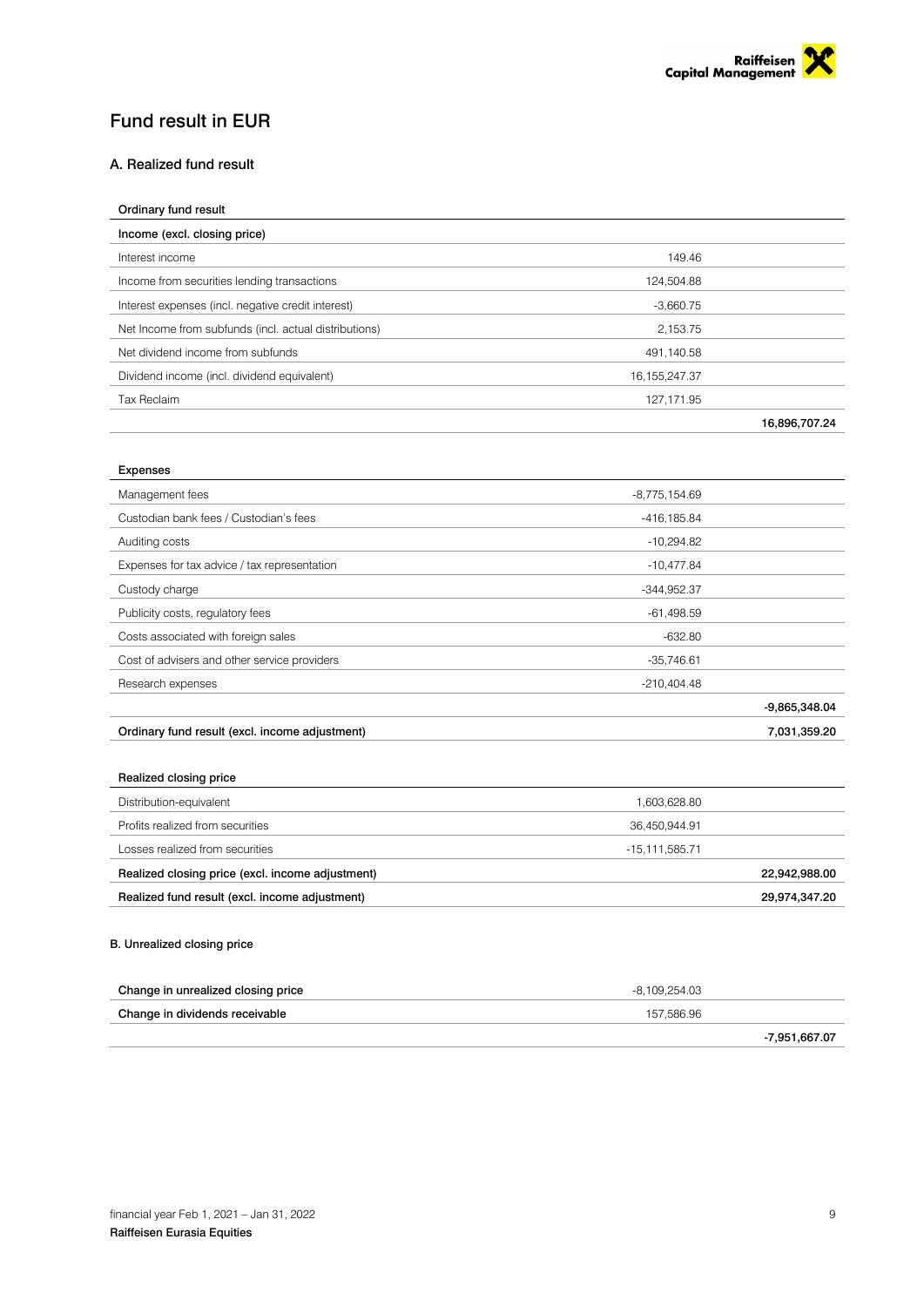

### C. Income adjustment

| Income adjustment for income during financial year | -287.735.91   |
|----------------------------------------------------|---------------|
|                                                    | -287,735.91   |
| Overall fund result                                | 21,734,944.22 |
|                                                    |               |

The result for the past financial year includes explicitly reported transaction costs (incl. external transaction-related costs, see item 15a "Transaction costs" in section II of the prospectus) in the amount of 760,174.20 EUR.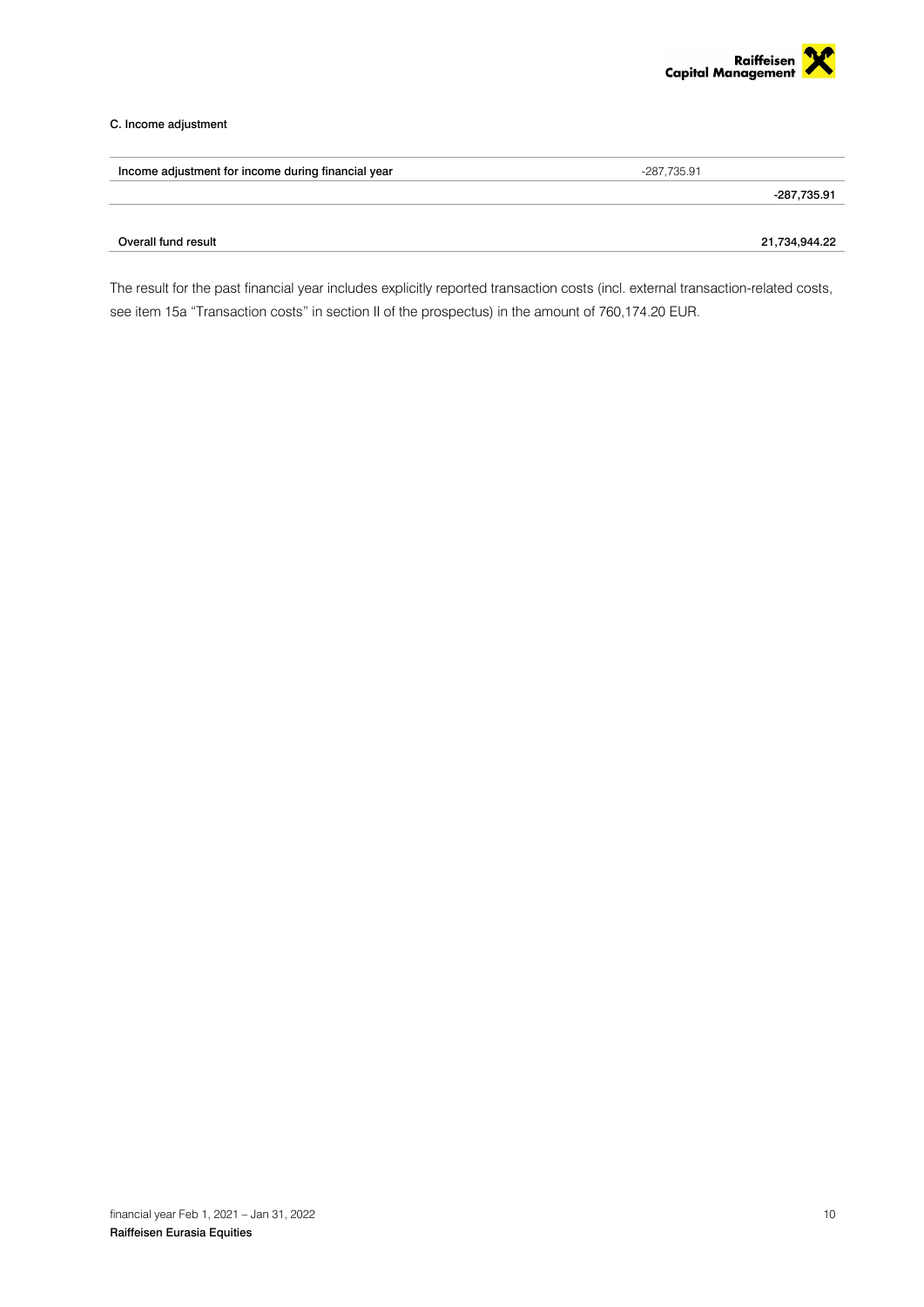

## Capital market report

Most stock markets performed very strongly in 2021. Share prices often rose by 20 % or more. Austrian and Central and Eastern European shares showed particularly strong gains. The Austrian ATX share index, for example, rose by more than 40 %. A number of emerging stock markets in Asia and Latin America were notable exceptions. They lagged considerably behind the developed equity markets and in some cases even experienced declining share prices for the year. Rising inflation rates and a distinct change in the rhetoric of the US Federal Reserve caused bond yields to rise sharply in recent months and bond prices to retreat accordingly, especially for shorter maturities. In the Eurozone, this movement was not as pronounced as in the US, but still significant as well. The European Central Bank (ECB) may also tighten its monetary policy more quickly than was expected until recently. Corporate bonds have also recently joined in this rise in yields. Euro high-yield bonds and US high-yield bonds (high-yield = bonds with a lower credit rating) had recorded significant gains in 2021, but also fell somewhat recently. The massive bond purchases by the major central banks have been a key support for government and corporate bonds in recent years. This support will soon dwindle or disappear altogether. Commodities continued their upward trend throughout almost the entire year 2021 but corrected quite sharply in some cases in recent months. After a short correction, the oil price quickly resumed its upward flight and is now much higher than immediately before the pandemic, as are natural gas prices. Precious metals, on the other hand, moved very little overall and closed the year 2021 almost unchanged. The US dollar continued to strengthen in January, having risen by over 7 % against the euro in the past year. In the USA, the euro area and Japan, key interest rates are effectively at zero or even below. Their central banks are still purchasing large amounts of government and corporate bonds. This trend started more than ten years ago and was accelerated and exacerbated by the pandemic. The historically unprecedented actions of the world's major central banks over the past decade reflected a pronounced weakness in global economic growth. Amid sharply rising inflation rates, central banks in several emerging countries are hiking interest rates. The US Federal Reserve has indicated several rate hikes in the not too distant future, too and will end its bond purchases within the next few weeks. It remains to be seen how the central banks in the USA, the Eurozone and Japan will react if inflation rates remain persistently above their targets. Given the huge amounts of debt in their financial systems, they have much less leeway for raising interest rates than in the past. The general level of bond market yields remains very low by historical standards almost everywhere in the world, but it is no longer as extreme as one year ago. The amount of bonds with negative nominal yields has shrunk rapidly recently. Nevertheless, the generally still very low bond yields continue to pose a major challenge for bond investors. At the same time, they provide strong support for equity prices. Governments and central banks have tried to mitigate the economic fall-outs from the pandemic until the global economy can take off again with massive aid programmes on a scale that would have been unimaginable only a short time ago. These extensive fiscal packages will continue to have an impact even after the still raging pandemic has subsided and they will probably be supplemented or replaced by further fiscal programmes against climate change. They will affect individual sectors and companies very differently, creating new winners and losers. At the same time, indebtedness is surging almost everywhere, which might cause new problems in the long term. The financial market environment remains highly challenging and could continue to be prone to major price fluctuations in almost all asset classes for the foreseeable future.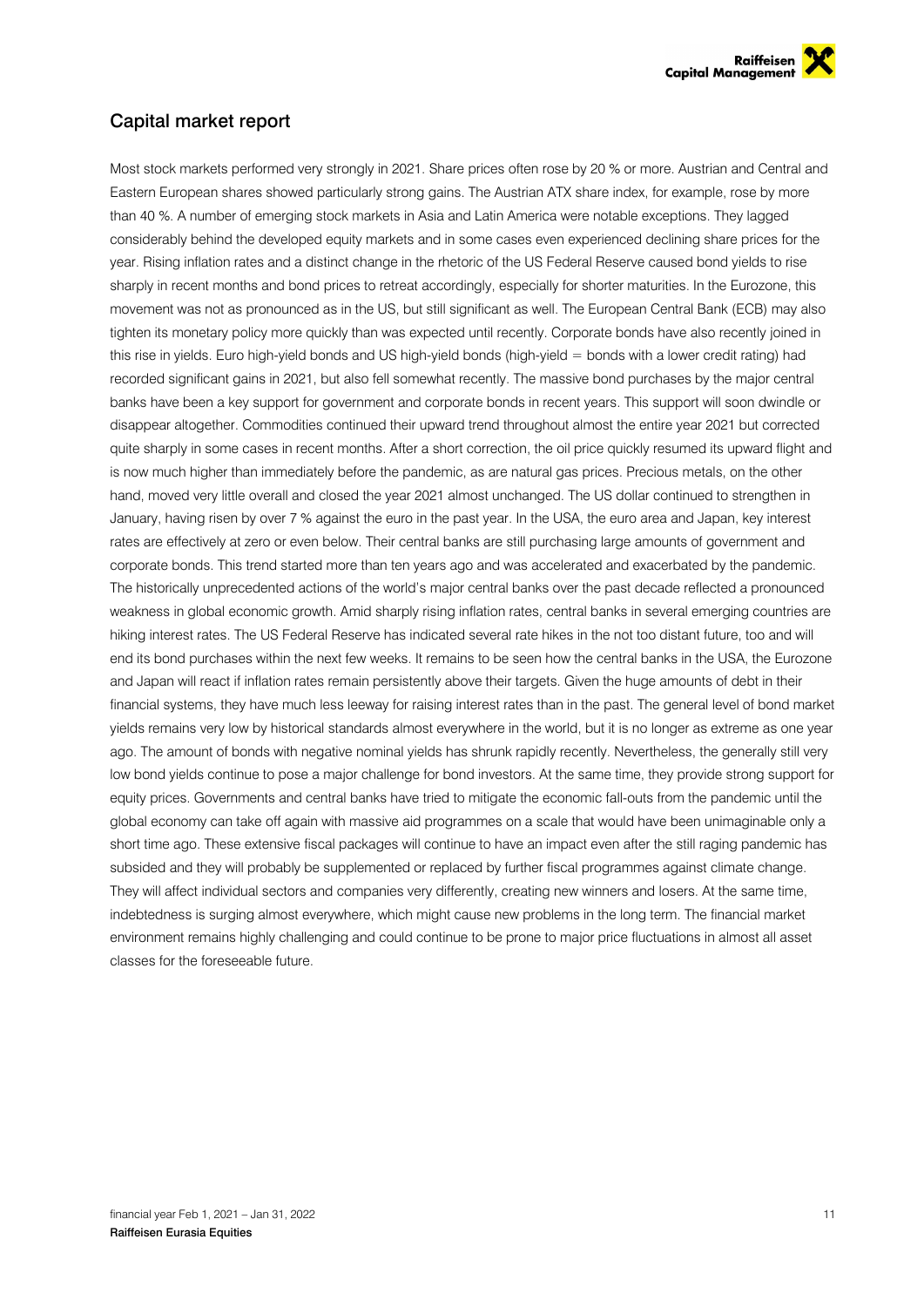

## Fund investment policy report

In the period under review, stock markets in the Eurasian countries followed different trends on a euro basis. The stock markets in India, Russia and the Philippines enjoyed the highest price gains. Losses were recorded by the Chinese, Turkish and Malaysian markets. The Indian exchange followed a positive trend. Consumer companies benefited from catch-up effects after a coronavirus-induced slump in spring 2021. Indian IT outsourcing companies profited from strong global demand for digitalization and cloud solutions. Financials also performed well as coronavirus-related defaults on loans turned out to be lower than expected. A negative trend dominated on the Chinese market, mainly due to regulatory interventions made by the Chinese government in the technology, continuing education and online gaming sectors. The real estate sector also came under pressure after the government was unwilling to bail out over-indebted companies. After numerous countries recorded stronger growth in 2021 due to the base effect, economists expect a slowdown of economic growth in the majority of the Eurasian countries in 2022. The ASEAN countries, which are expected to record higher growth in 2022, are a positive exception. Growth of approx. 9 % is predicted for India, 7 % for the Philippines, 6 % for Malaysia, 5 % for China and Indonesia, 4 % for Thailand and 3 % for Turkey. At the country level, India accounted for the fund's largest absolute weighting in the period, followed by the ASEAN countries and China. At the sector level, the fund's key commitments were financial, energy and discretionary consumer stocks. The fund increased Indian industrial securities and Indonesian financials while reducing Russian energy stocks and Turkish financial companies.

Securities lending transactions were entered into in order to generate additional income.

The investments underlying this financial product do not take into account the EU criteria for environmentally sustainable economic activities.

### Relevant circumstances that occurred after the end of the reporting period:

At the time of the preparation of this annual fund report, the fund held a minor investment in securities of Russian issuers or in securities denominated in Russian rubles, which are difficult to price and difficult or impossible to sell due to closed stock exchanges and the sanctions imposed in connection with the war in Ukraine.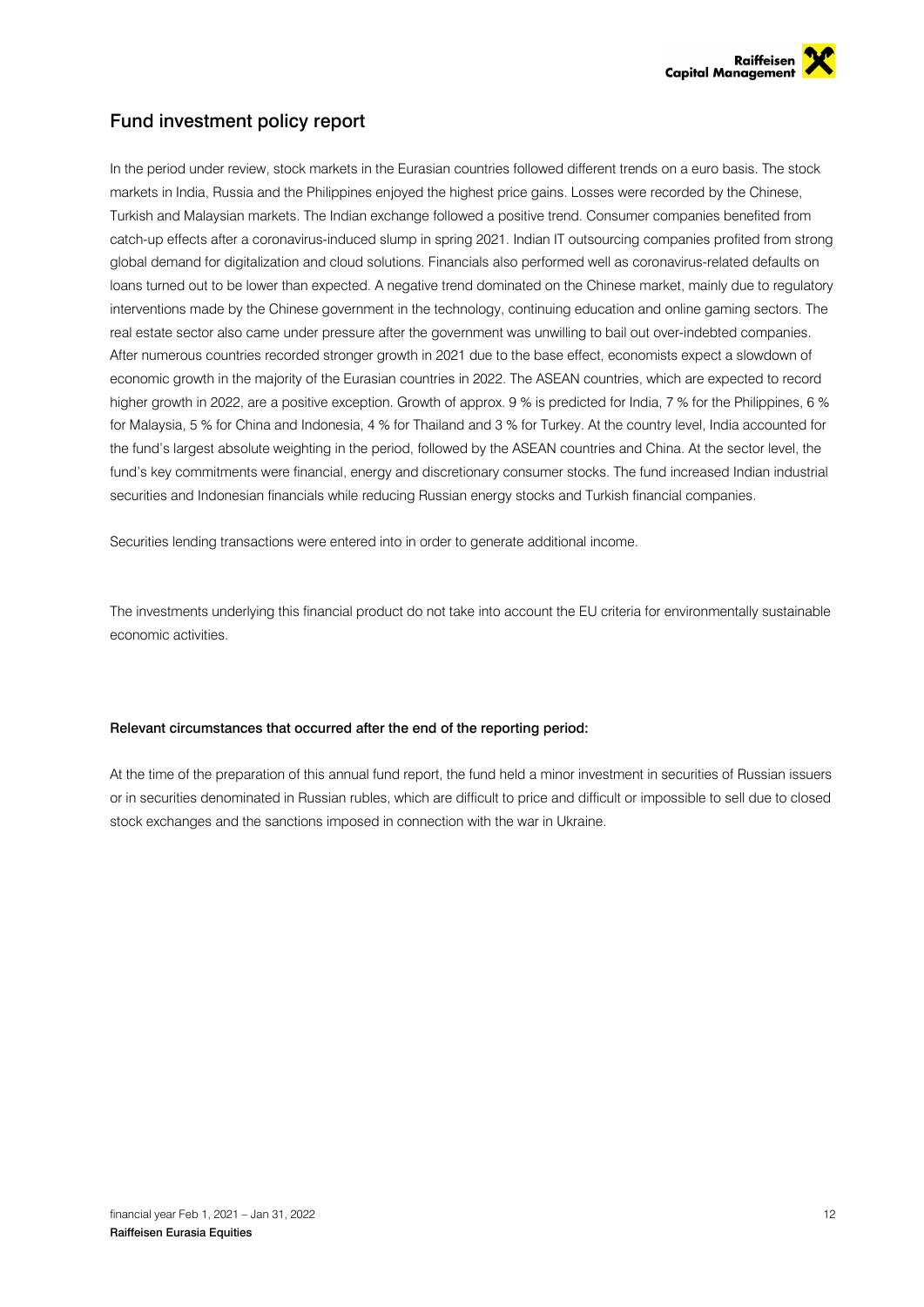

## Makeup of fund assets in EUR

Any discrepancies in terms of the market value or the share of the fund assets result from rounding-off.

UCITS refers to units in an undertaking for collective investment in transferable securities

- § 166 InvFG refers to units in investment funds in the form of "other portfolios of assets"
- § 166 (1) item 2 InvFG refers to units in special funds

§ 166 (1) item 3 InvFG refers to units in undertakings for collective investment in transferable securities pursuant to § 166 (1) item 3 InvFG (such as alternative investments/hedge funds)

§ 166 (1) item 4 InvFG refers to units in real estate funds

| Type of security                              | <b>OGAW/§ 166</b> |            | Currency Market value in EUR | Share of fund |
|-----------------------------------------------|-------------------|------------|------------------------------|---------------|
|                                               |                   |            |                              | assets        |
|                                               |                   |            |                              |               |
| Equities                                      |                   | <b>GBP</b> | 1,328,969.18                 | 0.29%         |
| Equities                                      |                   | <b>HKD</b> | 93,288,226.39                | 20.62%        |
| Equities                                      |                   | IDR        | 36,030,010.31                | 7.96%         |
| Equities                                      |                   | <b>INR</b> | 122,694,722.73               | 27.12 %       |
| Equities                                      |                   | <b>MYR</b> | 32,391,220.32                | 7.16%         |
| Equities                                      |                   | PHP        | 20,770,677.46                | 4.59 %        |
| Equities                                      |                   | <b>RUB</b> | 64,122,336.16                | 14.17%        |
| Equities                                      |                   | THB        | 34,475,217.09                | 7.62%         |
| Equities                                      |                   | <b>TRY</b> | 23,455,517.41                | 5.18%         |
| Equities                                      |                   | <b>USD</b> | 1,964,850.66                 | 0.43%         |
| <b>Total Equities</b>                         |                   |            | 430,521,747.71               | 95.15%        |
|                                               |                   |            |                              |               |
| Equities ADR                                  |                   | <b>USD</b> | 6,841,362.86                 | 1.51 %        |
| <b>Total Equities ADR</b>                     |                   |            | 6,841,362.86                 | 1.51%         |
|                                               |                   |            |                              |               |
| <b>Equities GDR</b>                           |                   | <b>RUB</b> | 2,607,640.27                 | 0.58 %        |
| <b>Equities GDR</b>                           |                   | <b>USD</b> | 2,539,549.51                 | 0.56%         |
| <b>Total Equities GDR</b>                     |                   |            | 5,147,189.78                 | 1.14%         |
|                                               |                   |            |                              |               |
| Exchange-traded-funds                         | <b>OGAW</b>       | <b>EUR</b> | 10,765,203.30                | 2.38 %        |
| <b>Total Exchange-traded-funds</b>            |                   |            | 10,765,203.30                | 2.38%         |
|                                               |                   |            |                              |               |
| <b>Total securities</b>                       |                   |            | 453,275,503.65               | 100.17%       |
|                                               |                   |            |                              |               |
| <b>Bank balances/liabilities</b>              |                   |            |                              |               |
| Bank balances/liabilities in fund currency    |                   |            | -951,754.85                  | $-0.21%$      |
| Bank balances/liabilities in foreign currency |                   |            | 907,530.29                   | 0.20%         |
| Total bank balances/liabilities               |                   |            | $-44,224.56$                 | $-0.01%$      |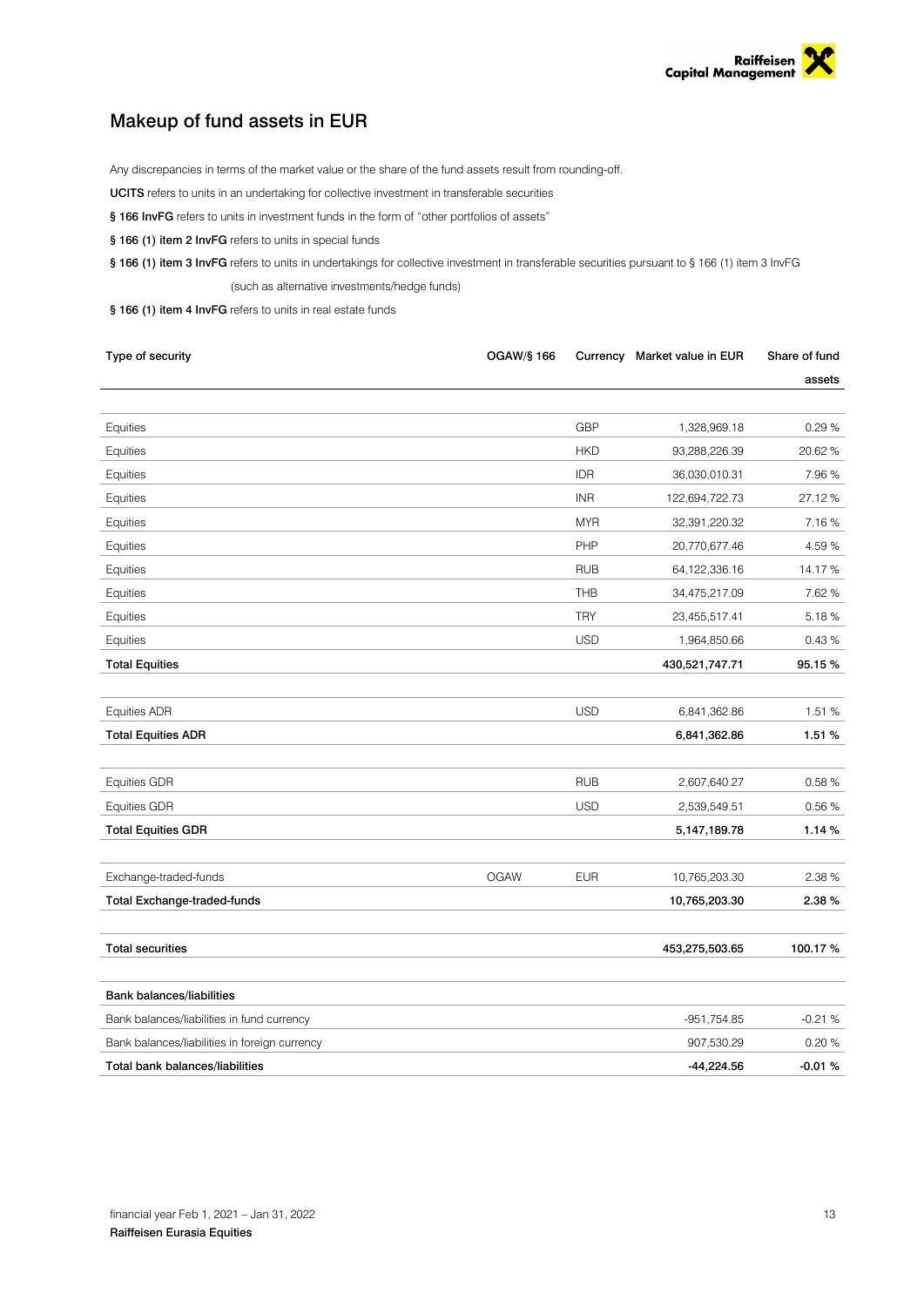

| Type of security                                  | OGAW/§ 166 | Currency | Market value in EUR | Share of fund |
|---------------------------------------------------|------------|----------|---------------------|---------------|
|                                                   |            |          |                     | assets        |
|                                                   |            |          |                     |               |
| Accruals and deferrals                            |            |          |                     |               |
| Interest claims (on securities and bank balances) |            |          | $-415.90$           | $-0.00%$      |
| Dividends receivable                              |            |          | 219,488.74          | 0.05%         |
| Total accruals and deferrals                      |            |          | 219,072.84          | 0.05%         |
|                                                   |            |          |                     |               |
| Other items                                       |            |          |                     |               |
| Various fees                                      |            |          | $-965,539.65$       | $-0.21%$      |
| Total other items                                 |            |          | $-965,539.65$       | $-0.21%$      |
| <b>Total fund assets</b>                          |            |          | 452,484,812.28      | 100.00 %      |
|                                                   |            |          |                     |               |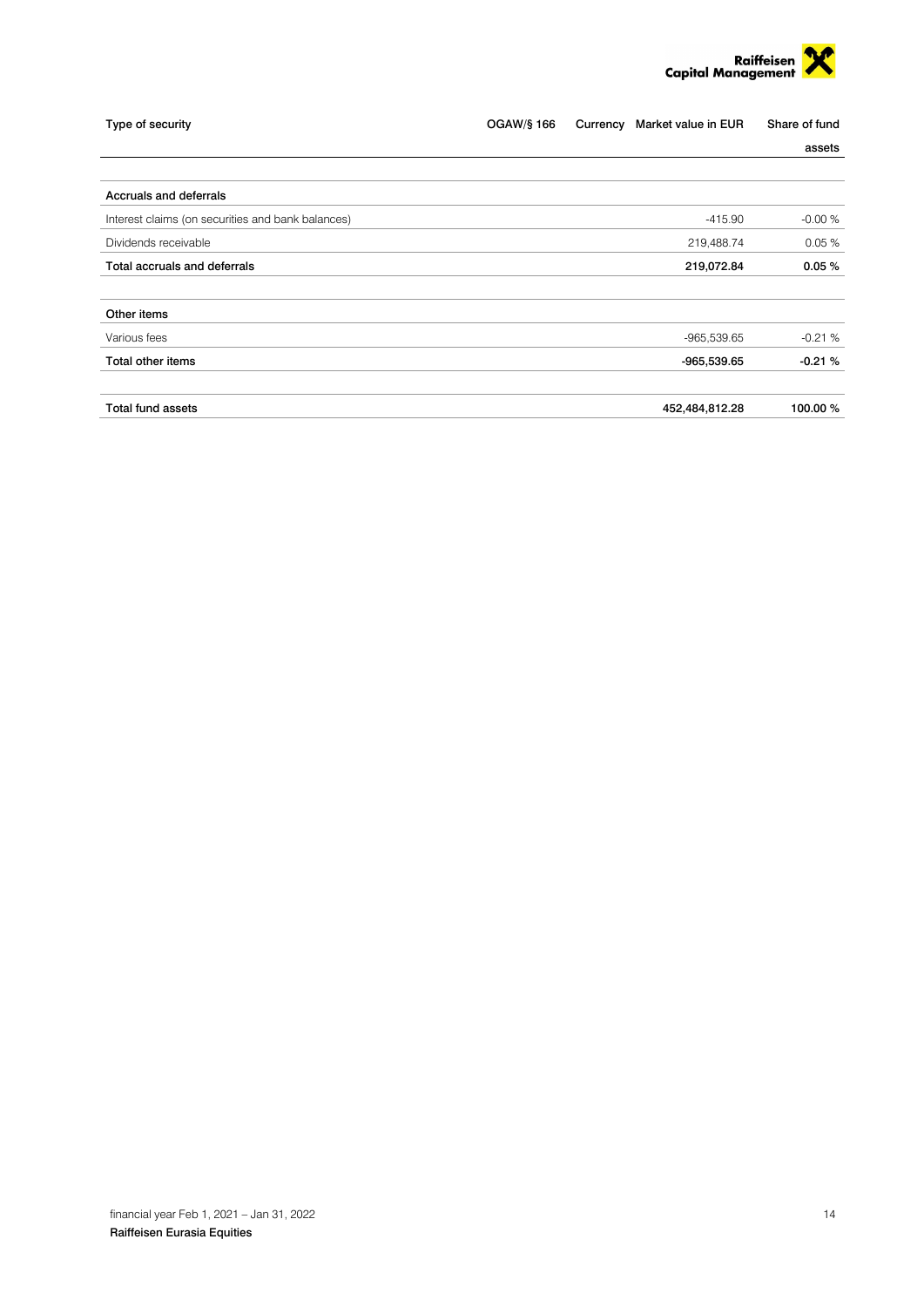### Portfolio of investments in EUR as of Jan 31, 2022

Dates indicated for securities refer to the issue and redemption dates. An issuer's right of premature redemption (where applicable) is not specified.

The securities marked with a "Y" have an open-ended maturity (is perpetual). The price for forward exchange transactions is indicated in the relevant counter currency for the currency in question.

Any discrepancies in terms of the market value or the share of the fund assets result from rounding-off.

UCITS refers to units in an undertaking for collective investment in transferable securities

§ 166 InvFG refers to units in investment funds in the form of "other portfolios of assets"

§ 166 (1) item 2 InvFG refers to units in special funds

§ 166 (1) item 3 InvFG refers to units in undertakings for collective investment in transferable securities pursuant to § 166 (1) item 3 InvFG (such as alternative investments/hedge funds)

§ 166 (1) item 4 InvFG refers to units in real estate funds

| Type of security | OGAW/§ 166   ISIN | Security title                    | Currency   | Volume     | Purchases                            | Sales     | Pool-/               | Price      | Market value in | Share of fund |
|------------------|-------------------|-----------------------------------|------------|------------|--------------------------------------|-----------|----------------------|------------|-----------------|---------------|
|                  |                   |                                   |            | Units/Nom. | In period under review<br>Units/Nom. |           | <b>ILB</b><br>Factor |            | <b>EUR</b>      | assets        |
| Equities         | JE00B6T5S470      | POLYMETAL INTERNATIONAL PLC POLY  | <b>GBP</b> | 105,500    | 69,000                               | 88,500    |                      | 10.485000  | 1.328.969.18    | 0.29%         |
| Equities         | KYG017191142      | ALIBABA GROUP HOLDING LTD 9988    | <b>HKD</b> | 792,100    | 806,100                              | 14,000    |                      | 110.000000 | 10,012,755.69   | 2.21 %        |
| Equities         | CNE1000001Z5      | BANK OF CHINA LTD-H 3988          | <b>HKD</b> | 8,528,000  | 1,149,000                            | 710,000   |                      | 3.030000   | 2,969,413.93    | 0.66%         |
| Equities         | CNE100000296      | BYD CO LTD-H 1211                 | <b>HKD</b> | 110,000    | 81.500                               | 90,500    |                      | 219,800000 | 2.778.441.74    | 0.61%         |
| Equities         | CNE1000002H       | CHINA CONSTRUCTION BANK-H 939     | <b>HKD</b> | 7,299,600  | 984,000                              | 520,000   |                      | 5.960000   | 4,999,496.21    | 1.10%         |
| Equities         | KYG2163M1033      | CHINA EDUCATION GROUP HOLDIN 839  | <b>HKD</b> | 525,000    | 1,165,000                            | 640,000   |                      | 7.020000   | 423,523.33      | 0.09%         |
| Equities         | CNE1000002L3      | CHINA LIFE INSURANCE CO-H 2628    | <b>HKD</b> | 1,351,000  | 1,134,000                            | 1,020,000 |                      | 13.500000  | 2,095,897.49    | 0.46%         |
| Equities         | KYG21096105       | CHINA MENGNIU DAIRY CO 2319       | <b>HKD</b> | 590,000    | 590,000                              |           |                      | 46.150000  | 3,128,993.33    | 0.69%         |
| Equities         | CNE1000002M       | CHINA MERCHANTS BANK-H 3968       | <b>HKD</b> | 474,000    | 64,000                               | 50,000    |                      | 65.050000  | 3,543,288.90    | 0.78%         |
| Equities         | HK0291001490      | CHINA RESOURCES BEER HOLDING 291  | <b>HKD</b> | 390,000    | 136,000                              |           |                      | 58.650000  | 2,628,533.67    | 0.58%         |
| Equities         | KYG2108Y1052      | CHINA RESOURCES LAND LTD 1109     | <b>HKD</b> | 636,000    | 266,000                              | 180,000   |                      | 36.500000  | 2.667.662.61    | 0.59%         |
| Equities         | KYG2140A1076      | CIFI HOLDINGS GROUP CO LTD 884    | <b>HKD</b> | 1,400,000  | 2,474,000                            | 3.324.000 |                      | 5.000000   | 804,412.78      | 0.18%         |
| Equities         | CNE1000002J7      | COSCO SHIPPING HOLDINGS CO-H 1919 | <b>HKD</b> | 719,500    | 1,725,500                            | 1,006,000 |                      | 13.760000  | 1,137,706.27    | 0.25%         |
| Equities         | KYG2453A1085      | COUNTRY GARDEN SERVICES HOLD 6098 | <b>HKD</b> | 388,000    | 182,000                              | 150,000   |                      | 46.250000  | 2,062,169.62    | 0.46%         |
| Equities         | KYG3066L1014      | ENN ENERGY HOLDINGS LTD 2688      | <b>HKD</b> | 145,600    | 19,600                               | 60,000    |                      | 122.100000 | 2,042,951.05    | 0.45 %        |
| Equities         | KYG3777B1032      | GEELY AUTOMOBILE HOLDINGS LT 175  | <b>HKD</b> | 749.000    | 928,000                              | 720,000   |                      | 16.620000  | 1,430,519.42    | 0.32%         |
| Equities         | KYG8208B1014      | JD.COM INC - CLA 9618             | <b>HKD</b> | 115,850    | 115,850                              |           |                      | 266.000000 | 3,541,266.38    | 0.78%         |
| Equities         | KYG5496K1242      | LINING COLTD 2331                 | <b>HKD</b> | 372,500    | 53,000                               | 108,000   |                      | 73.000000  | 3,124,856.35    | 0.69%         |
| Equities         | KYG5635P1090      | LONGFOR GROUP HOLDINGS LTD 960    | <b>HKD</b> | 454,500    | 171.000                              | 107,000   |                      | 45.150000  | 2,358,156.17    | 0.52%         |
| Equities         | KYG596691041      | MEITUAN-CLASS B 3690              | <b>HKD</b> | 236,400    | 119,100                              | 63,700    |                      | 208.000000 | 5,650,563.09    | 1.25 %        |
| Equities         | KYG6427A1022      | NETEASE INC 9999                  | <b>HKD</b> | 167,500    | 167,500                              |           |                      | 148.600000 | 2,860,319.47    | 0.63%         |
| Equities         | CNE1000003X6      | PING AN INSURANCE GROUP CO-H 2318 | <b>HKD</b> | 477,500    | 168,000                              | 112,000   |                      | 60.550000  | 3,322,526.43    | 0.73%         |
| Equities         | CNE1000029W3      | POSTAL SAVINGS BANK OF CHI-H 1658 | <b>HKD</b> | 2,992,000  | 2,992,000                            |           |                      | 6.390000   | 2,197,067.34    | 0.49%         |
| Equities         | KYG8586D1097      | SUNNY OPTICAL TECH 2382           | <b>HKD</b> | 79.200     | 82,900                               | 92,200    |                      | 198.000000 | 1,802,068.49    | 0.40%         |
| Equities         | KYG875721634      | TENCENT HOLDINGS LTD 700          | <b>HKD</b> | 305,614    | 58,700                               | 7,400     |                      | 460.000000 | 16, 155, 187.31 | 3.57 %        |
| Equities         | KYG8918W1069      | TONGCHENG TRAVEL HOLDINGS LT 780  | <b>HKD</b> | 973.200    | 973.200                              |           |                      | 15.780000  | 1,764,777.75    | 0.39%         |
| Equities         | CNE100003F19      | WUXI APPTEC CO LTD-H 2359         | <b>HKD</b> | 81.000     | 109.000                              | 28,000    |                      | 106.600000 | 992,254.65      | 0.22%         |
| Equities         | KYG970081173      | WUXI BIOLOGICS CAYMAN INC 2269    | <b>HKD</b> | 227,500    | 69,500                               | 127,000   |                      | 74.300000  | 1,942,455.76    | 0.43%         |
| Equities         | CNE100000PP1      | XINJIANG GOLDWIND SCI&TEC-H 2208  | <b>HKD</b> | 1,031,200  | 1,031,200                            | 900,000   |                      | 13.420000  | 1,590,290.05    | 0.35%         |
| Equities         | KYG9829N1025      | XINYI SOLAR HOLDINGS LTD 968      | <b>HKD</b> | 1,258,000  | 1,258,000                            | 1,100,000 |                      | 12.420000  | 1,795,490.69    | 0.40%         |
| Equities         | CNE100000X85      | ZOOMLION HEAVY INDUSTRY - H 1157  | <b>HKD</b> | 2.500.000  | 4.096.200                            | 1.596.200 |                      | 5.100000   | 1.465.180.42    | 0.32%         |

financial year Feb 1, 2021 – Jan 31, 2022 15

Raiffeisen Eurasia Equities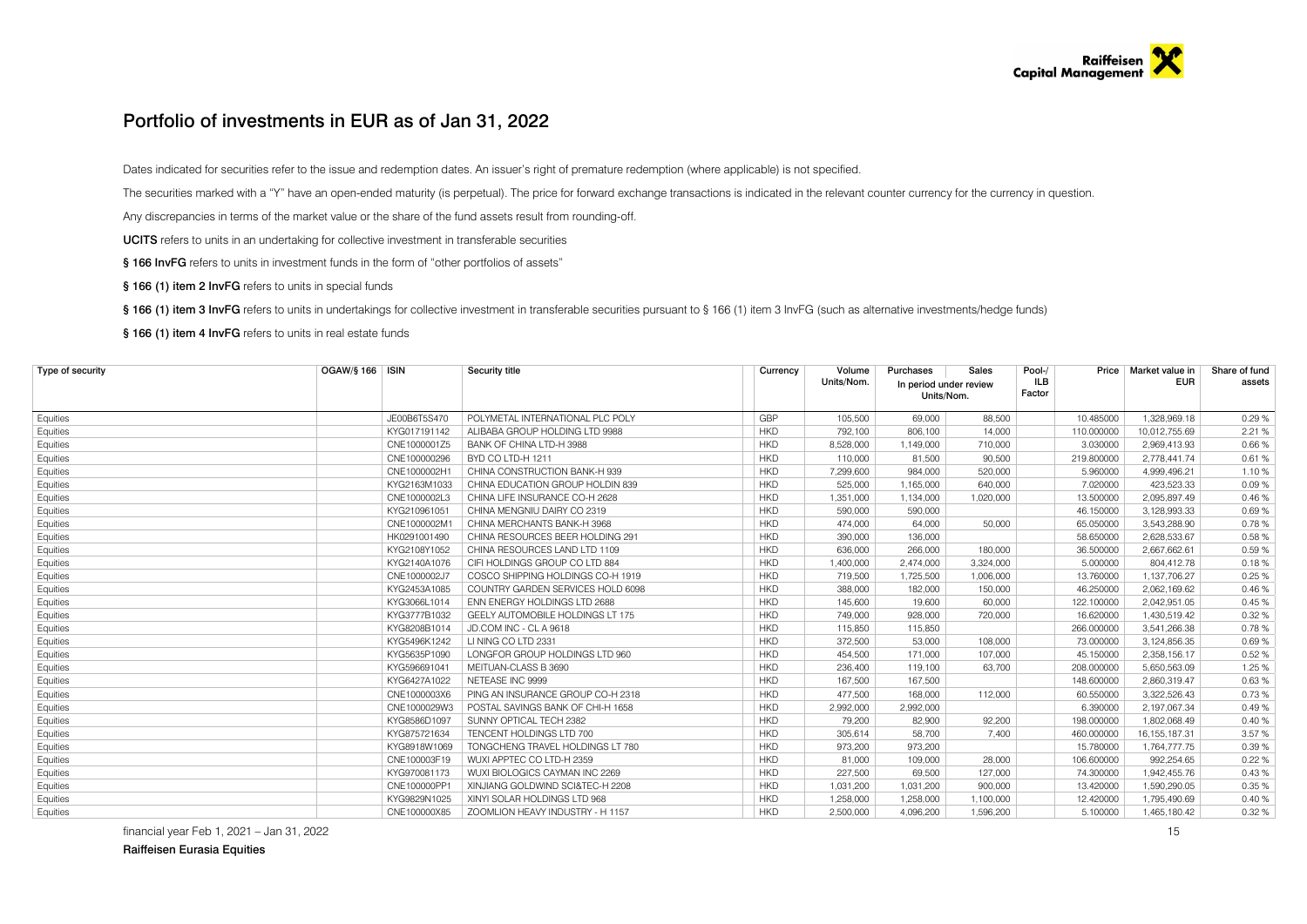

| Type of security     | <b>OGAW/§ 166   ISIN</b> |              | <b>Security title</b>              | Currency   | Volume<br>Units/Nom.   | Purchases<br>In period under review<br>Units/Nom. | Sales     | Pool-/<br>ILB<br>Factor |              | Price   Market value in<br>EUR | Share of fund<br>assets |
|----------------------|--------------------------|--------------|------------------------------------|------------|------------------------|---------------------------------------------------|-----------|-------------------------|--------------|--------------------------------|-------------------------|
| Equities             |                          | ID1000122807 | ASTRA INTERNATIONAL TBK PT ASII    | <b>IDR</b> | 11,575,500             | 4,000,000                                         | 6,000,000 |                         | 5,475.000000 | 3,945,121.29                   | 0.87%                   |
| Equities             |                          | ID1000109507 | BANK CENTRAL ASIA TBK PT BBCA      | <b>IDR</b> | 21,189,000             | 22,189,000                                        | 4,117,800 |                         | 7,775.000000 | 10,255,275.60                  | 2.27 %                  |
| Equities             |                          | ID1000095003 | BANK MANDIRI PERSERO TBK PT BMRI   | <b>IDR</b> | 7,344,600              | 2,500,000                                         |           |                         | 7,650.000000 | 3,497,567.15                   | 0.77%                   |
| Equities             |                          | ID1000118201 | BANK RAKYAT INDONESIA PERSER BBRI  | <b>IDR</b> | 25,236,700             | 3,600,000                                         |           |                         | 4,140.000000 | 6,503,833.03                   | 1.44 %                  |
| Equities             |                          | ID1000116700 | INDOFOOD CBP SUKSES MAKMUR TICBP   | <b>IDR</b> | 2,600,000              | 1,000,000                                         |           |                         | 8,675.000000 | 1,404,039.44                   | 0.31%                   |
| Equities             |                          | ID1000108103 | JASA MARGA (PERSERO) TBK PT JSMR   | <b>IDR</b> | 4,223,400              |                                                   |           |                         | 3,260.000000 | 857,070.00                     | 0.19%                   |
| Equities             |                          | ID1000135700 | MITRA KELUARGA KARYASEHAT TB MIKA  | <b>IDR</b> | 8,264,100              |                                                   |           |                         | 2,390.000000 | 1,229,503.99                   | 0.27%                   |
| Equities             |                          | ID1000129000 | TELKOM INDONESIA PERSERO TBK TLKM  | <b>IDR</b> | 31,440,900             | 15,110,000                                        |           |                         | 4,260.000000 | 8,337,599.81                   | 1.84%                   |
| Equities             |                          | INE372A01015 | APAR INDUSTRIES LTD APR            | <b>INR</b> | 691,427                |                                                   | 8,573     |                         | 804.000000   | 6,635,017.46                   | 1.47%                   |
| Equities             |                          | INE397D01024 | BHARTI AIRTEL LTD BHARTI           | <b>INR</b> | 508,800                |                                                   | 491,200   |                         | 715,800000   | 4,346,888.33                   | 0.96%                   |
| Equities             |                          | INE752H01013 | CARE RATINGS LTD CARE              | <b>INR</b> | 330,000                |                                                   |           |                         | 609.150000   | 2,399,263.10                   | 0.53%                   |
| Equities             |                          | INE059A01026 | <b>CIPLA LTD CIPLA</b>             | <b>INR</b> | 232,900                |                                                   | 40,500    |                         | 932.250000   | 2,591,442.44                   | 0.57%                   |
| Equities             |                          | INE491A01021 | CITY UNION BANK LTD CUBK           | <b>INR</b> | 1,900,000              |                                                   |           |                         | 143.400000   | 3,251,939.37                   | 0.72%                   |
| Equities             |                          | INE169A01031 | COROMANDEL INTERNATIONAL LTD CRIN  | <b>INR</b> | 220,000                |                                                   | 20,000    |                         | 786.800000   | 2,065,982.88                   | 0.46 %                  |
| Equities             |                          | INE089A01023 | DR. REDDY'S LABORATORIES DRRD      | <b>INR</b> | 41.600                 |                                                   | 10,400    |                         | 4.218.600000 | 2,094,601.29                   | 0.46%                   |
| Equities             |                          | INE860A01027 | HCL TECHNOLOGIES LTD HCLT          | <b>INR</b> | 758,000                |                                                   | 262,000   |                         | 1,080.450000 | 9,774,927.98                   | 2.16%                   |
| Equities             |                          | INE038A01020 | HINDALCO INDUSTRIES LTD HNDL       | <b>INR</b> | 530,000                | 570,000                                           | 40,000    |                         | 490.350000   | 3,101,856.74                   | 0.69%                   |
| Equities             |                          | INE001A01036 | HOUSING DEVELOPMENT FINANCE HDFC   | <b>INR</b> | 382,300                |                                                   | 31,000    |                         | 2,516.500000 | 11,482,618.07                  | 2.54 %                  |
| Equities             |                          | INE090A01021 | <b>ICICI BANK LTD ICICIBC</b>      | <b>INR</b> | 1,621,200              |                                                   | 131,300   |                         | 781.150000   | 15,115,089.36                  | 3.34 %                  |
| Equities             |                          | INE009A01021 | INFOSYS LTD INFO                   | <b>INR</b> | 412,000                |                                                   | 158,000   |                         | 1,686.200000 | 8,291,745.96                   | 1.83%                   |
| Equities             |                          | INE571A01038 | IPCA LABORATORIES LTD IPCA         | <b>INR</b> | 212,800                | 212,800                                           |           |                         | 1,012.800000 | 2,572,379.28                   | 0.57%                   |
| Equities             |                          | INE018A01030 | <b>LARSEN &amp; TOUBRO LTD LT</b>  | <b>INR</b> | 386,600                | 78,300                                            |           |                         | 1,897.550000 | 8,755,778.47                   | 1.94 %                  |
| Equities             |                          | INE101A01026 | MAHINDRA & MAHINDRA LTD MM         | <b>INR</b> | 239,600                |                                                   | 121,000   |                         | 869.650000   | 2,486,972.61                   | 0.55%                   |
| Equities             |                          | INE585B01010 | MARUTI SUZUKI INDIA LTD MSIL       | <b>INR</b> | 32,400                 |                                                   | 9,200     |                         | 8,550.950000 | 3,306,732.50                   | 0.73%                   |
| Equities             |                          | INE745G01035 | MULTI COMMODITY EXCH INDIA MCX     | <b>INR</b> | 130,000                |                                                   | 55,100    |                         | 1,557.850000 | 2,417,178.25                   | 0.53%                   |
| Equities             |                          | INE603J01030 | PI INDUSTRIES LTD PI               | <b>INR</b> | 106,000                |                                                   | 74,000    |                         | 2,367.350000 | 2,995,077.21                   | 0.66%                   |
| Equities             |                          | INE002A01018 | RELIANCE INDUSTRIES LTD RIL        | <b>INR</b> | 356,000                |                                                   | 111,600   |                         | 2.335.850000 | 9.925.094.16                   | 2.19 %                  |
| Equities             |                          | INE647A01010 | SRF LTD SRF                        | <b>INR</b> | 170,000                | 160,000                                           | 70,000    |                         | 2,401.350000 | 4,872,412.76                   | 1.08%                   |
| Equities             |                          | INE062A01020 | STATE BANK OF INDIA SBIN           | <b>INR</b> | 1,295,100              |                                                   | 104,900   |                         | 523.450000   | 8,091,297.96                   | 1.79%                   |
| Equities             |                          | INE195A01028 | SUPREME INDUSTRIES LTD SI          | <b>INR</b> | 90,000                 |                                                   | 52,000    |                         | 2,089.650000 | 2,244,686.77                   | 0.50%                   |
| Equities             |                          | INE467B01029 | TATA CONSULTANCY SVCS LTD TCS      | <b>INR</b> | 88,000                 |                                                   | 43,359    |                         | 3,690.050000 | 3,875,739.78                   | 0.86%                   |
| Equities             |                          | MYL6888OO001 | AXIATA GROUP BERHAD AXIATA         | <b>MYR</b> | 1,000,000              |                                                   |           |                         | 3.740000     | 799,427.15                     | 0.18%                   |
| Equities             |                          | MYL1023OO000 | CIMB GROUP HOLDINGS BHD CIMB       | <b>MYR</b> | 2,518,300              | 600.000                                           |           |                         | 5.280000     | 2,842,161.02                   | 0.63%                   |
| Equities             |                          | MYL7277OO006 | DIALOG GROUP BHD DLG               | <b>MYR</b> | 1,609,600              |                                                   | 1,600,000 |                         | 2.660000     | 915,180.78                     | 0.20%                   |
| Equities             |                          | MYL6947OO005 | DIGI.COM BHD DIGI                  | <b>MYR</b> | 1,000,000              |                                                   |           |                         | 3.860000     | 825,077.22                     | 0.18%                   |
| Equities             |                          | MYL3182OO002 | <b>GENTING BHD GENT</b>            | <b>MYR</b> | 1,283,100              |                                                   |           |                         | 4.380000     | 1,201,273.53                   | 0.27%                   |
| Equities             |                          | MYL4715OO008 | <b>GENTING MALAYSIA BHD GENM</b>   | <b>MYR</b> | 2,000,000              | 2,000,000                                         |           |                         | 2.750000     | 1,175,628.16                   | 0.26%                   |
| Equities             |                          | MYL5168OO009 | HARTALEGA HOLDINGS BHD HART        | <b>MYR</b> | 500,000                |                                                   |           |                         | 5.580000     | 596,364.10                     | 0.13%                   |
|                      |                          | MYL5819OO007 | HONG LEONG BANK BERHAD HLBK        | <b>MYR</b> | 500,000                |                                                   |           |                         | 19.460000    | 2,079,793.09                   | 0.46%                   |
| Equities<br>Equities |                          | MYL1082OO006 | HONG LEONG FINANCIAL GROUP HLFG    | <b>MYR</b> | 180,000                | 180,000                                           |           |                         | 18.460000    | 710,250.41                     | 0.16%                   |
| Equities             |                          | MYL5225OO007 | IHH HEALTHCARE BHD IHH             | <b>MYR</b> | 1,000,000              |                                                   |           |                         | 6.400000     | 1,368,003.68                   | 0.30 %                  |
| Equities             |                          | MYL1961OO001 | IOI CORP BHD IOI                   | <b>MYR</b> | 1,400,000              | 1.400.000                                         |           |                         | 3.830000     | 1,146,130.58                   | 0.25%                   |
| Equities             |                          | MYL1155OO000 | MALAYAN BANKING BHD MAY            | <b>MYR</b> | 1,885,775              |                                                   |           |                         | 8.310000     | 3,349,640.42                   | 0.74%                   |
|                      |                          | MYL6012OO008 | MAXIS BHD MAXIS                    | <b>MYR</b> | 1,000,000              |                                                   |           |                         | 4.250000     | 908,439.94                     | 0.20%                   |
| Equities             |                          | MYL3816OO005 | MISC BHD MISC                      | <b>MYR</b> | 1,200,000              |                                                   |           |                         | 6.960000     | 1,785,244.80                   | 0.39%                   |
| Equities             |                          | MYL5183OO008 | PETRONAS CHEMICALS GROUP BHD PCHEM | <b>MYR</b> | 1,000,000              |                                                   |           |                         | 8.900000     | 1,902,380.11                   | 0.42%                   |
| Equities             |                          | MYL6033OO004 | PETRONAS GAS BHD PTG               | <b>MYR</b> | 250,000                |                                                   |           |                         | 17.000000    | 908,439.94                     | 0.20%                   |
| Equities             |                          | MYL8869OO009 | PRESS METAL ALUMINIUM HOLDIN PMAH  | <b>MYR</b> |                        | 800.000                                           | 500.000   |                         | 6.090000     |                                | 0.32%                   |
| Equities             |                          | MYL1295OO004 | PUBLIC BANK BERHAD PBK             | <b>MYR</b> | 1.100.000<br>4,515,000 |                                                   |           |                         | 4.220000     | 1.431.915.10<br>4,072,653.82   | 0.90 %                  |
| Equities<br>Equities |                          | MYL1066OO009 | RHB BANK BHD RHBBANK               | <b>MYR</b> | 700.000                | 700.000                                           |           |                         | 5.570000     | 833.413.49                     | 0.18%                   |
|                      |                          |              |                                    |            |                        |                                                   |           |                         |              |                                |                         |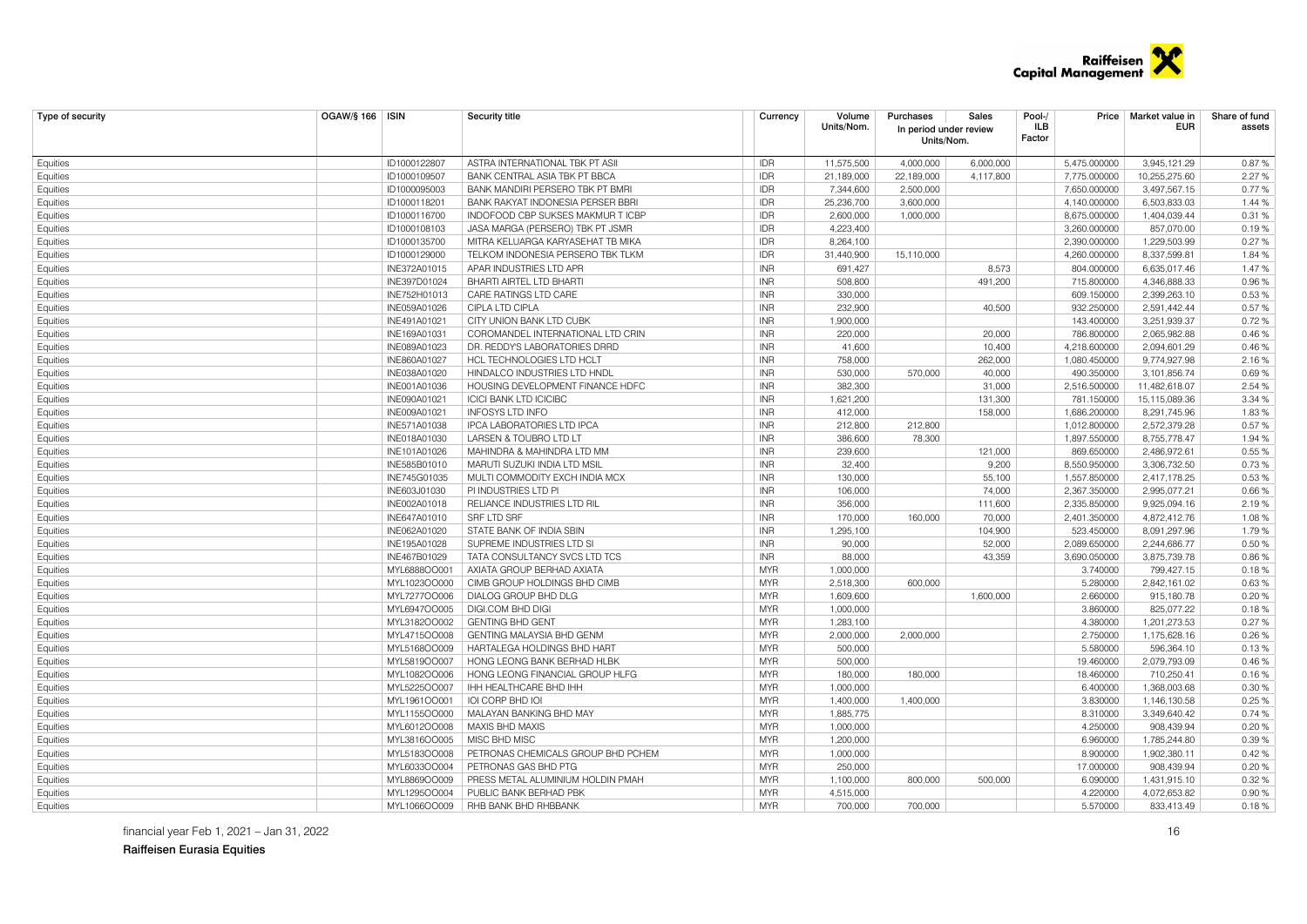

| Type of security | OGAW/§ 166   ISIN | Security title                       | Currency   | Volume<br>Units/Nom. | Purchases<br>In period under review<br>Units/Nom. | Sales         | Pool-/<br>Price<br>ILB<br>Factor | Market value in<br>EUR | Share of fund<br>assets |
|------------------|-------------------|--------------------------------------|------------|----------------------|---------------------------------------------------|---------------|----------------------------------|------------------------|-------------------------|
| Equities         | MYL4197OO009      | SIME DARBY BERHAD SIME               | <b>MYR</b> | 3,120,900            |                                                   | 500,000       | 2.190000                         | 1,460,936.23           | 0.32 %                  |
| Equities         | MYL7106OO007      | SUPERMAX CORP BHD SUCB               | <b>MYR</b> | 1,033,333            | 1,033,333                                         |               | 1.190000                         | 262,841.87             | 0.06%                   |
| Equities         | MYL4863OO006      | TELEKOM MALAYSIA BHD T               | <b>MYR</b> | 700,000              | 700,000                                           |               | 5.020000                         | 751,119.52             | 0.17%                   |
| Equities         | MYL7113OO003      | TOP GLOVE CORP BHD TOPG              | <b>MYR</b> | 2,350,000            | 1,000,000                                         |               | 2.120000                         | 1,064,905.36           | 0.24%                   |
| Equities         | PHY0486V1154      | AYALA CORPORATION AC                 | PHP        | 345,000              | 40,600                                            |               | 852.000000                       | 5,139,237.96           | 1.14 %                  |
| Equities         | PHY0488F1004      | AYALA LAND INC ALI                   | PHP        | 6,058,000            | 2,155,700                                         |               | 34.200000                        | 3,622,391.72           | 0.80%                   |
| Equities         | PHY0967S1694      | BANK OF THE PHILIPPINE ISLAN BPI     | PHP        | 2,238,300            | 340.800                                           |               | 99.300000                        | 3,886,042.81           | 0.86%                   |
| Equities         | PHY077751022      | BDO UNIBANK INC BDO                  | PHP        | 1,054,000            |                                                   |               | 134.000000                       | 2,469,365.90           | 0.55 %                  |
| Equities         | PHY1973T1008      | D&L INDUSTRIES INC DNL               | PHP        | 15,000,000           | 1,000,000                                         |               | 8.390000                         | 2,200,357.55           | 0.49%                   |
| Equities         | PHY7510J1668      | SAN MIGUEL FOOD AND BEVERAGE FB      | PHP        | 1,000,000            |                                                   |               | 69.150000                        | 1,209,016.48           | 0.27%                   |
| Equities         | PHY806761029      | SM INVESTMENTS CORP SM               | PHP        | 136,700              |                                                   |               | 939.000000                       | 2,244,265.04           | 0.50 %                  |
| Equities         | RU0007252813      | AI ROSA PJSC AI RS                   | <b>RUB</b> | 1,418,237            | 1.568.237                                         | 1.150.000     | 110.130000                       | 1,789,031.84           | 0.40%                   |
| Equities         | RU0007661625      | GAZPROM PJSC GAZP                    | <b>RUB</b> | 5,207,200            | 2,184,500                                         |               | 328.880000                       | 19,615,769.14          | 4.34 %                  |
| Equities         | RU0009024277      | LUKOIL PJSC LKOH                     | <b>RUB</b> | 141,715              | 22,700                                            | 25,900        | 6,809.000000                     | 11,052,557.29          | 2.44 %                  |
| Equities         | RU000A0JKQU8      | MAGNIT PJSC MGNT                     | <b>RUB</b> | 41,300               | 41,300                                            | 72,700        | 4,945.000000                     | 2,339,267.93           | 0.52%                   |
| Equities         | RU0007288411      | MMC NORILSK NICKEL PJSC GMKN         | <b>RUB</b> | 8,000                | 9,500                                             | 7,600         | 22,140.000000                    | 2,028,762.57           | 0.45%                   |
| Equities         | RU000A0DKVS5      | NOVATEK PJSC NVTK                    | <b>RUB</b> | 340.100              |                                                   |               | 1.613.400000                     | 6,285,101.62           | 1.39 %                  |
| Equities         | RU0009046452      | NOVOLIPETSK STEEL PJSC NLMK          | <b>RUB</b> | 400,000              | 400,000                                           | 500,000       | 212.340000                       | 972,871.37             | 0.22%                   |
| Equities         | RU000A0JNAA8      | POLYUS PJSC PLZL                     | <b>RUB</b> | 10,000               | 10,000                                            | 8,000         | 11,793.500000                    | 1,350,847.52           | 0.30 %                  |
| Equities         | RU000A0J2Q06      | ROSNEFT OIL CO PJSC ROSN             | <b>RUB</b> | 457,190              | 177,200                                           | 262,800       | 566.600000                       | 2,967,132.31           | 0.66%                   |
| Equities         | RU0009029540      | SBERBANK OF RUSSIA PJSC SBER         | <b>RUB</b> | 3,856,500            |                                                   | 2,107,800     | 257.280000                       | 11,364,831.00          | 2.51 %                  |
| Equities         | RU0009046510      | SEVERSTAL PJSC CHMF                  | <b>RUB</b> | 45,000               |                                                   | 55,000        | 1.485.200000                     | 765,527.99             | 0.17%                   |
| Equities         | RU000A1025V3      | UNITED CO RUSAL INTERNATIONA RUAL    | <b>RUB</b> | 1.900.000            | 1.900.000                                         |               | 72.675000                        | 1,581,620.41           | 0.35%                   |
| Equities         | RU000A0JP5V6      | VTB BANK PJSC VTBR                   | <b>RUB</b> | 1,330,935,000        | 2,517,596,100                                     | 1,186,661,100 | 0.043545                         | 663,832.88             | 0.15%                   |
| Equities         | NL0009805522      | YANDEX NV-A YNDX                     | <b>RUB</b> | 34,440               | 6,500                                             | 42,100        | 3,410.000000                     | 1,345,182.29           | 0.30 %                  |
| Equities         | TH0268010R11      | ADVANCED INFO SERVICE-NVDR ADVANC-R  | <b>THB</b> | 604,500              |                                                   |               | 222.000000                       | 3,602,570.68           | 0.80%                   |
| Equities         | TH0765010R16      | AIRPORTS OF THAILAND PC-NVDR AOT-R   | THB        | 721.000              |                                                   |               | 63.750000                        | 1,233,896.36           | 0.27%                   |
| Equities         | TH0001010R16      | BANGKOK BANK PUBLIC CO-NVDR BBL-R    | <b>THB</b> | 453,400              |                                                   |               | 135.500000                       | 1,649,240.69           | 0.36%                   |
| Equities         | TH0264010R10      | BANGKOK DUSIT MED SERVI-NVDR BDMS-R  | <b>THB</b> | 2,969,700            |                                                   |               | 22.500000                        | 1,793,735.18           | 0.40%                   |
| Equities         | TH6999010R15      | BANGKOK EXPRESSWAY-NVDR BEM-R        | THB        | 8,021,100            |                                                   |               | 8.200000                         | 1,765,676.00           | 0.39 %                  |
| Equities         | TH0737010R15      | CP ALL PCL-NVDR CPALL-R              | <b>THB</b> | 2,593,200            |                                                   |               | 61.500000                        | 4,281,287.16           | 0.95%                   |
| Equities         | TH0661010R17      | HOME PRODUCT CENTER PCL-NVDR HMPRO-R | <b>THB</b> | 5,913,600            |                                                   |               | 14.200000                        | 2,254,257.48           | 0.50 %                  |
| Equities         | TH1027010R10      | INDORAMA VENTURES PCL-NVDR IVL-R     | THB        | 1,100,000            | 1,100,000                                         |               | 47.500000                        | 1,402,650.67           | 0.31%                   |
| Equities         | TH0016010017      | KASIKORNBANK PCL-FOREIGN KBANK/F     | <b>THB</b> | 510.900              |                                                   |               | 147.500000                       | 2.022.977.97           | 0.45%                   |
| Equities         | TH0016010R14      | KASIKORNBANK PCL-NVDR KBANK-R        | THB        | 300,500              |                                                   |               | 147.500000                       | 1,189,870.58           | 0.26%                   |
| Equities         | TH0143010R16      | LAND & HOUSES PUB - NVDR LH-R        | <b>THB</b> | 9,092,500            | 2,844,000                                         |               | 9.850000                         | 2,404,267.41           | 0.53 %                  |
| Equities         | TH0355010R16      | PTT EXPLOR & PROD PCL-NVDR PTTEP-R   | <b>THB</b> | 430.000              | 430.000                                           |               | 127.500000                       | 1,471,776.52           | 0.33%                   |
| Equities         | TH0646010R18      | PTT PCL-NVDR PTT-R                   | THB        | 5,122,000            | 539,800                                           |               | 38.500000                        | 5,293,751.29           | 1.17%                   |
| Equities         | TH0098010R12      | SCG PACKAGING PCL-NVDR SCGP-R        | <b>THB</b> | 880,000              | 880,000                                           |               | 62.750000                        | 1.482.380.29           | 0.33%                   |
| Equities         | TH0003010R12      | SIAM CEMENT PCL-NVDR SCC-R           | THB        | 252,200              |                                                   |               | 388.000000                       | 2,626,878.81           | 0.58%                   |
| Equities         | TREBIMM00018      | BIM BIRLESIK MAGAZALAR AS BIMAS      | <b>TRY</b> | 534,728              | 210,000                                           | 150,000       | 70.600000                        | 2,494,691.80           | 0.55 %                  |
| Equities         | TRAEREGL91G3      | EREGLI DEMIR VE CELIK FABRIK EREGL   | <b>TRY</b> | 2,043,500            | 1,260,000                                         | 1,100,000     | 27.280000                        | 3,683,818.98           | 0.81%                   |
| Equities         | TRAOTOSN91H6      | FORD OTOMOTIV SANAYI AS FROTO        | <b>TRY</b> | 147,000              | 155,000                                           | 8,000         | 248.600000                       | 2,414,892.11           | 0.53%                   |
| Equities         | TRAKCHOL91Q8      | KOC HOLDING AS KCHOL                 | <b>TRY</b> | 2,140,692            | 650,000                                           |               | 31.900000                        | 4,512,571.97           | 1.00 %                  |
| Equities         | TRATUPRS91E8      | TUPRAS-TURKIYE PETROL RAFINE TUPRS   | <b>TRY</b> | 291,600              | 291,600                                           |               | 168.700000                       | 3,250,737.30           | 0.72%                   |
| Equities         | TRASISEW91Q3      | TURK SISE VE CAM FABRIKALARI SISE    | <b>TRY</b> | 3,135,000            | 2,730,000                                         | 795,000       | 13.560000                        | 2,809,160.20           | 0.62%                   |
| Equities         | TRETTLK00013      | TURK TELEKOMUNIKASYON AS TTKOM       | <b>TRY</b> | 1,351,500            | 1,351,500                                         |               | 9.610000                         | 858,259.68             | 0.19%                   |
| Equities         | TRAGARAN91N1      | TURKIYE GARANTI BANKASI GARAN        | <b>TRY</b> | 3,624,800            | 750,000                                           | 750,000       | 11.800000                        | 2,826,476.18           | 0.62%                   |
| Equities         | TRAYKBNK91N6      | YAPI VE KREDI BANKASI YKBNK          | <b>TRY</b> | 2.300.000            |                                                   | 3.000.000     | 3.980000                         | 604.909.19             | 0.13%                   |
| Equities         | NL0009805522      | YANDEX NV-A YNDX                     | <b>USD</b> | 49.400               | 63.600                                            | 19,600        | 44.410000                        | 1.964.850.66           | 0.43%                   |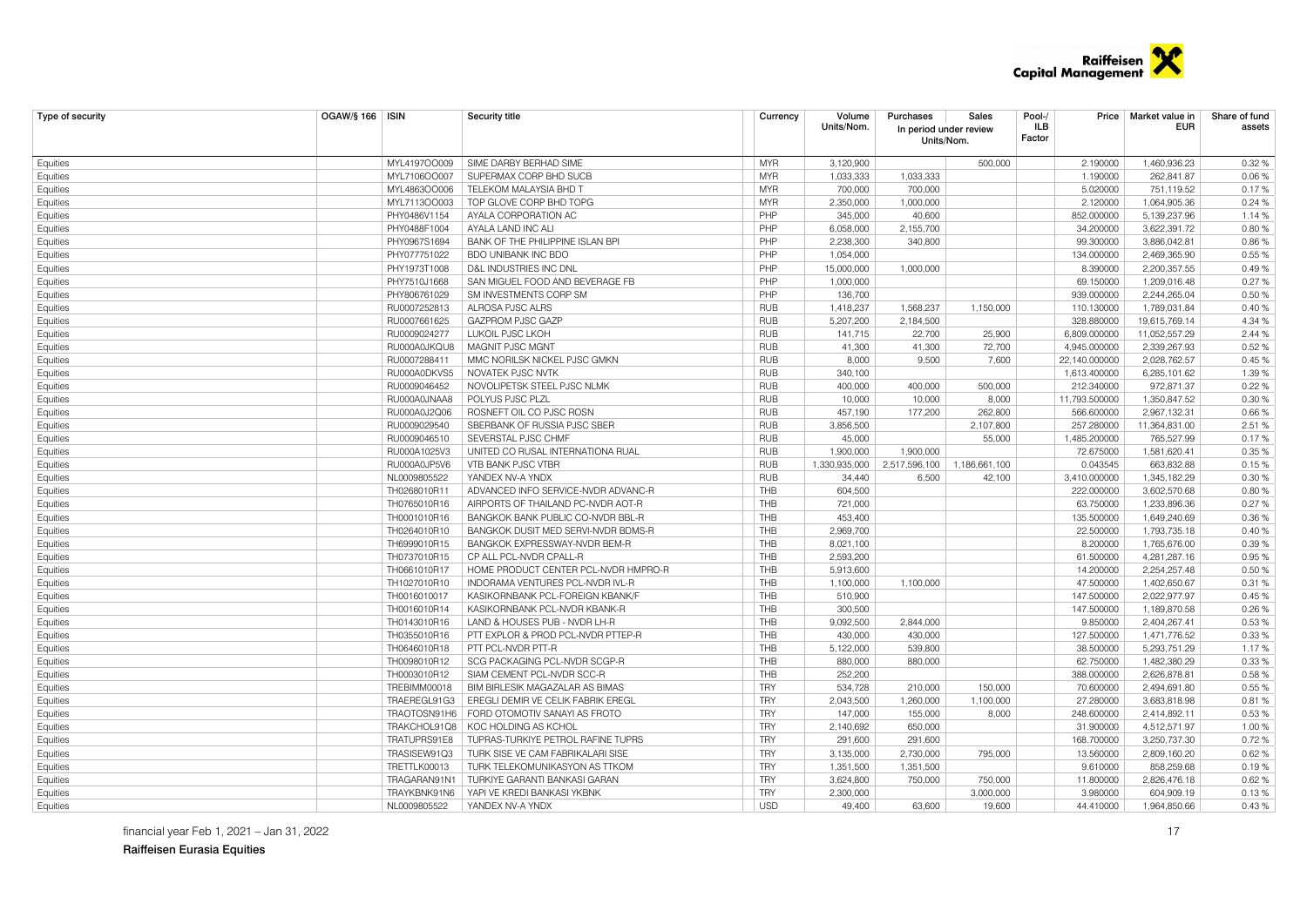

| Type of security                                                                                                                | OGAW/§ 166   ISIN |              | Security title                                            | Currency   | Volume<br>Units/Nom. | Purchases<br>In period under review<br>Units/Nom. | Sales   | Pool-/<br><b>ILB</b><br>Factor | Price Market value in<br><b>EUR</b> | Share of fund<br>assets |
|---------------------------------------------------------------------------------------------------------------------------------|-------------------|--------------|-----------------------------------------------------------|------------|----------------------|---------------------------------------------------|---------|--------------------------------|-------------------------------------|-------------------------|
| <b>Equities ADR</b>                                                                                                             |                   | US0567521085 | BAIDU INC - SPON ADR BIDU                                 | <b>USD</b> | 7.800                | 1.700                                             | 5,000   | 146.530000                     | 1,023,629.93                        | 0.23%                   |
| Equities ADR                                                                                                                    |                   | US3682872078 | GAZPROM PJSC-SPON ADR OGZD                                | <b>USD</b> | 358,400              |                                                   |         | 8.392000                       | 2,693,737.67                        | 0.60%                   |
| Equities ADR                                                                                                                    |                   | US55315J1025 | MMC NORILSK NICKEL PJSC-ADR MNOD                          | <b>USD</b> | 78,510               |                                                   | 235,000 | 28.190000                      | 1,982,174.47                        | 0.44%                   |
| Equities ADR                                                                                                                    |                   | US62914V1061 | NIO INC - ADR NIO                                         | <b>USD</b> | 61,000               | 57,100                                            | 79,500  | 20.900000                      | 1,141,820.79                        | 0.25 %                  |
| Equities GDR                                                                                                                    |                   | US87238U2033 | TCS GROUP HOLDING-GDR REG S TCSG                          | <b>RUB</b> | 41,400               | 3,100                                             | 3,700   | 5,499.000000                   | 2,607,640.27                        | 0.58%                   |
| Equities GDR                                                                                                                    |                   | US6698881090 | NOVATEK PJSC-SPONS GDR REG S NVTK                         | <b>USD</b> | 11,610               |                                                   |         | 206.400000                     | 2,146,168.11                        | 0.47%                   |
| Equities GDR                                                                                                                    |                   | US67812M2070 | ROSNEFT OIL CO PJSC-REGS GDR ROSN                         | <b>USD</b> | 60,500               |                                                   | 74,900  | 7.260000                       | 393,381.40                          | 0.09%                   |
| Exchange-traded-funds                                                                                                           | OGAW              | IE00BQT3WG13 | ISHARES IV PLC - ISHARES MSCI CHINA A UCITS ETF USD (ACC) | <b>EUR</b> | 2,036,550            |                                                   | 381,450 | 5.286000                       | 10,765,203.30                       | 2.38 %                  |
| Total licensed securities admitted to trading on the official market or another<br>regulated market and investment certificates |                   |              |                                                           |            |                      |                                                   |         |                                | 453,275,503.65                      | 100.17%                 |
| <b>Total securities</b>                                                                                                         |                   |              |                                                           |            |                      |                                                   |         |                                | 453,275,503.65                      | 100.17%                 |
| <b>Bank balances/liabilities</b>                                                                                                |                   |              |                                                           |            |                      |                                                   |         |                                |                                     |                         |
|                                                                                                                                 |                   |              |                                                           | <b>EUR</b> |                      |                                                   |         |                                | $-951,754.85$                       | $-0.21%$                |
|                                                                                                                                 |                   |              |                                                           | <b>HKD</b> |                      |                                                   |         |                                | $-865.70$                           | $-0.00%$                |
|                                                                                                                                 |                   |              |                                                           | THB        |                      |                                                   |         |                                | $-0.01$                             | $-0.00%$                |
|                                                                                                                                 |                   |              |                                                           | <b>USD</b> |                      |                                                   |         |                                | 908.396.00                          | 0.20%                   |
| Total bank balances/liabilities                                                                                                 |                   |              |                                                           |            |                      |                                                   |         |                                | $-44,224.56$                        | $-0.01%$                |
| <b>Accruals and deferrals</b>                                                                                                   |                   |              |                                                           |            |                      |                                                   |         |                                |                                     |                         |
| Interest claims (on securities and bank balances)                                                                               |                   |              |                                                           |            |                      |                                                   |         |                                | $-415.90$                           | $-0.00%$                |
| Dividends receivable                                                                                                            |                   |              |                                                           |            |                      |                                                   |         |                                | 219.488.74                          | 0.05 %                  |
| Total accruals and deferrals                                                                                                    |                   |              |                                                           |            |                      |                                                   |         |                                | 219,072.84                          | 0.05%                   |
| Other items                                                                                                                     |                   |              |                                                           |            |                      |                                                   |         |                                |                                     |                         |
| Various fees                                                                                                                    |                   |              |                                                           |            |                      |                                                   |         |                                | $-965.539.65$                       | $-0.21%$                |
| Total other items                                                                                                               |                   |              |                                                           |            |                      |                                                   |         |                                | -965,539.65                         | $-0.21%$                |
| <b>Total fund assets</b>                                                                                                        |                   |              |                                                           |            |                      |                                                   |         |                                | 452.484.812.28                      | 100.00 %                |

| <b>ISIN</b>  | Income class |                                         | Currencv   | Net asset value per unit | Units in circulation |
|--------------|--------------|-----------------------------------------|------------|--------------------------|----------------------|
| AT0000745856 |              | income-distributing                     | <b>EUR</b> | 198.31                   | 149,690.343          |
| AT0000A1TVW8 | RZ           | income-distributing                     | <b>EUR</b> | 115.00                   | 6,034.033            |
| AT0000745864 |              | income-retaining                        | <b>EUR</b> | 261.01                   | 1,146,279.930        |
| AT0000A1TVV0 | <b>RZ</b>    | income-retaining                        | <b>EUF</b> | 123.70                   | 176,849.827          |
| AT0000A0EYC8 |              | full income-retaining (outside Austria) | <b>EUR</b> | 325.34                   | 1.210.519            |
| AT0000745872 |              | full income-retaining (outside Austria) | <b>EUF</b> | 284.79                   | 353,377.214          |
| AT0000A1TVX6 |              | full income-retaining (outside Austria) | EUF        | $129.9 -$                | 18.000               |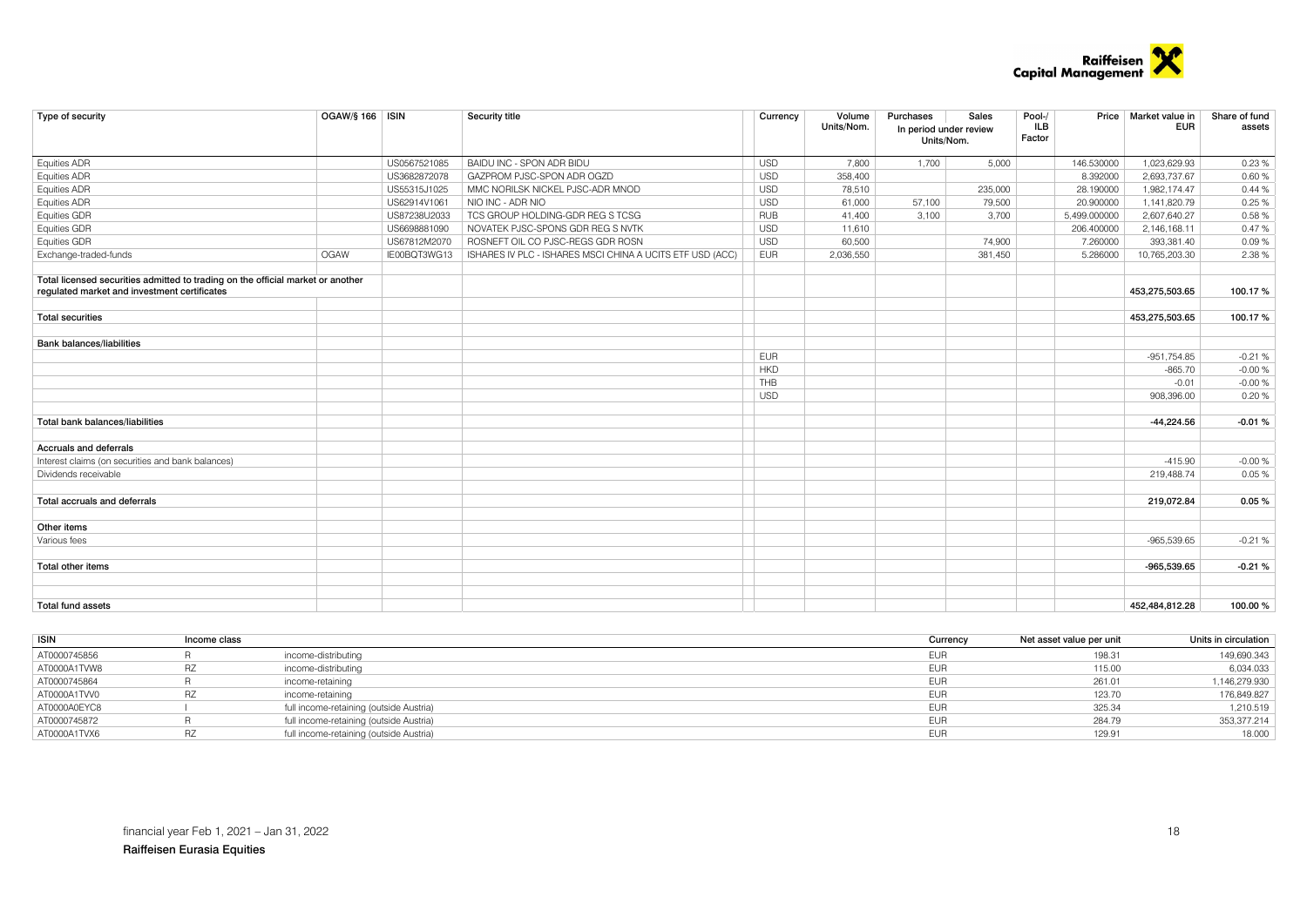

#### Frozen securities forming part of the portfolio of investments (securities lending transactions)

| <b>ISIN</b>  | Securitv title                                            | ⊃urrencγ | Volume Jan 31, 2022 |
|--------------|-----------------------------------------------------------|----------|---------------------|
| IE00BQT3WG13 | ISHARES IV PLC - ISHARES MSCI CHINA A UCITS ETF USD (ACC) |          | ,250,000            |
| US87238U2033 | TCS GROUP HOLDING-GDR REG S TCSG                          |          |                     |

#### Exchange rates

#### Foreign currency assets were converted into EUR on the basis of the exchange rates applicable on Jan 28, 2022

| Currency             |            | Price (1 EUR $=$ ) |
|----------------------|------------|--------------------|
| <b>British Pound</b> | GBP        | 0.832350           |
| Hong Kong Dollars    | <b>HKD</b> | 8.702000           |
| Indonesian Rupiah    | IDR        | 16,064.363500      |
| Indian Rupees        | INR        | 83.783850          |
| Malaysian Ringgit    | <b>MYR</b> | 4.678350           |
| Philippines Pesos    | PHP        | 57.195250          |
| Russian Rubles       | <b>RUB</b> | 87.304450          |
| Thai Baht            | THB        | 37.250900          |
| Turkish Lira         | <b>TRY</b> | 15.132850          |
| US Dollars           | <b>USD</b> | 1.116550           |

#### Securities purchases and sales during the period under review not listed under the portfolio of assets:

| Type of security    | <b>OGAW/§ 166</b> | <b>ISIN</b>  | Security title                          | Currency   | Purchases<br><b>Additions</b> | Sales<br><b>Disposals</b> |
|---------------------|-------------------|--------------|-----------------------------------------|------------|-------------------------------|---------------------------|
| Equities            |                   | BMG0171K1018 | ALIBABA HEALTH INFORMATION T 241        | <b>HKD</b> |                               | 878,000                   |
| Equities            |                   | BMG2109G1033 | CHINA GAS HOLDINGS LTD 384              | <b>HKD</b> | 730,600                       | 730,600                   |
| Equities            |                   | KYG211081248 | CHINA MEDICAL SYSTEM HOLDING 867        | <b>HKD</b> | 982,000                       | 982,000                   |
| Equities            |                   | QOXDBM071935 | REAL GOLD MINING LTD.: UNTRADE UNLISTED | <b>HKD</b> |                               | 425,918                   |
| Equities            |                   | BMG8086V1467 | SHENZHEN INTL HOLDINGS 152              | <b>HKD</b> | 39.426                        | 1,187,894                 |
| Equities            |                   | CNE1000004L9 | WEICHAI POWER CO LTD-H 2338             | <b>HKD</b> | 319,000                       | 1,072,000                 |
| Equities            |                   | KYG9T20A1060 | WEIMOB INC 2013                         | <b>HKD</b> | 1,170,000                     | 1,170,000                 |
| Equities            |                   | ID1000102502 | PT XL AXIATA TBK EXCL                   | <b>IDR</b> |                               | 6,800,000                 |
| Equities            |                   | ID1000106800 | SEMEN INDONESIA PERSERO TBK SMGR        | <b>IDR</b> |                               | 3,275,900                 |
| Equities            |                   | IN9397D01014 | BHARTI AIRTEL - PARTLY PAID BHARTIPP    | <b>INR</b> | 36,342                        | 36,342                    |
| Equities            |                   | INE571A01020 | <b>IPCA LABORATORIES LTD IPCA</b>       | <b>INR</b> |                               | 176,000                   |
| Equities            |                   | PHY272571498 | GLOBE TELECOM INC GLO                   | PHP        |                               | 37,100                    |
| Equities            |                   | RU000A0JSQ90 | DETSKY MIR PJSC DSKY                    | <b>RUB</b> | 692,210                       | 692,210                   |
| Equities            |                   | RU000A0JR4A1 | MOSCOW EXCHANGE MICEX-RTS PJ MOEX       | <b>RUB</b> | 669,200                       | 1,105,900                 |
| Equities            |                   | RU000A0JP7J7 | PIK GROUP PJSC PIKK                     | <b>RUB</b> | 27,980                        | 27,980                    |
| Equities            |                   | RU0009029557 | SBERBANK-PREFERENCE SBERP               | <b>RUB</b> |                               | 248,000                   |
| Equities            |                   | RU000A0DQZE3 | SISTEMA PJSFC AFKS                      | <b>RUB</b> |                               | 4,267,400                 |
| Equities            |                   | RU0008926258 | SURGUTNEFTEGAS PJSC SNGS                | <b>RUB</b> |                               | 1,054,600                 |
| Equities            |                   | RU0009029524 | SURGUTNEFTEGAS-PREFERENCE SNGSP         | <b>RUB</b> |                               | 1,635,800                 |
| Equities            |                   | RU0009033591 | <b>TATNEFT PJSC TATN</b>                | <b>RUB</b> | 134,200                       | 251,700                   |
| Equities            |                   | TH6068010R19 | MUANGTHAI CAPITAL PCL-NVDR MTC-R        | THB        | 700,000                       | 700,000                   |
| Equities            |                   | TRAAKBNK91N6 | AKBANK T.A.S. AKBNK                     | <b>TRY</b> |                               | 2,604,560                 |
| Equities            |                   | TRASAHOL91Q5 | HACI OMER SABANCI HOLDING SAHOL         | <b>TRY</b> |                               | 2,400,000                 |
| Equities            |                   | TREMAVI00037 | MAVI GIYIM SANAYI VE TICA-B MAVI        | <b>TRY</b> | 181,463                       | 181,463                   |
| Equities            |                   | TRETAVH00018 | TAV HAVALIMANLARI HOLDING AS TAVHL      | <b>TRY</b> | 500,000                       | 500,000                   |
| Equities            |                   | TRATCELL91M1 | TURKCELL ILETISIM HIZMET AS TCELL       | <b>TRY</b> |                               | 599,300                   |
| <b>Equities ADR</b> |                   | US69269L1044 | OZON HOLDINGS PLC - ADR OZON            | <b>RUB</b> | 13,800                        | 13,800                    |
| <b>Equities ADR</b> |                   | US01609W1027 | ALIBABA GROUP HOLDING-SP ADR BABA       | <b>USD</b> |                               | 82,400                    |

financial year Feb 1, 2021 – Jan 31, 2022 19

Raiffeisen Eurasia Equities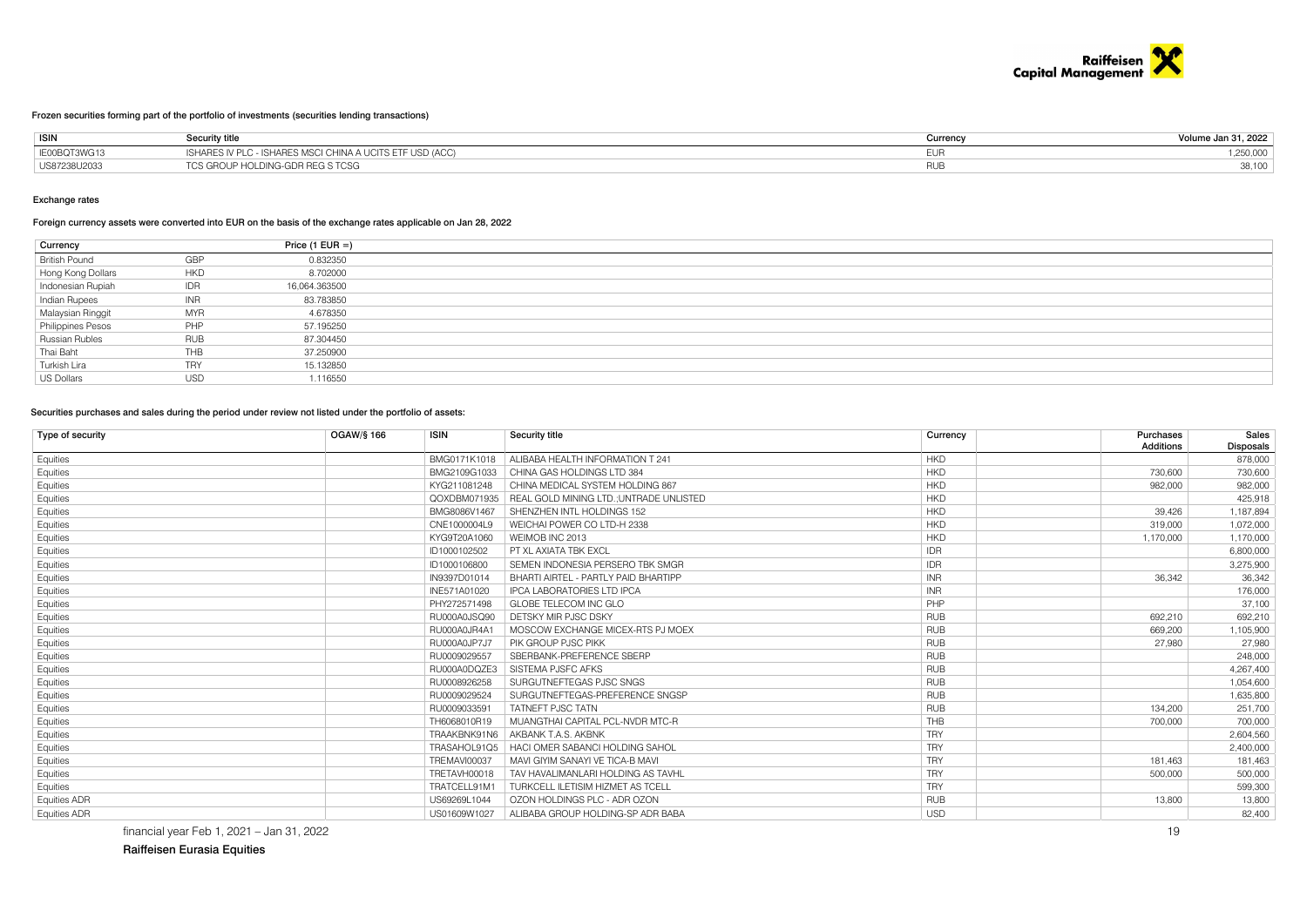

| Type of security                   | OGAW/§ 166 | <b>ISIN</b>  | Security title                      | Currency   | Purchases | Sales     |
|------------------------------------|------------|--------------|-------------------------------------|------------|-----------|-----------|
|                                    |            |              |                                     |            | Additions | Disposals |
| <b>Equities ADR</b>                |            | US23292B1044 | D-MARKET ELECTRONIC SERV-ADR HEPS   | <b>USD</b> | 74.275    | 74,275    |
| <b>Equities ADR</b>                |            | US47215P1066 | JD.COM INC-ADR JD                   | <b>USD</b> | 28,100    | 86,300    |
| <b>Equities ADR</b>                |            | US69343P1057 | LUKOIL PJSC-SPON ADR LKOD           | <b>USD</b> | 7,200     | 7,200     |
| Equities ADR                       |            | US64110W1027 | NETEASE INC-ADR NTES                | <b>USD</b> | 4,500     | 33,400    |
| Equities ADR                       |            | US69269L1044 | OZON HOLDINGS PLC - ADR OZON        | <b>USD</b> | 9,300     | 9,300     |
| <b>Equities ADR</b>                |            | US8766292051 | TATNEFT PAO-SPONSORED ADR ATAD      | <b>USD</b> |           | 34,380    |
| Equities GDR                       |            | US98387E2054 | X 5 RETAIL GROUP NV-REGS GDR FIVE   | <b>RUB</b> |           | 30,100    |
| <b>Equities GDR</b>                |            | US5603172082 | VK CO I TD VKCO                     | <b>USD</b> |           | 46,700    |
| <b>Equities GDR</b>                |            | US98387E2054 | X 5 RETAIL GROUP NV-REGS GDR FIVE   | <b>USD</b> |           | 32,300    |
| Investment certificates Raiffeisen | OGAW       | AT0000A07FR3 | RAIFFEISEN RUSSIA EQUITIES (R) T    | <b>EUR</b> |           | 113,000   |
| Subscription rights                |            | ID3000056407 | BANK RAKYAT INDONESIA-RIGHTS BBRI/R | IDR        | 5,807,685 | 5,807,685 |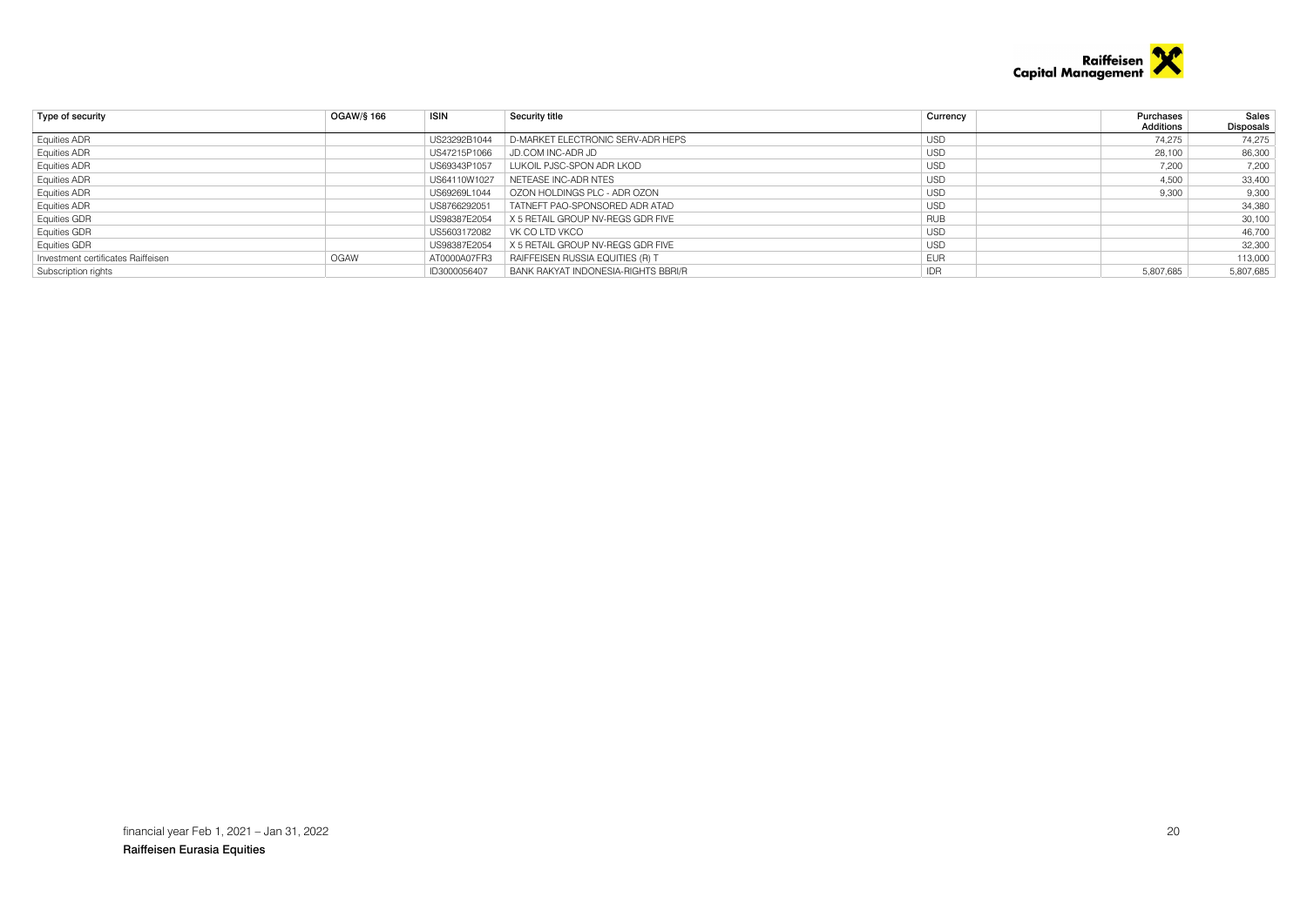

### Further information on securities lending transactions

Overall risk (exposure) (securities loaned as of the reporting date versus fund volume):

1.99 %

Value of loaned securities: 9,007,284.89 EUR

Proportion of assets eligible for lending transactions: 1.99 %

On the reporting date Jan 31, 2022 the following securities had been lent:

| <b>ISIN</b>  | Security title                                            | Regulated     | Currency   | Asset class | Issuer                         | Rating | Volume Jan 31. | Market value        | Share of    |
|--------------|-----------------------------------------------------------|---------------|------------|-------------|--------------------------------|--------|----------------|---------------------|-------------|
|              |                                                           | market        |            |             |                                |        | 2022           | (incl. any interest | fund assets |
|              |                                                           |               |            |             |                                |        |                | accrued) Jan 31,    |             |
|              |                                                           |               |            |             |                                |        |                | 2022                |             |
| IE00BQT3WG13 | iShares IV plc - iShares MSCI China A UCITS ETF USD (Acc) | <b>LISTED</b> | <b>EUR</b> | Equities    | iShares MSCI China A UCITS ETF | n.v.   | 1,250,000      | 6,607,500.00        | 1.46%       |
| US87238U2033 | TCS GROUP HOLDING-GDR REG S TCSG                          | <b>LISTED</b> | <b>RUB</b> | Equities    | <b>TCS Group Holding PLC</b>   | n.v.   | 38,100         | 2,399,784.89        | 0.53%       |

• Identity of the counterparties for securities lending transactions:

Raiffeisen Bank International AG (as a recognized securities lending system within the meaning of § 84 InvFG)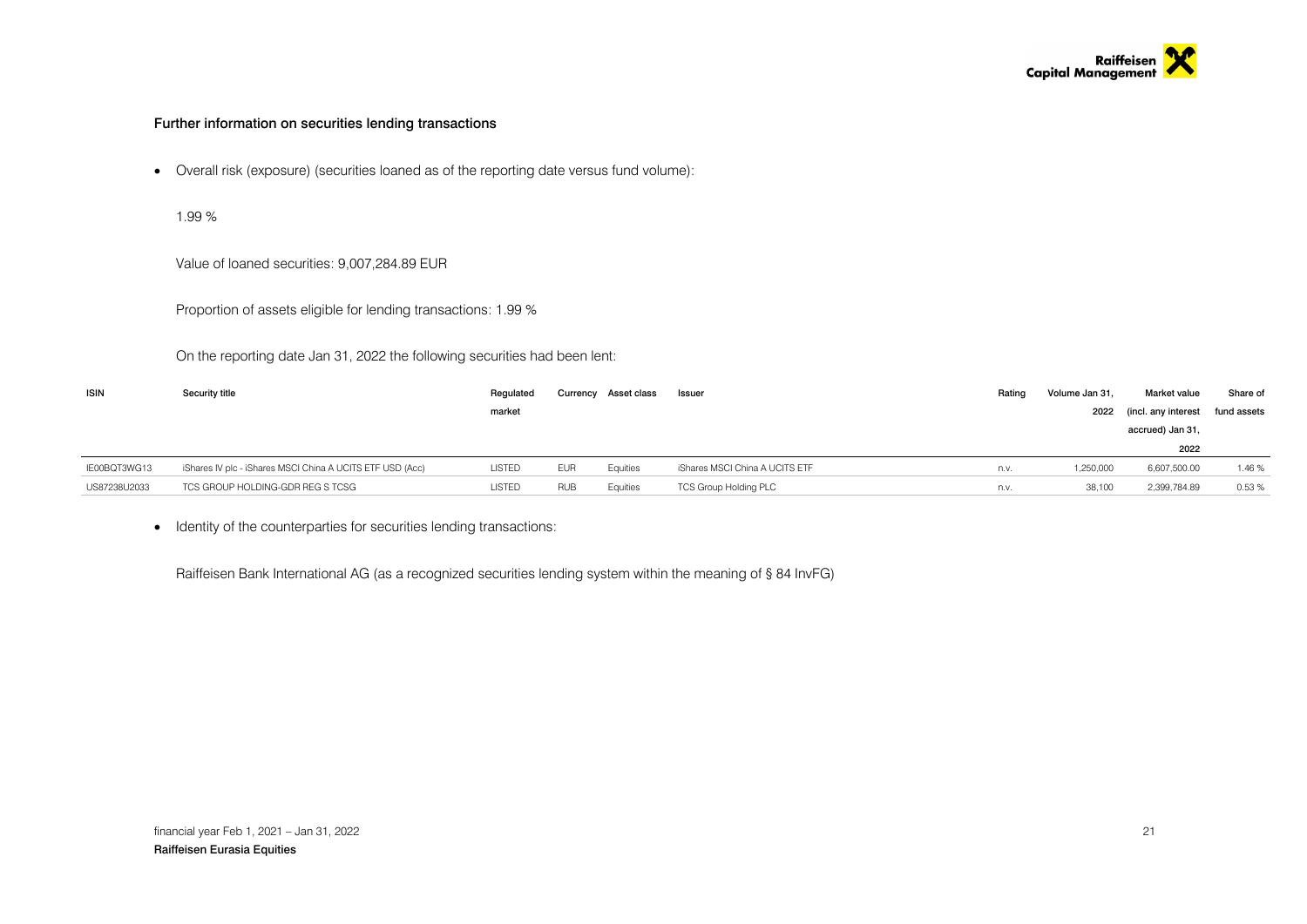• Nature and value of eligible collateral received by the investment fund versus the counterparty risk:

Under the master agreement on securities lending transactions concluded between the management company and Raiffeisen Bank International AG, Raiffeisen Bank International AG is obliged to provide collateral for loaned securities. Bonds, equities and units in investment funds are permitted as collateral. The bonds used as collateral may be issued by sovereigns, supranational issuers and/or companies etc. No stipulations apply in relation to the terms of these bonds. Within the scope of provision of collateral, pursuant to § 4 of the Austrian Securities Lending and Repurchase Agreement Ordinance (Verordnung zu Wertpapierleih- und Pensionsgeschäften, WPV), diversification and correlation with risk diversification achieved through quantitative issuer limits in particular and appropriate liquidity for collateral for the purpose of tradability and realizability will be ensured. This collateral will be valued on each banking day, subject to an add-on compared to the valuation of the securities loaned from the fund in accordance with provisions of EU Regulation 575/2013 (CRR). For bonds, this add-on will be determined on the basis of the credit rating of the issuer and the remaining term of the bond and will amount to no less than 0.5 %. For equities and units in investment funds, this add-on will amount to 10.607 %. The value of the required collateral, thus calculated, will result in the ongoing overcollateralization of the fund's outstanding securities lending positions.

On the reporting date the collateral had the following makeup:

| <b>ISIN</b>  | Security title                          | Regulated | Currency   | Asset class | Issuer                     | Rating | Volume Jan 31. | Market value in    |
|--------------|-----------------------------------------|-----------|------------|-------------|----------------------------|--------|----------------|--------------------|
|              |                                         | market    |            |             |                            |        | 2022           | portfolio currency |
| US02156B1035 | ALTERYX INC - CLASS A AYX               | LISTED    | <b>USD</b> | Equities    | Altervx Inc                | n.v.   | 20,000         | 954,010.12         |
| USY15025AC67 | CHINA GOVT INTL BOND CHINA 1.2 10/21/30 | LISTED    | <b>USD</b> | Bonds       | People's Republic of China |        | 15,000,000     | 12,685,011.87      |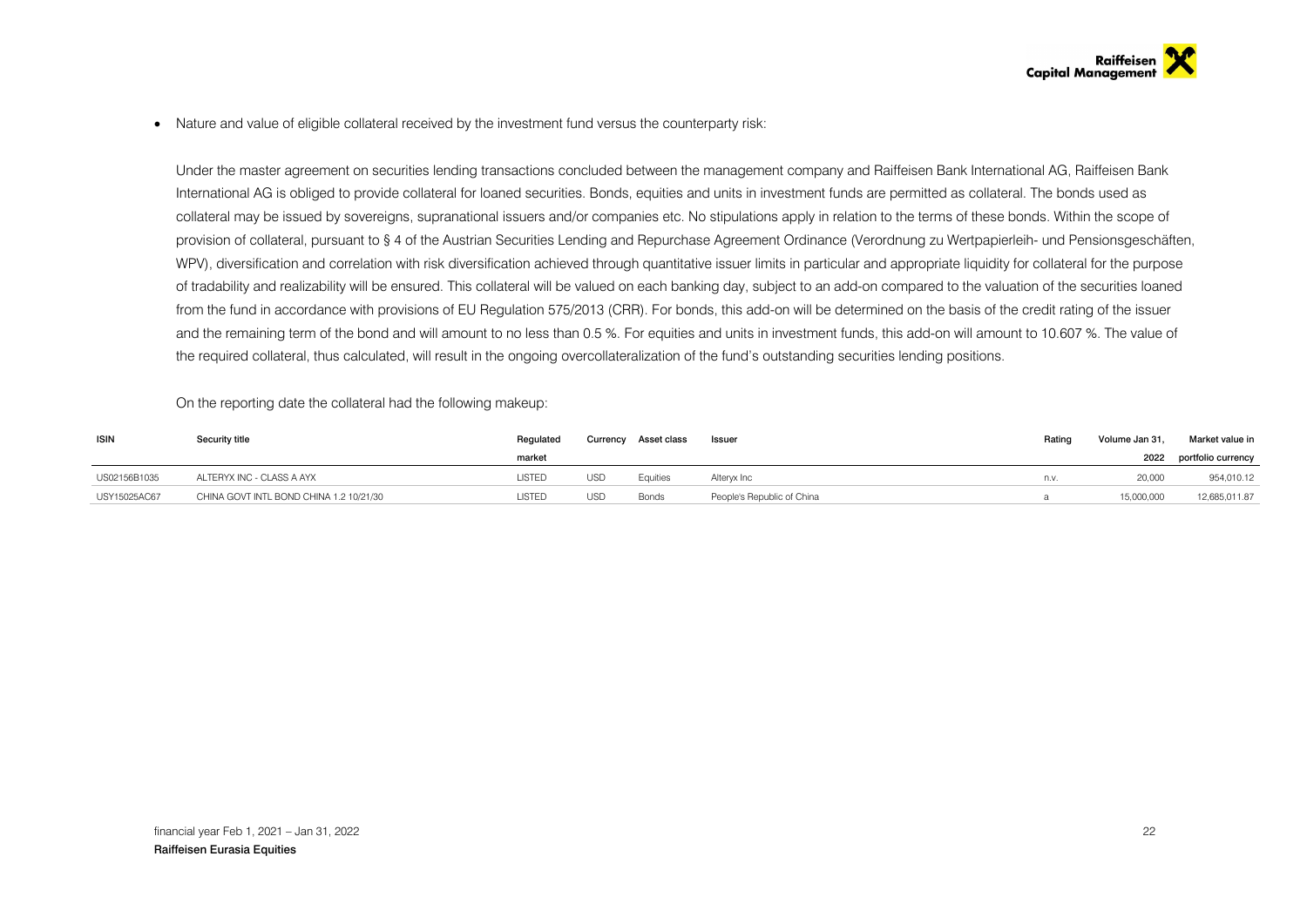

In relation to securities lending transactions, the investment fund is not entirely collateralized by means of securities which are either issued or guaranteed by an EEA member state.

Collateral holding period: unlimited

Period of securities lending:

| Duration / Days | $<$ 1 dav | 1-7 days | 7-30 days | 30-90 days | 90-360 days |
|-----------------|-----------|----------|-----------|------------|-------------|
|                 | 0 %       | ገ %      | 0 %       | $0\%$      | 100 %       |

Country of counterparty (Raiffeisen Bank International AG): Austria Settlement: bilateral

• Reuse of collateral:

Collateral received is not reused.

Custody of collateral which the investment fund has received in connection with securities lending transactions:

The collateral will be held in a separate sub-account with the custodian bank/depositary for each fund.

Custody of collateral which the investment fund has provided in connection with securities lending transactions:

Within the limits stipulated by law (§ 84 InvFG), the management company is merely permitted to lend securities to third parties. However, it is not permitted to borrow securities. Accordingly, the investment fund will not provide any collateral within the scope of securities lending transactions.

 Fees, direct and indirect operating costs and income of the investment fund resulting from securities lending transactions during the accounting period:

Income: 124,504.88 EUR (of which 100 % from securities lending transactions) Costs: N/A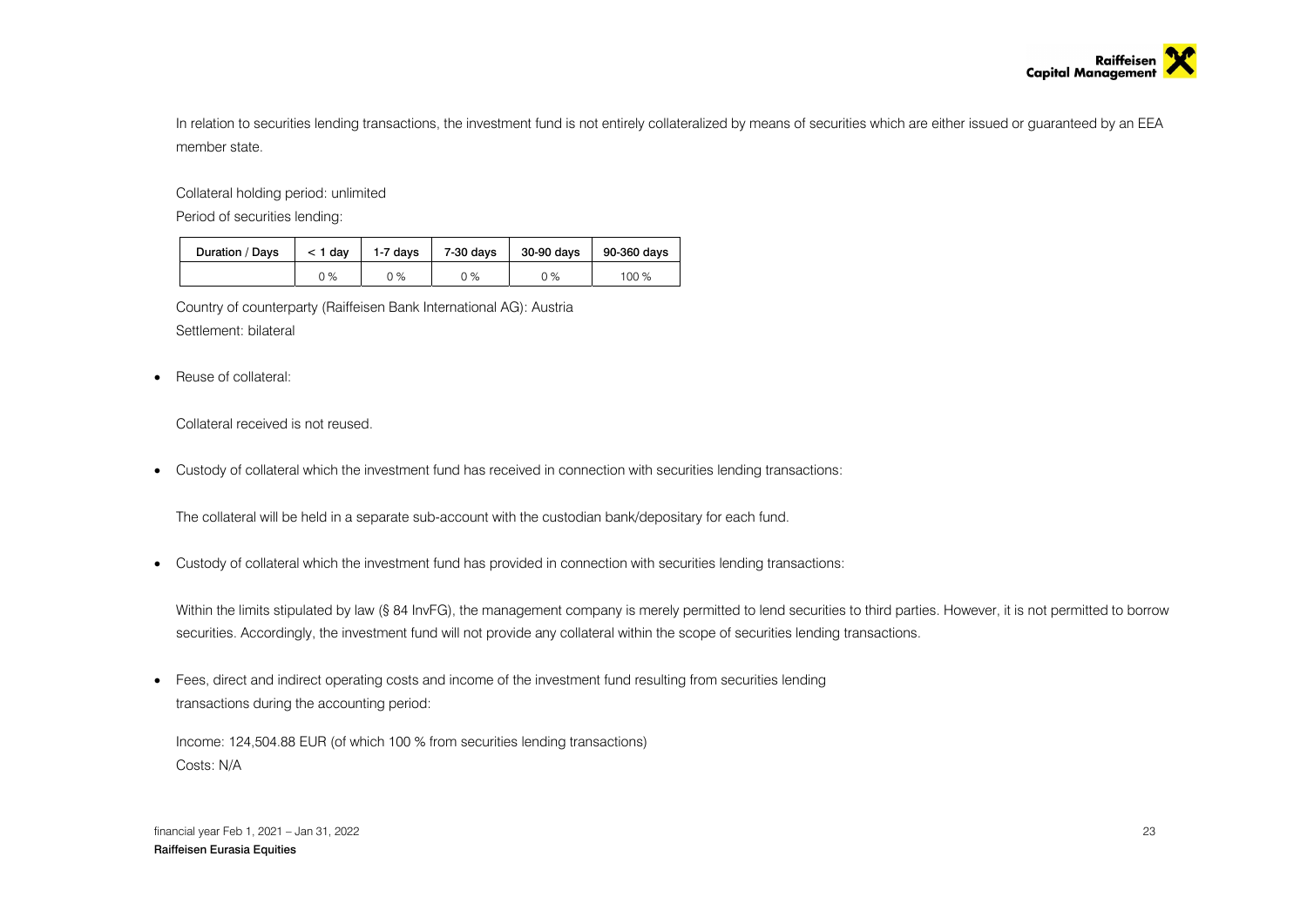

### Further information on repurchase agreements

During the reporting period, no repurchase agreements were concluded on behalf of the fund. Accordingly, the information concerning repurchase agreements which is stipulated in § 8 of the Austrian Securities Lending and Repurchase Agreement Ordinance and Art. 13 of Regulation (EU) No. 2015/2365 is not required.

### Total return swaps and similar derivative instruments

A total return swap is a credit derivative instrument. Income and fluctuations in the value of the underlying financial instrument (underlying instrument or reference asset) are exchanged for fixed interest payments.

The fund did not enter into total return swaps or similar derivative instruments in the period under review.

## Calculation method for overall risk

Calculation method for overall risk Simplified approach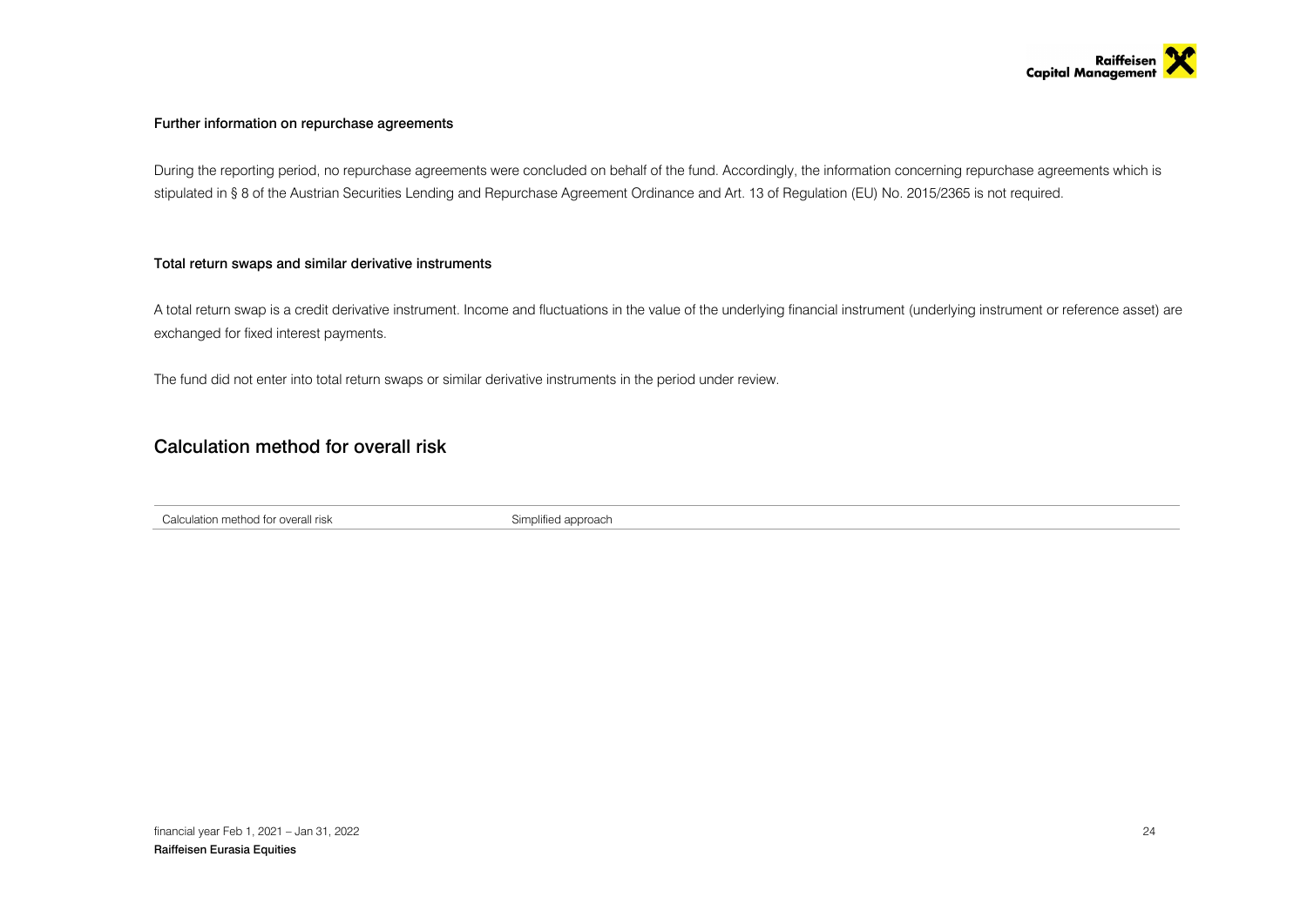

Remuneration paid to the employees of Raiffeisen Kapitalanlage-Gesellschaft m.b.H. in EUR (financial year 2020 of Raiffeisen Kapitalanlage-Gesellschaft m.b.H.)

| Total number of employees                                                                | 254           |
|------------------------------------------------------------------------------------------|---------------|
| Number of risk-bearers                                                                   | 87            |
|                                                                                          |               |
| Fixed remuneration                                                                       | 23,931,425.80 |
| Variable remuneration (bonuses)                                                          | 2,322,302.82  |
| Total remuneration for employees                                                         | 26,253,728.62 |
|                                                                                          |               |
| of which remuneration for managing directors                                             | 1,409,459.32  |
| of which remuneration for managers (risk-bearers)                                        | 2,280,802.18  |
| of which remuneration for other risk-bearers                                             | 9,420,732.02  |
| of which remuneration for employees in positions of control                              | 252,499.82    |
| of which remuneration for employees in the same income bracket as managing directors and |               |
| risk-bearers due to their overall remuneration                                           | 0.00          |
| Total remuneration for risk-bearers                                                      | 13,363,493.34 |

 The remuneration guidelines ("remuneration guidelines") issued by Raiffeisen Kapitalanlage-Gesellschaft m.b.H. serve as a binding framework for fulfillment of the remuneration policy and practice requirements stipulated in §§ 17 (a) to (c) of the Austrian Investment Fund Act (InvFG), § 11 of the Austrian Alternative Investment Fund Managers Act (AIFMG) and Enclosure 2 to § 11 AIFMG. Fixed and variable remuneration components are determined on the basis of these remuneration guidelines.

Raiffeisen Kapitalanlage-Gesellschaft m.b.H. has established a systematic, structured, differentiating and incentivizing compensation system which reflects the company's values as well as clear and consistent outline conditions. Its employees' compensation comprises fixed salary components as well as variable salary components for some positions. This remuneration – in particular, the variable salary component (where applicable) – reflects an objective organizational structure ("job grades").

Compensation is determined on the basis of regular market comparisons and in accordance with local remuneration practice. The goal is to encourage employees' long-term loyalty to the company while also promoting their performance and their development within the framework of a management or specialist career path.

At Raiffeisen Kapitalanlage-Gesellschaft m.b.H., an employee's basic salary (fixed remuneration) is nondiscretionary remuneration which does not vary in accordance with the performance of the company (earnings before interest and tax) or of the specific employee (individual target achievement). It primarily reflects relevant professional experience and organizational responsibility, as outlined in the employee's job description as part of his terms of employment. The employee's fixed salary is determined on the basis of his market value, his individual qualifications and the position which he holds at Raiffeisen Kapitalanlage-Gesellschaft m.b.H. Raiffeisen Kapitalanlage-Gesellschaft m.b.H. uses all of the standard remuneration management instruments (e.g. domestic and foreign remuneration studies, salary bands, position grading).

The employee's variable salary reflects the achievement of company and performance targets which are specified and reviewed within the scope of a performance management process. Employees' targets are specified on the basis of the company's strategic targets, the targets of their organizational unit or department and their function. Target agreements are concluded and the employee's level of target achievement (= performance) is determined through annual performance appraisals ("MBO system").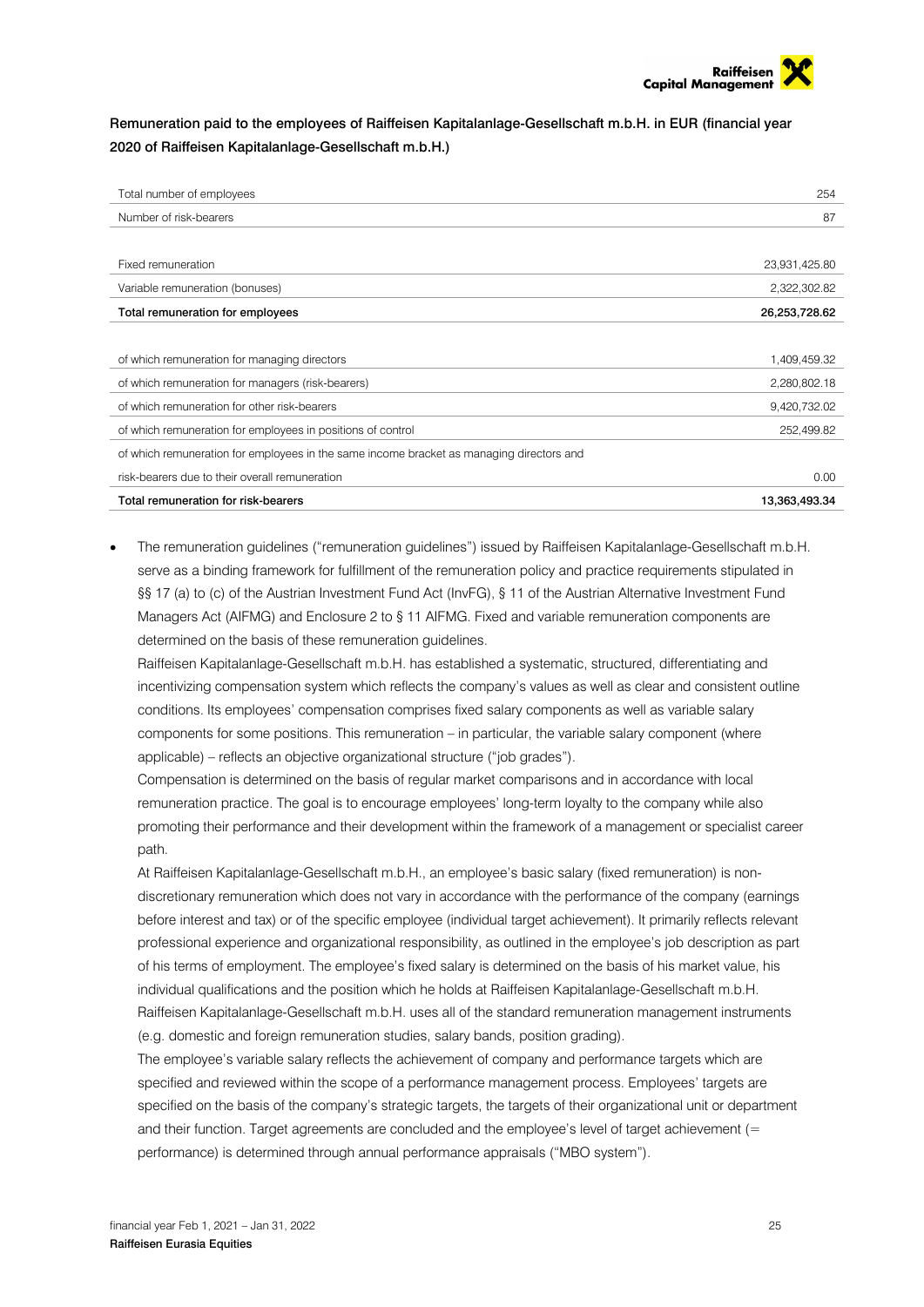The target structure at Raiffeisen Kapitalanlage-Gesellschaft m.b.H. differentiates between qualitative targets – which include individual targets or division and department targets – and quantitative targets, e.g. performance and income targets, and also quantifiable project targets. Every manager is also assigned management targets. Quantitative one-year or multiple-year targets also apply within the scope of the company's core activities of sales and fund management.

- Since the performance period 2015, in accordance with the regulatory requirements a portion of the variable remuneration for risk-bearers is paid out in the form of units in an investment fund managed by Raiffeisen Kapitalanlage-Gesellschaft m.b.H. In addition, as required by law portions of the variable remuneration of riskbearers are deferred and paid out over a period of several years.
- The supervisory board of Raiffeisen Kapitalanlage-Gesellschaft m.b.H. resolves the general remuneration policy principles specified by the remuneration committee, reviews them at least once a year and is responsible for their implementation and for monitoring of this issue. The supervisory board most recently fulfilled this duty on Nov 25, 2021. It has not identified any need for changes or any irregularities in relation to the remuneration policy of Raiffeisen Kapitalanlage-Gesellschaft m.b.H.
- In addition, at least once per year a central and independent internal review determines whether the company's remuneration policy has been implemented in accordance with the applicable remuneration regulations and procedures. The internal auditing division of Raiffeisen Kapitalanlage-Gesellschaft m.b.H. published its most recent report on Aug 17, 2021. This report has not resulted in any material findings concerning the remuneration policy of Raiffeisen Kapitalanlage-Gesellschaft m.b.H.
- The remuneration policy of Raiffeisen Kapitalanlage-Gesellschaft m.b.H. has not been subject to any significant changes in the reporting period.

### Remuneration principles of Raiffeisen Kapitalanlage-Gesellschaft m.b.H.

- The remuneration principles of Raiffeisen Kapitalanlage-Gesellschaft m.b.H. support the business strategy and the long-term goals, interests and values of the company and of the investment funds managed by Raiffeisen Kapital-anlage-Gesellschaft m.b.H.
- The remuneration principles of Raiffeisen Kapitalanlage-Gesellschaft m.b.H. include measures to avoid conflicts of interest.
- The remuneration principles and policies of Raiffeisen Kapitalanlage-Gesellschaft m.b.H. are consistent with and promote sound and effective risk-taking practices and avoid incentives for any inappropriate risk-taking propensity which exceed the level of risk tolerated by Raiffeisen Kapitalanlage-Gesellschaft m.b.H. or the investment funds under its management.
- The total amount of variable remuneration will not limit the capacity of Raiffeisen Kapitalanlage-Gesellschaft m.b.H. to strengthen its capital base.
- Variable remuneration is not paid by means of instruments or methods which facilitate circumvention of applicable legal requirements.
- Employees in positions of control are rewarded irrespective of the business unit which they supervise, they have an appropriate level of authority and their remuneration is determined on the basis of the fulfillment of their organizational targets in connection with their functions, irrespective of the results of the business activities under their supervision.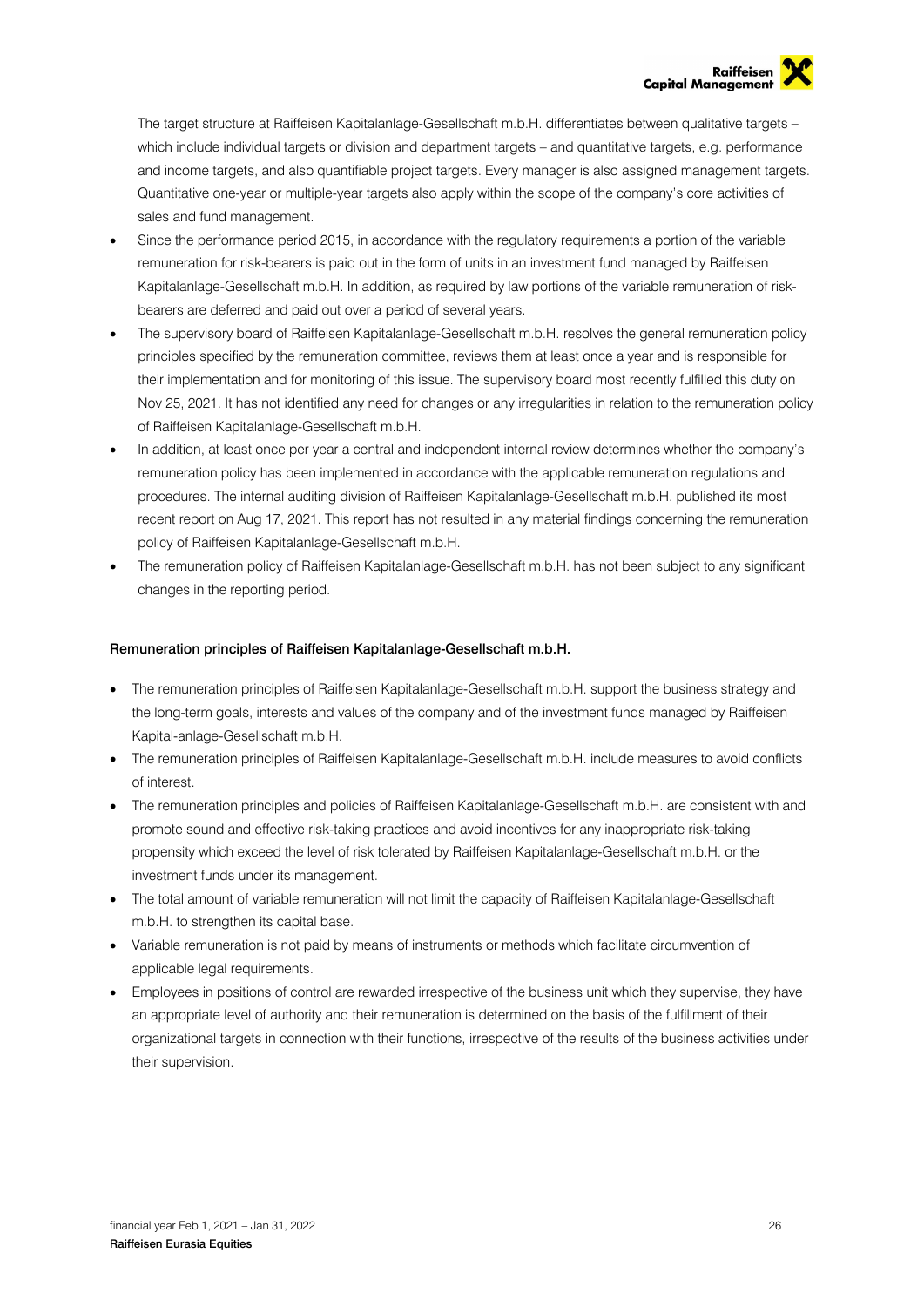

- Guaranteed variable remuneration is not consistent with sound risk management or the "pay-for-performance" principle and should not be included in future remuneration plans. Guaranteed variable remuneration is the exception:, This is only provided in connection with new hirings and only where Raiffeisen Kapitalanlage-Gesellschaft m.b.H. has a sound and strong capital base. It is limited to the first year of employment.
- Any payments relating to the premature termination of a contract must reflect the performance realized over the relevant period of time and must not reward failures or misconduct.

Raiffeisen Kapitalanlage-Gesellschaft m.b.H. complies with the code of conduct for the Austrian investment fund industry 2012.

Vienna, 18 May 2022

Raiffeisen Kapitalanlage-Gesellschaft m.b.H.

Rainer Schnabl Mag

Mag. (FH) Dieter Aigner

Ing. Michal Kustra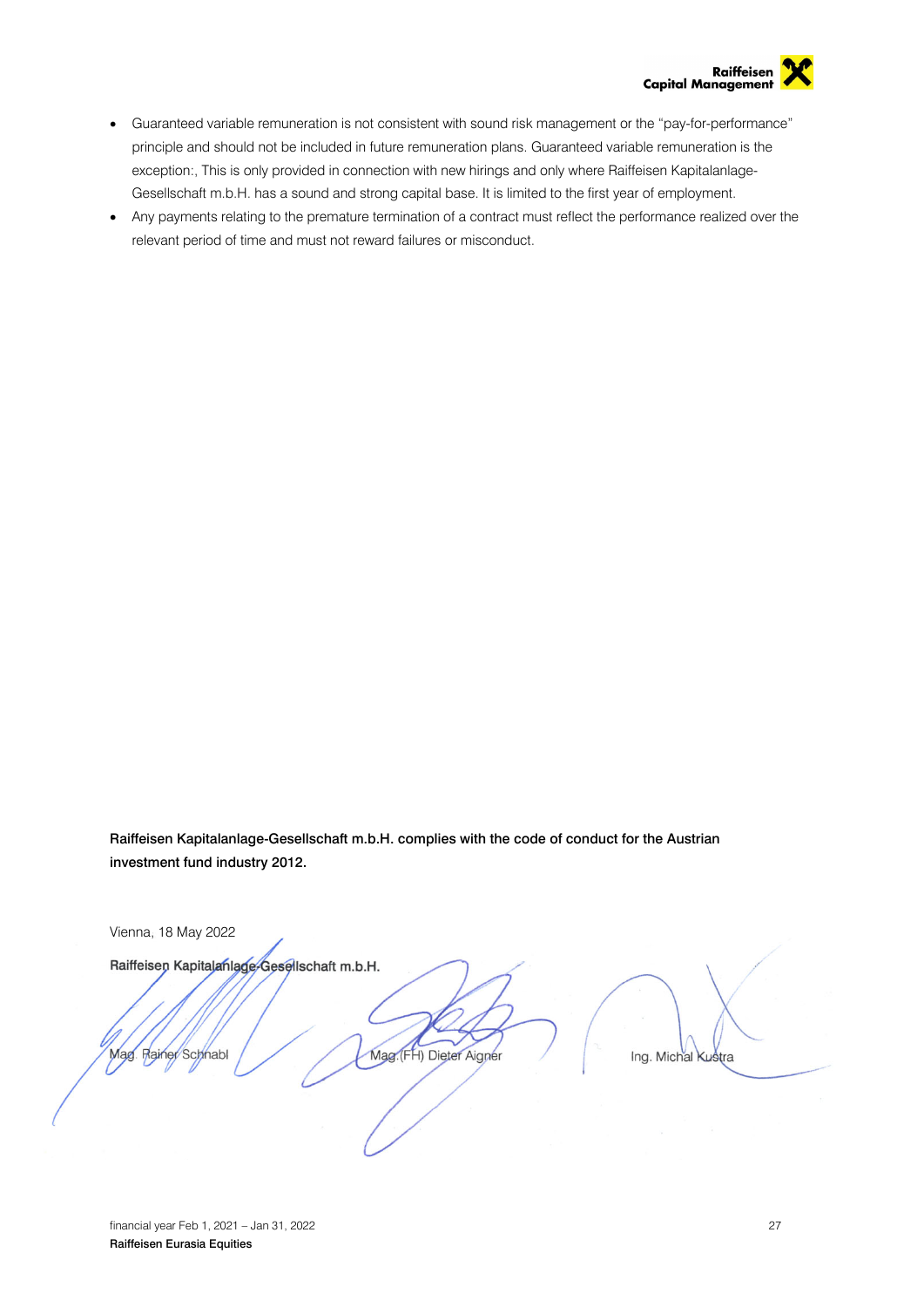

## Audit opinion

### Report on the annual fund report

### Audit opinion

We have audited the annual fund report issued by Raiffeisen Kapitalanlage-Gesellschaft m.b.H., Vienna, for its fund Raiffeisen Eurasia Equities, consisting of the portfolio of investments as of January 31, 2022, the income statement for the financial year ending as of this date and the other disclosures required under Annex I Schedule B of the 2011 Austrian Investment Fund Act (Investmentfondsgesetz, InvFG).

In our view, the annual fund report complies with applicable statutory requirements and provides a true and fair view of the net assets and financial position as of January 31, 2022 as well as the earnings position for the fund for the financial year ending as of this date, in compliance with Austrian commercial law, the provisions of InvFG 2011.

### Basis for the audit opinion

We performed our audit in accordance with § 49 (5) InvFG 2011 in accordance with Austrian principles of orderly auditing. These principles require application of the International Standards on Auditing (ISA). Our responsibilities on the basis of these requirements and standards are outlined in further detail in the "Responsibilities of the auditor for the audit of the annual fund report" section of our audit certificate. We are independent from the company, in compliance with Austrian commercial law and professional standards, and we have fulfilled our other professional duties in accordance with these requirements. In our view, we have obtained sufficient and suitable audit documentation as a basis for our audit opinion. In our view, the documentation we have obtained up to the date of this audit certificate forms a sufficient and suitable basis for our audit opinion of the same date.

### Other information

The company's legal representatives are responsible for the other information provided. This other information comprises all of the information included in the annual fund report, with the exception of the portfolio of investments, the income statement, the other disclosures required under Annex I Schedule B InvFG 2011 and the audit certificate.

Our audit opinion for the annual fund report does not cover this other information, and we do not provide any sort of assurance in this regard.

In connection with our audit of the annual fund report, we have the responsibility to read such other information and, in doing so, assess whether this other information contains material inconsistencies with the annual fund report or with the knowledge obtained in our audit, or whether such information appears to be otherwise misrepresented.

If, on the basis of the work we have carried out in regard of the other information obtained prior to the date of the audit certificate, we conclude that a material misstatement of such other information exists, we are obliged to report the matter. We have nothing to report in this respect.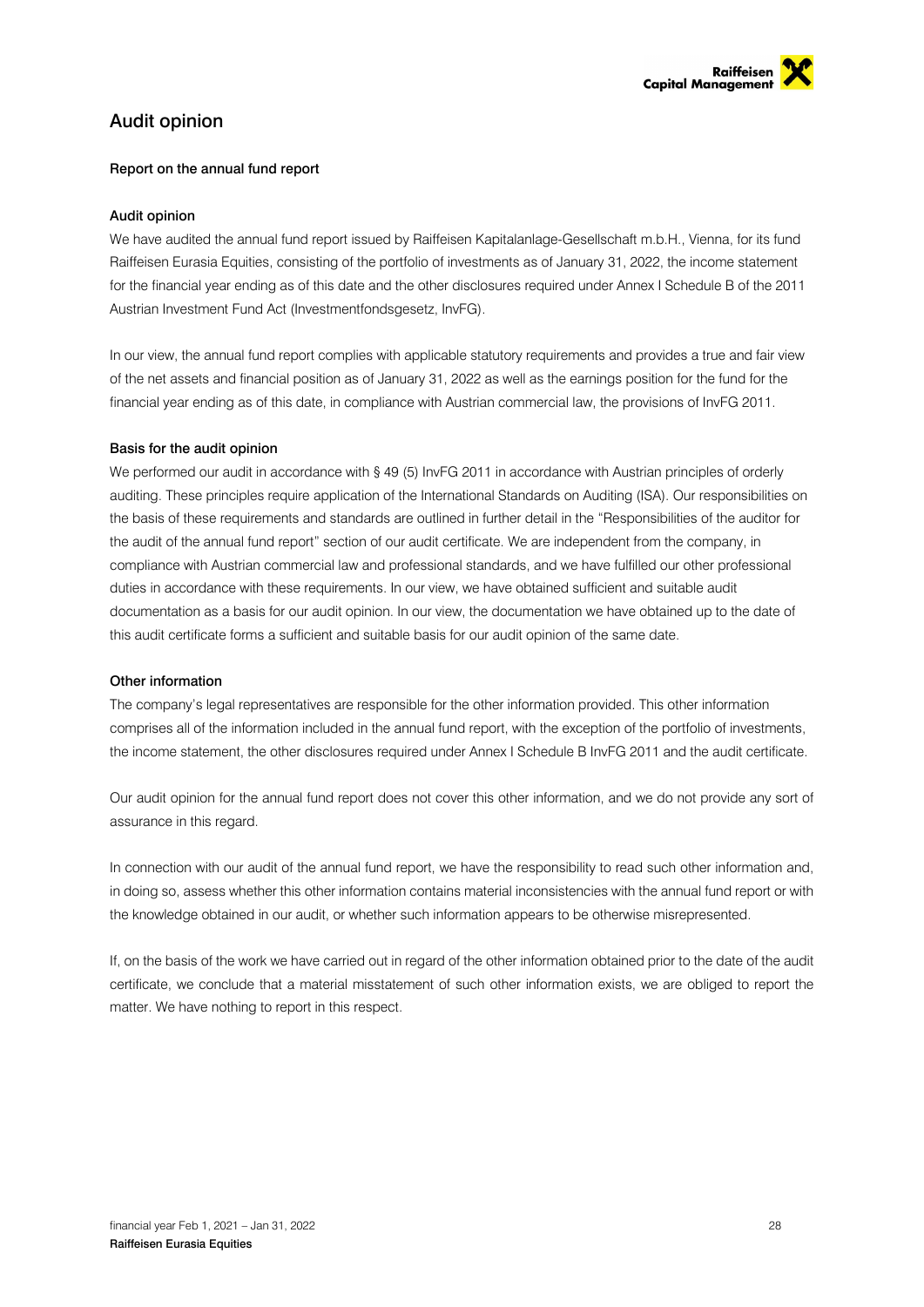

### Responsibilities of the company's legal representatives and the supervisory board for the annual fund report

The company's legal representatives are responsible for the preparation of the annual fund report and for ensuring that it provides a true and fair view of the fund's net assets, financial and earnings position in compliance with Austrian commercial law and the provisions of InvFG 2011. The company's legal representatives are also responsible for the internal controls which they deem necessary in order to enable the preparation of an annual fund report which is free from material misrepresentations caused by fraudulent acts or errors.

The supervisory board is responsible for monitoring the company's accounting process in relation to the funds under its management.

### Responsibilities of the auditor for the audit of the annual fund report

Our goals are to establish sufficient certainty as to whether the annual fund report as a whole is free from material misrepresentations caused by fraudulent acts or errors and to issue an audit certificate which includes our audit opinion.

Sufficient certainty means a high level of certainty, but not a guarantee, that an orderly audit performed in accordance with the recognized Austrian principles, which require application of the ISA, will always uncover any material misrepresentation. Misrepresentations may result from malicious acts or on the basis of errors and will be deemed material where they may be reasonably expected, either individually or collectively, to influence the economic decisions made by users on the basis of this annual fund report.

As part of an audit complying with the recognized Austrian principles of orderly auditing, which require application of the ISA, we exercise due discretion throughout our audit and maintain a critical distance.

In addition, the following applies:

- We identify and assess the risks of material misrepresentations caused by fraudulent acts or errors in the annual fund report, plan audit activities in response to these risks, implement these activities and obtain audit documentation which is sufficient and suitable in order to serve as a basis for our audit opinion. The risk of material misrepresentations resulting from malicious acts not being uncovered is greater than the risk resulting from errors, since malicious acts may include collusive collaboration, falsifications, deliberate incompleteness, misleading representations or the suspension of internal controls.
- We obtain a picture of the internal control system which is relevant for the audit so as to plan audit activities which are adequate in the given circumstances, but not with the objective of providing an audit opinion regarding the effectiveness of the company's internal control system.
- We evaluate the adequacy of the accounting methods applied by the company's legal representatives as well as the reasonableness of the legal representatives' estimates in the accounting as well as the related disclosures.
- We evaluate the overall picture, the structure and the contents of the annual fund report including the disclosures and whether the annual fund report provides a true and fair view of the underlying business transactions and events.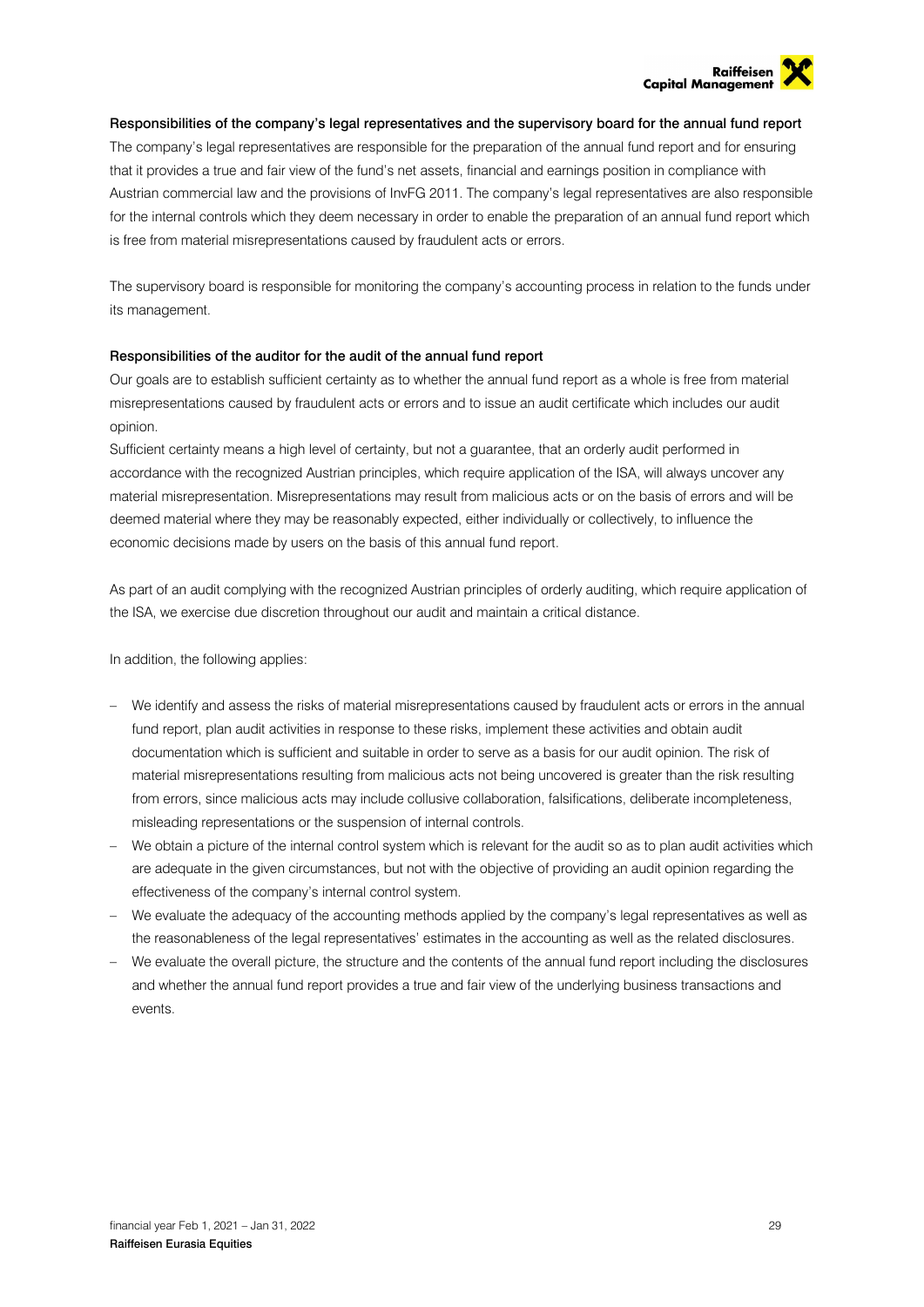

We discuss matters with the supervisory board including the planned scope of the audit and its schedule as well as significant audit findings, including any significant shortcomings in the internal control system that we identify in the course of our audit.

### Auditor in charge

The auditor in charge of the audit is Mr. Wilhelm Kovsca.

Vienna, 19 May 2022

KPMG Austria GmbH Wirtschaftsprüfungs- und Steuerberatungsgesellschaft

Wilhelm Kovsca Auditor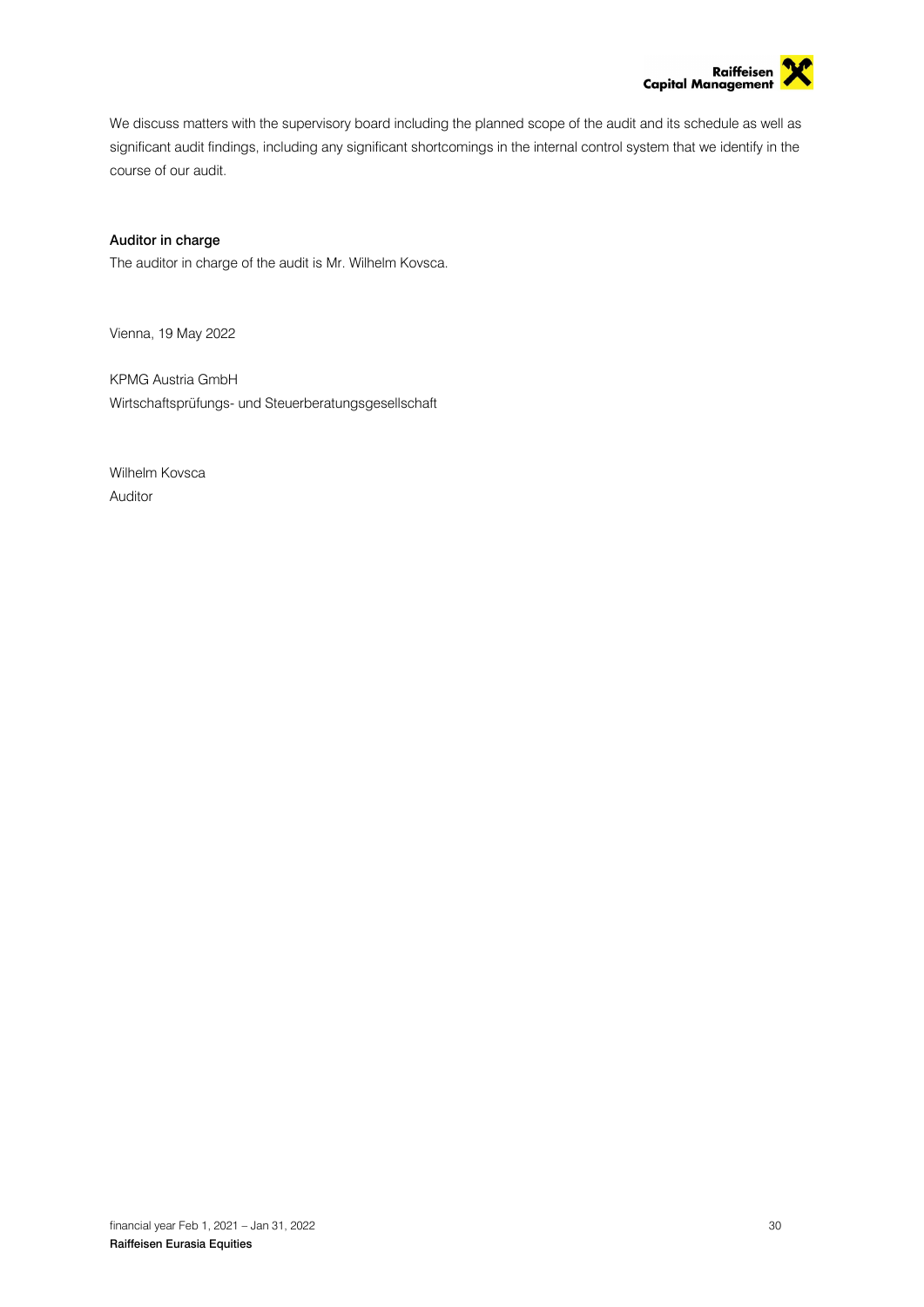

## Tax treatment

Once the new reporting framework comes into effect (from Jun 6, 2016), Österreichische Kontrollbank (OeKB) will prepare the details of the tax arrangements for the fund and publish them on my.oekb.at. The tax documents are available for downloading for all funds. The tax documents are also available on our website www.rcm.at. Please visit my.oekb.at for detailed information on offsettable and reimbursable foreign taxes.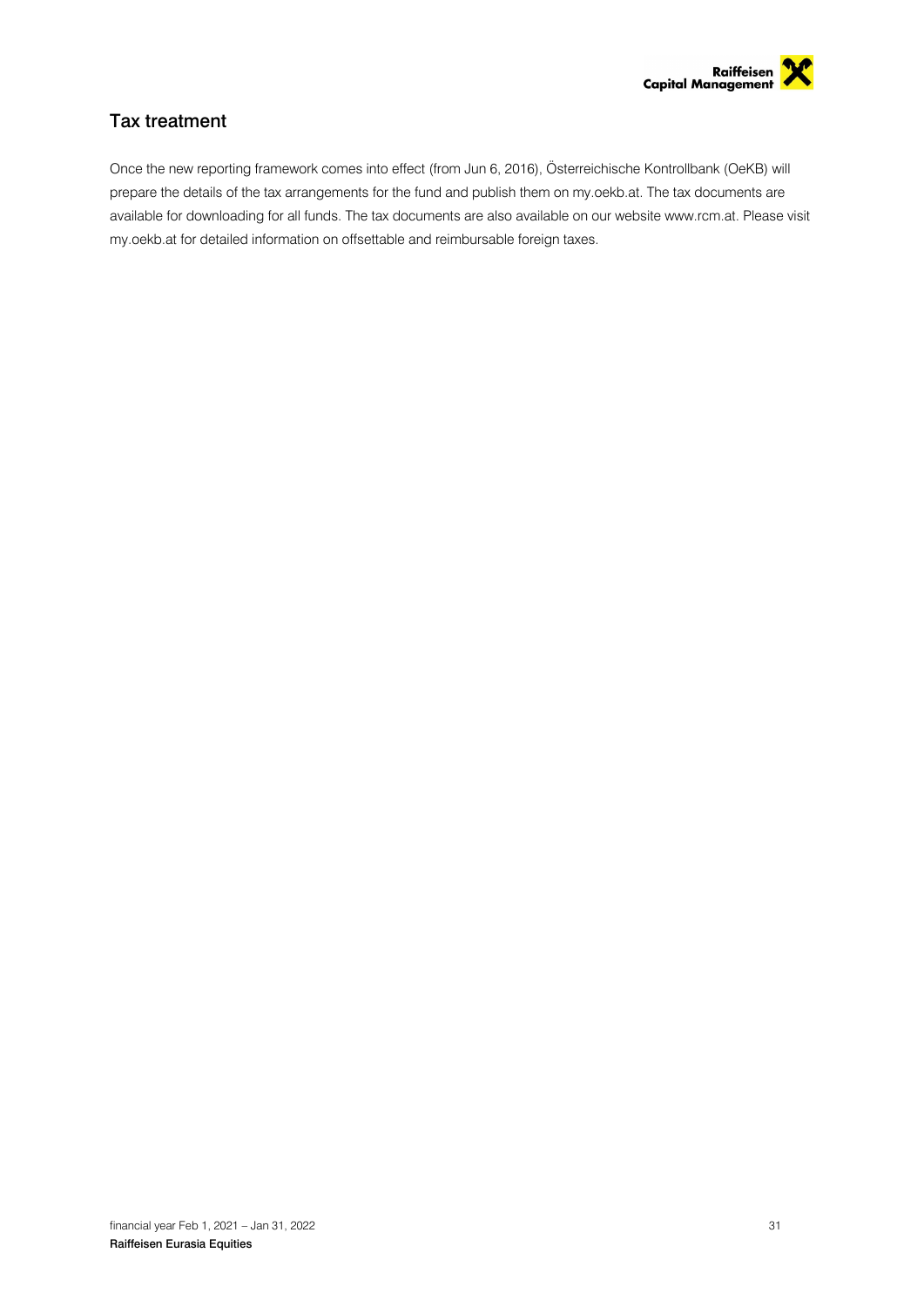

## Fund regulations

## Fund regulations pursuant to the 2011 Austrian Investment Fund Act

The Austrian Financial Market Authority (FMA) has approved the fund regulations for the investment fund Raiffeisen Eurasia Equities, a jointly owned fund pursuant to the 2011 Austrian Investment Fund Act, as amended (InvFG).

The investment fund is an undertaking for collective investment in transferable securities (UCITS) and is managed by Raiffeisen Kapitalanlage-Gesellschaft m.b.H. (hereinafter: the "management company") which is headquartered in Vienna.

### Article 1 Fund units

The fund units are embodied in unit certificates with the character of financial instruments which are issued to bearer.

The unit certificates shall be represented by global certificates for each unit class. Actual securities are not issued.

### Article 2 Custodian bank (depositary)

Raiffeisen Bank International AG, Vienna, is the investment fund's custodian bank (depositary).

The custodian bank (depositary), the regional Raiffeisen banks, Kathrein Privatbank Aktiengesellschaft, Vienna, and other paying agents referred to in the prospectus are the paying agents for unit certificates.

### Article 3 Investment instruments and principles

The following assets pursuant to InvFG may be selected for the investment fund.

The investment fund invests at least 51 % of its fund assets in the form of directly purchased individual securities – i.e. which are not held indirectly through investment funds or derivatives – in equities or equity-equivalent securities issued by companies which are headquartered or mainly active in Asia, Russia or Turkey.

The following investment instruments are purchased for the fund assets, while complying with the investment focus outlined above.

### Securities

The fund may purchase securities (including securities with embedded derivative instruments) as permitted by law.

### Money market instruments

Money market instruments may comprise up to 49 % of the fund assets.

### Securities and money market instruments

Not fully paid-in securities or money market instruments and subscription rights for such instruments or other not fully paid-in financial instruments may only be purchased for up to 10 % of the fund assets.

Securities and money market instruments may be purchased if they comply with the criteria concerning listing and trading on a regulated market or a securities exchange pursuant to InvFG.

Securities and money market instruments which do not fulfill the criteria laid down in the above paragraph may be purchased for up to 10 % of the fund assets in total.

### Units in investment funds

Units in investment funds (UCITS, UCI) may each amount to up to 10 % of the fund assets – and up to 10 % of the fund assets in total – insofar as these UCITS or UCI do not for their part invest more than 10 % of their fund assets in units in other investment funds.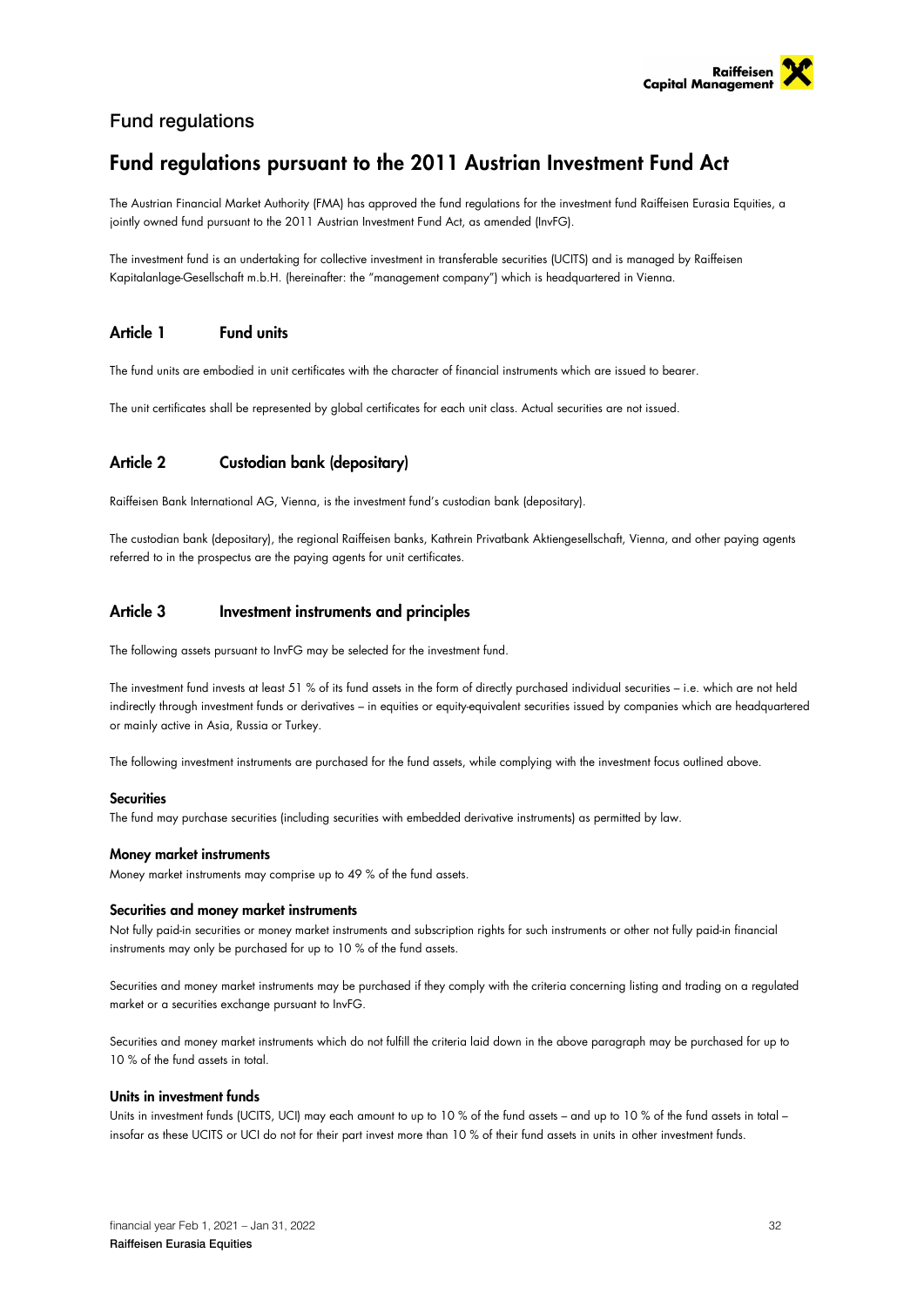

### Derivative instruments

Derivative instruments may be used as part of the fund's investment strategy for up to 49 % of the fund assets (calculated on the basis of market prices) and for hedging purposes.

### Investment fund's risk measurement method

The investment fund applies the following risk measurement method:

### Commitment approach

The commitment figure is calculated pursuant to the 3rd chapter of the 4th Austrian Derivatives Risk Calculation and Reporting Ordinance (*Derivate-Risikoberechnungs- und Meldeverordnung*, DeRiMV), as amended.

The overall risk for derivative instruments which are not held for hedging purposes is limited to 60 % of the overall net value of the fund assets.

### Sight deposits or deposits at notice

Sight deposits and deposits at notice with terms not exceeding 12 months may amount to up to 49 % of the fund assets. No minimum bank balance is required.

Within the framework of restructuring of the fund portfolio and/or a justified assumption of impending losses for securities, the investment fund may hold a lower proportion of securities and a higher proportion of sight deposits or deposits at notice with terms not exceeding 12 months.

### Short-term loans

The management company may take up short-term loans of up to 10 % of the fund assets for account of the investment fund.

### Repos

Repurchase agreements may comprise up to 100 % of the fund assets.

### Securities lending

Securities lending transactions may comprise up to 30 % of the fund assets.

Investment instruments may only be acquired uniformly for the entire investment fund, not for an individual unit class or for a group of unit classes.

However, this does not apply for currency hedge transactions. These transactions may only be entered into in relation to a single unit class. Expenses and income resulting from a currency hedge transaction shall exclusively be allocated to the relevant unit class.

### Article 4 Issuance and redemption modalities

The unit value shall be calculated in EUR or the currency of the unit class.

The value of the units will be calculated on each banking day in Austria.

### Issuance and subscription fee

Units will be issued on any banking day in Austria.

The issue price is the unit value plus a fee per unit of up to 5 % to cover the management company's issuing costs.

Unit issuance shall not in principle be subject to limitation; however, the management company reserves the right temporarily or entirely to discontinue its issuance of unit certificates.

The management company shall be entitled to introduce a graduated subscription fee.

### Redemption and redemption fee

Units will be redeemed on any banking day in Austria.

The redemption price is based on the value of a unit. No redemption fee will be charged.

At the request of a unitholder, its unit shall be redeemed out of the investment fund at the applicable redemption price, against surrender of the unit certificate.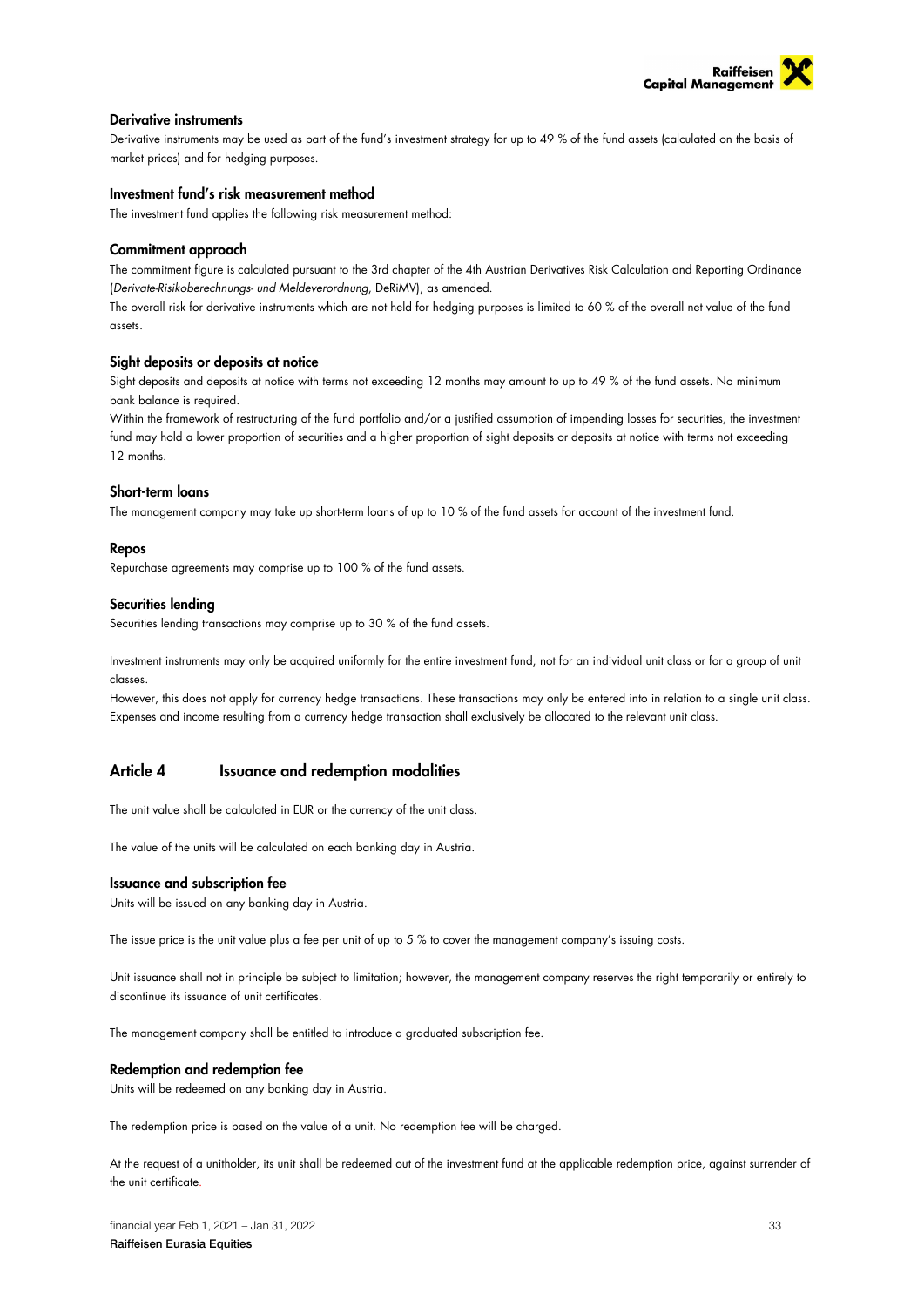

### Article 5 Accounting year

The investment fund's accounting year runs from February 1 to January 31.

### Article 6 Unit classes and appropriation of income

Income-distributing unit certificates, income-retaining unit certificates with payment of capital gains tax and income-retaining unit certificates without payment of capital gains tax may be issued for the investment fund.

Various classes of unit certificates may be issued for this investment fund. The management company may decide to establish unit classes or to issue units in a given unit class.

### Appropriation of income for income-distributing unit certificates (income distribution)

Once costs have been covered, the income received during the past accounting year (interest and dividends) may be distributed at the discretion of the management company. Distribution may be waived subject to due consideration of the unitholders' interests. The distribution of income from the sale of assets of the investment fund including subscription rights shall likewise be at the discretion of the management company. A distribution from the fund assets and interim distributions are also permissible. The fund assets may not through distributions fall below the minimum volume for a termination which is stipulated by law.

From April 15 of the following accounting year the amounts are to be distributed to the holders of income-distributing unit certificates. Any remaining balances shall be carried forward to a new account.

In any case, from April 15 an amount calculated pursuant to InvFG shall be paid out, to be used where applicable to meet any capital gains tax commitments on the distribution-equivalent return on those unit certificates, unless the management company ensures through appropriate proof from the custodians that at the time of payout the unit certificates may only be held by unitholders who are either not subject to Austrian income or corporate income tax or who fulfill the requirements for an exemption pursuant to § 94 of the Austrian Income Tax Act or for a capital gains tax exemption.

### Appropriation of income in case of income-retaining unit certificates with payment of capital gains tax (income retention)

Income during the accounting year net of costs shall not be distributed. In case of income-retaining unit certificates, from April 15 an amount calculated pursuant to InvFG shall be paid out, to be used where applicable to meet any capital gains tax commitments on the distribution-equivalent return on those unit certificates, unless the management company ensures through appropriate proof from the custodians that at the time of payout the unit certificates may only be held by unitholders who are either not subject to Austrian income or corporate income tax or who fulfill the requirements for an exemption pursuant to § 94 of the Austrian Income Tax Act or for a capital gains tax exemption.

### Appropriation of income in case of income-retaining unit certificates without payment of capital gains tax (full income retention)

Income during the accounting year net of costs shall not be distributed. No payment pursuant to InvFG will be made. April 15 of the following accounting year shall be the key date pursuant to InvFG in case of failure to pay capital gains tax on the annual income. The management company shall ensure through appropriate proof from the custodians that at the time of payout the unit certificates may only be held by unitholders who are either not subject to Austrian income or corporate income tax or who fulfill the requirements for exemption as per § 94 of the Austrian Income Tax Act or for a capital gains tax exemption.

If these preconditions have not been met as of the payment date, the amount calculated pursuant to InvFG shall be paid out by the custodian bank in the form of credit.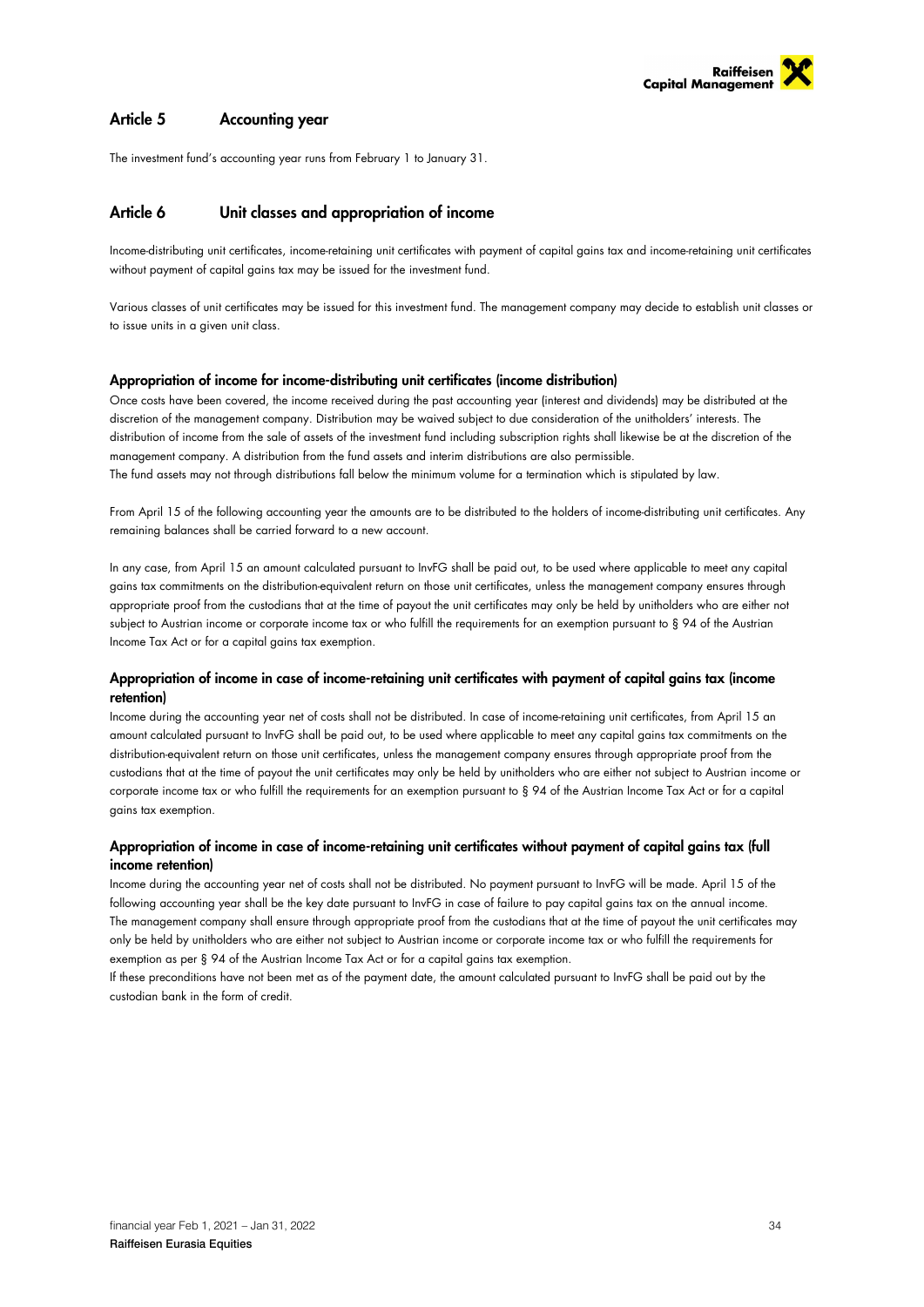

### Appropriation of income in case of income-retaining unit certificates without payment of capital gains tax (full income retention – foreign tranche)

Income-retaining unit certificates without payment of capital gains tax shall only be sold outside Austria. Income during the accounting year net of costs shall not be distributed. No payment pursuant to InvFG will be made. The management company shall ensure through appropriate proof that as of the payment date the unit certificates may only be held by unitholders who are either not subject to Austrian income or corporate income tax or who fulfill the requirements for exemption pursuant to § 94 of the Austrian Income Tax Act or for a capital gains tax exemption. This can be validly proved by the cumulative submission of statements from both the custodian bank and the management company that they are not aware of a sale to other persons.

### Article 7 Management fee, reimbursement of expenses, liquidation fee

The management company shall receive for its management activity an annual remuneration

- of up to 1 % of the fund assets for the unit certificate class "tranche I" or
- of up to 2 % of the fund assets for other unit certificate classes,

that is calculated, recorded and deducted monthly on the basis of the respective fund assets for each calendar day.

The management company is entitled to reimbursement of all expenses associated with its management of the fund.

The management company shall be entitled to introduce a graduated management fee.

The costs arising at the introduction of new unit classes for existing asset portfolios shall be deducted from the unit prices of the new unit classes.

In case of the liquidation of the investment fund, the liquidator shall receive remuneration amounting to 0.5 % of the fund assets.

### Please refer to the prospectus for further information on this investment fund.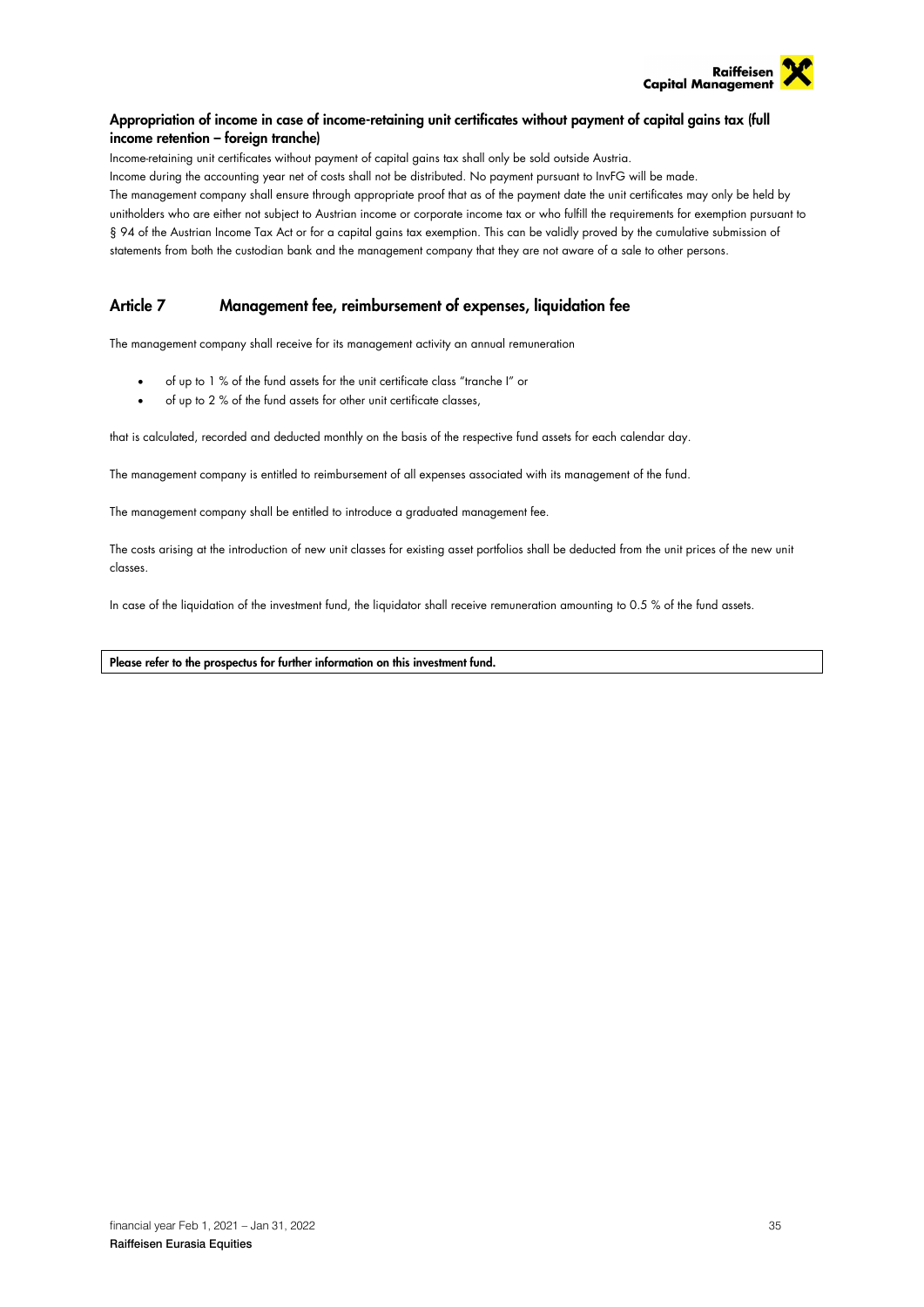

### Appendix

List of stock exchanges with official trading and organized markets

### 1. Stock exchanges with official trading and organized markets in the member states of the EEA, as well as stock exchanges in European countries which are not EEA members that are considered to be equal to regulated markets

Each Member State is required to maintain an updated register of regulated markets authorized by it. This register is to be made available to the other member states and to the Commission.

According to this provision, the Commission is obliged to publish once a year a register of the regulated markets of which it has received notice.

Due to decreasing restrictions and to trading segment specialization, the register of "regulated markets" is undergoing great changes. In addition to the annual publication of a register in the official gazette of the European Union, the Commission will therefore provide an updated version on its official internet site.

### 1.1. The current register of regulated markets is available at:

https://registers.esma.europa.eu/publication/searchRegister?core=esma\_registers\_upreg1

### 1.2. The following stock exchanges are to be included in the register of regulated markets:

| 1.2.1. | Luxembourg  | Euro MTF Luxembourg                             |
|--------|-------------|-------------------------------------------------|
| 1.2.2. | Switzerland | SIX Swiss Exchange AG, BX Swiss AG <sup>2</sup> |

### 1.3. Recognized markets in the EEA pursuant to § 67 (2) item 2 InvFG:

Markets in the EEA classified as recognized markets by the relevant supervisory authorities.

### **NOTICE**

As soon as the United Kingdom of Great Britain and Northern Ireland (UK) loses its status as an EEA member state upon its departure from the EU, the stock exchanges / regulated markets located there will consequently also lose their status as EEA stock exchanges / regulated markets. In this regard, we would like to point out the following stock exchanges and regulated markets located in the UK:

Cboe Europe Equities Regulated Market – Integrated Book Segment, London Metal Exchange, Cboe Europe Equities Regulated Market – Reference Price Book Segment, Cboe Europe Equities Regulated Market – Off-Book Segment, London Stock Exchange Regulated Market (derivatives), NEX Exchange Main Board (non-equity), London Stock Exchange Regulated Market, NEX Exchange Main Board (equity), Euronext London Regulated Market, ICE FUTURES EUROPE, ICE FUTURES EUROPE - AGRICULTURAL PRODUCTS DIVISION, ICE FUTURES EUROPE - FINANCIAL PRODUCTS DIVISION, ICE FUTURES EUROPE - EQUITY PRODUCTS DIVISION and Gibraltar Stock Exchange

In these fund regulations, they shall explicitly be regarded as selected stock markets or recognized regulated markets of a third country within the meaning of the 2011 Austrian Investment Fund Act and the UCITS Directive.

### 2. Stock exchanges in European states which are not members of the EEA

| Bosnia & Herzegovina: | Sarajevo, Banja Luka                                |
|-----------------------|-----------------------------------------------------|
| Montenegro:           | Podgorica                                           |
| Russia:               | Moscow Exchange                                     |
| Serbia:               | Belgrade                                            |
| Turkey:               | Istanbul (for Stock Market, "National Market" only) |
|                       |                                                     |

### 3. Stock exchanges in non-European states

| 3.1. | Australia: | Sydney, Hobart, Melbourne, Perth                 |
|------|------------|--------------------------------------------------|
| 3.2. | Argentina: | <b>Buenos Aires</b>                              |
| 3.3. | Brazil:    | Rio de Janeiro, Sao Paulo                        |
| 3.4. | Chile:     | Santiago                                         |
| 3.5. | China:     | Shanghai Stock Exchange, Shenzhen Stock Exchange |
| 3.6. | Hong Kong: | Hong Kong Stock Exchange                         |
| 3.7. | India:     | Mumbai                                           |
| 3.8. | Indonesia: | Jakarta                                          |
|      |            |                                                  |

1 To open the register, in the left-hand column under "Entity type", select "Regulated market" and click "Search" (click "Show table columns" and "Update" as necessary). The link may be modified by the European Securities and Markets Authority (ESMA).

financial year Feb 1, 2021 – Jan 31, 2022 36  $^2$  Due to the expiry of equivalence for Swiss stock exchanges, SIX Swiss Exchange AG and BX Swiss AG are now included under Section 2 "Stock exchanges in European states which are not members of the EEA" until further notice.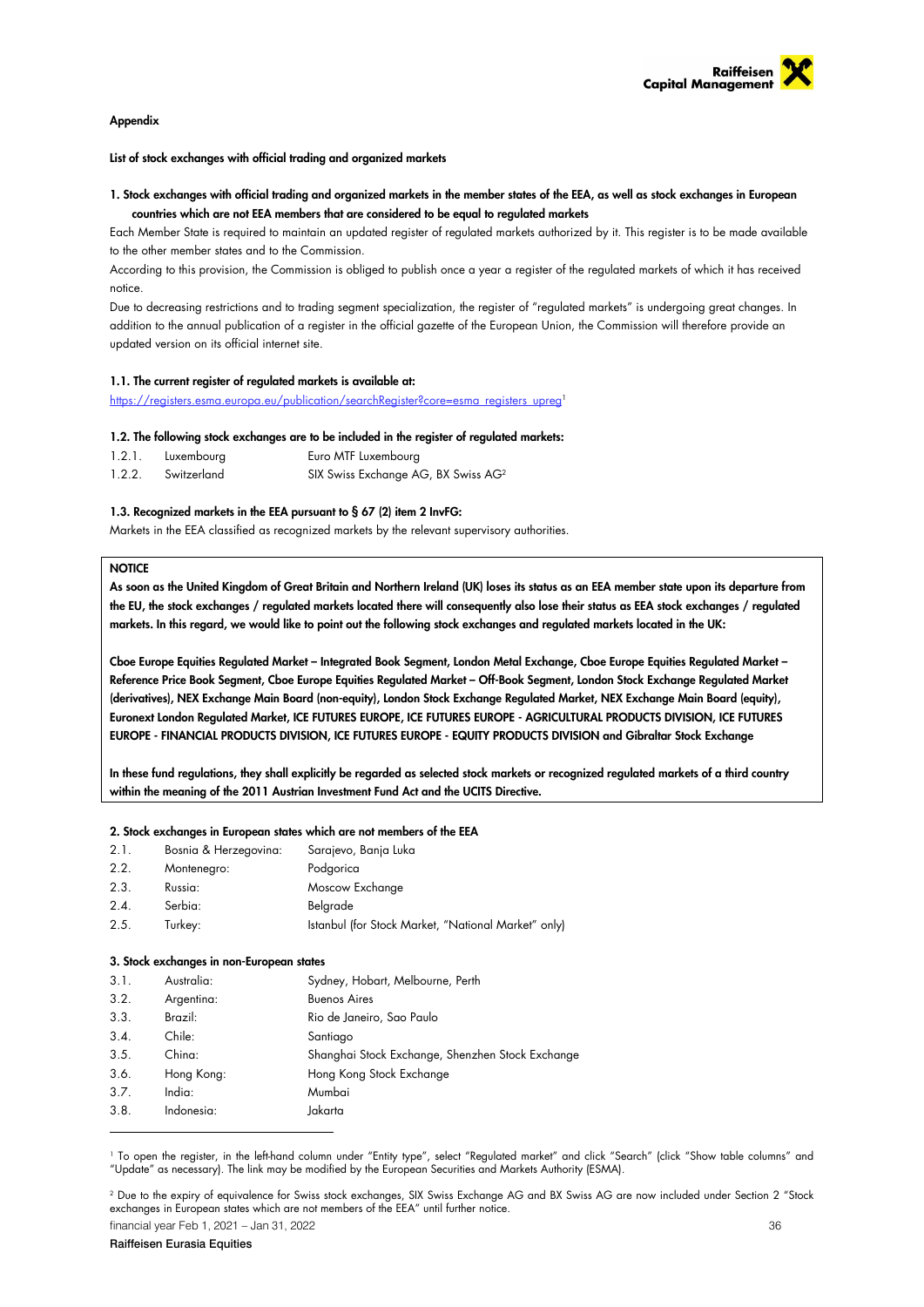

| 3.9.  | Israel:                                             | Tel Aviv                                                                       |
|-------|-----------------------------------------------------|--------------------------------------------------------------------------------|
| 3.10. | Japan:                                              | Tokyo, Osaka, Nagoya, Kyoto, Fukuoka, Sapporo                                  |
| 3.11. | Canada:                                             | Toronto, Vancouver, Montreal                                                   |
| 3.12  | Colombia:                                           | Bolsa de Valores de Colombia                                                   |
| 3.13. | Korea:                                              | Korea Exchange (Seoul, Busan)                                                  |
| 3.14. | Malaysia:                                           | Kuala Lumpur, Bursa Malaysia Berhad                                            |
| 3.15. | Mexico:                                             | Mexico City                                                                    |
| 3.16. | New Zealand:                                        | Wellington, Auckland                                                           |
| 3.17  | Peru                                                | Bolsa de Valores de Lima                                                       |
| 3.18. | Philippines:                                        | Philippine Stock Exchange                                                      |
| 3.19. | Singapore:                                          | Singapore Stock Exchange                                                       |
| 3.20. | South Africa:                                       | Johannesburg                                                                   |
| 3.21. | Taiwan:                                             | Taipei                                                                         |
| 3.22. | Thailand:                                           | Bangkok                                                                        |
| 3.23. | USA:                                                | New York, NYCE American, New York                                              |
|       |                                                     | Stock Exchange (NYSE), Philadelphia, Chicago, Boston, Cincinnati; Nasdaq       |
| 3.24. | Venezuela:                                          | Caracas                                                                        |
| 3.25. | United Arab                                         |                                                                                |
|       | Emirates:                                           | Abu Dhabi Securities Exchange (ADX)                                            |
|       |                                                     |                                                                                |
|       |                                                     | 4. Organized markets in states which are not members of the European Community |
| 4.1.  | Japan:                                              | Over-the-counter market                                                        |
| 4.2.  | Canada:                                             | Over-the-counter market                                                        |
| 4.3.  | Korea:                                              | Over-the-counter market                                                        |
| 4.4.  | Switzerland:                                        | Over-the-counter market                                                        |
|       |                                                     | of the members of the International Capital Market Association (ICMA), Zurich  |
| 4.5.  | USA:                                                | Over-the-counter market (subject to supervisory oversight, e.g.                |
|       |                                                     | SEC, FINRA)                                                                    |
|       |                                                     |                                                                                |
|       | 5. Stock exchanges with futures and options markets |                                                                                |
| 5.1.  | Argentina:                                          | Bolsa de Comercio de Buenos Aires                                              |
| 5.2.  | Australia:                                          | Australian Options Market, Australian                                          |
|       |                                                     | Securities Exchange (ASX)                                                      |
| 5.3.  | Brazil:                                             | Bolsa Brasiliera de Futuros, Bolsa de Mercadorias & Futuros, Rio de            |
|       |                                                     | Janeiro Stock Exchange, Sao Paulo Stock Exchange                               |
| 5.4.  | Hong Kong:                                          | Hong Kong Futures Exchange Ltd.                                                |
| 5.5.  | Japan:                                              | Osaka Securities Exchange, Tokyo International Financial Futures               |
|       |                                                     | Exchange, Tokyo Stock Exchange                                                 |
| 5.6.  | Canada:                                             | Montreal Exchange, Toronto Futures Exchange                                    |
| 5.7.  | Korea:                                              | Korea Exchange (KRX)                                                           |
| 5.8.  | Mexico:                                             | Mercado Mexicano de Derivados                                                  |
| 5.9.  | New Zealand:                                        | New Zealand Futures & Options Exchange                                         |
| 5.10. | Philippines:                                        | Manila International Futures Exchange                                          |
| 5.11. | Singapore:                                          | The Singapore Exchange Limited (SGX)                                           |
| 5.13. | South Africa:                                       | Johannesburg Stock Exchange (JSE), South African Futures Exchange              |
|       |                                                     | (SAFEX)                                                                        |
| 5.15. | Turkey:                                             | TurkDEX                                                                        |
| 5.16. | USA:                                                | NYCE American, Chicago Board Options                                           |
|       |                                                     | Exchange, Chicago Board of Trade, Chicago Mercantile Exchange, Comex, FINEX,   |
|       |                                                     | ICE Future US Inc. New York, Nasdaq, New York Stock Exchange,                  |
|       |                                                     |                                                                                |